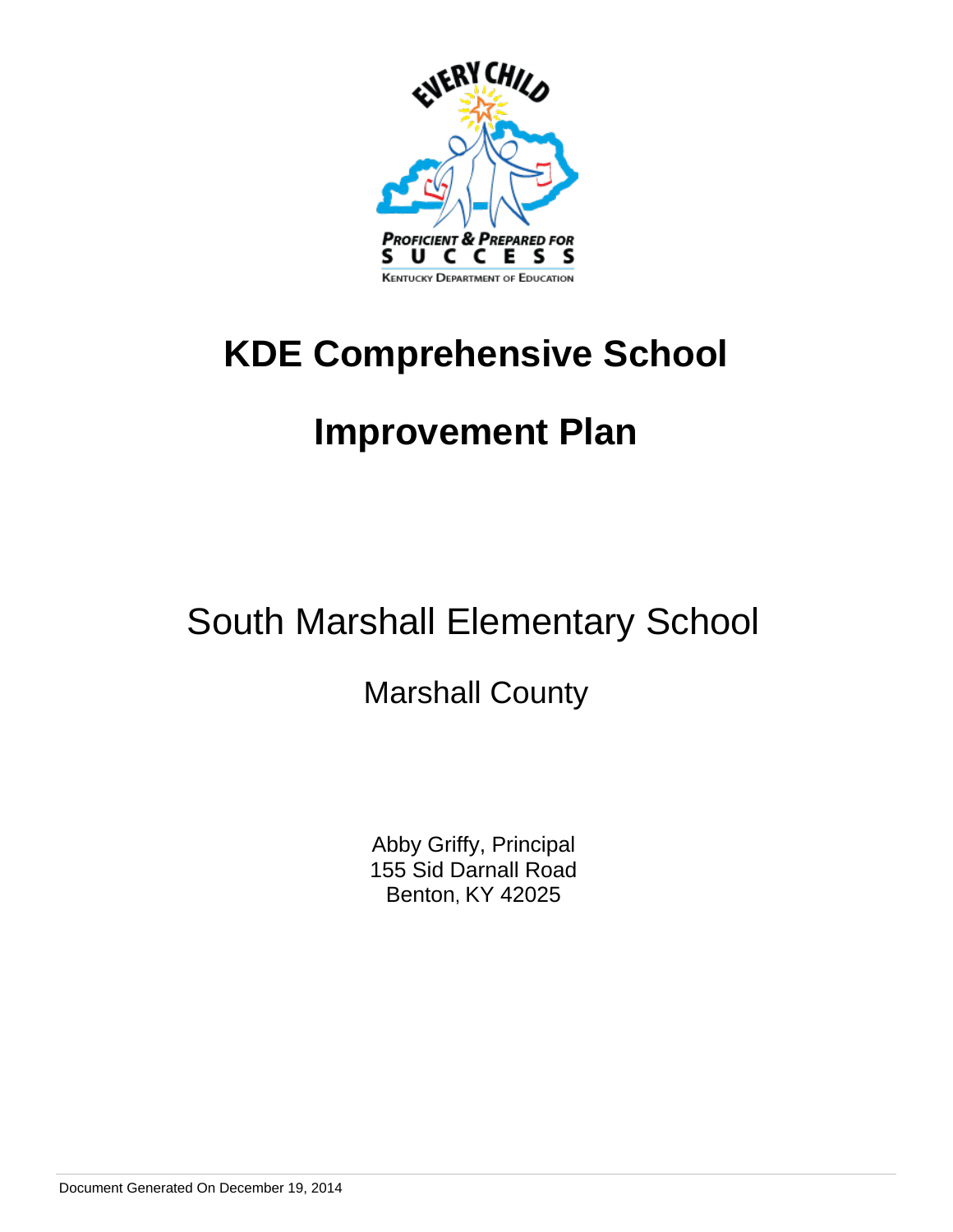# **TABLE OF CONTENTS**

### **Executive Summary**

### **2014-2015 CSIP**

| Goal 1: Increase the averaged combined reading and math KPREP scores for elementary and middle students from             |  |
|--------------------------------------------------------------------------------------------------------------------------|--|
|                                                                                                                          |  |
| Goal 2: Increase the average combined Reading and Math Proficiency ratings for all students in the non-duplicated Gap    |  |
|                                                                                                                          |  |
|                                                                                                                          |  |
| Goal 4: South Marshall Elementary will ensure that all teachers and principals receive training and are provided support |  |
|                                                                                                                          |  |
|                                                                                                                          |  |
|                                                                                                                          |  |
|                                                                                                                          |  |

### **KDE Needs Assessment**

| $Introduction \dots 25$ |  |
|-------------------------|--|
|                         |  |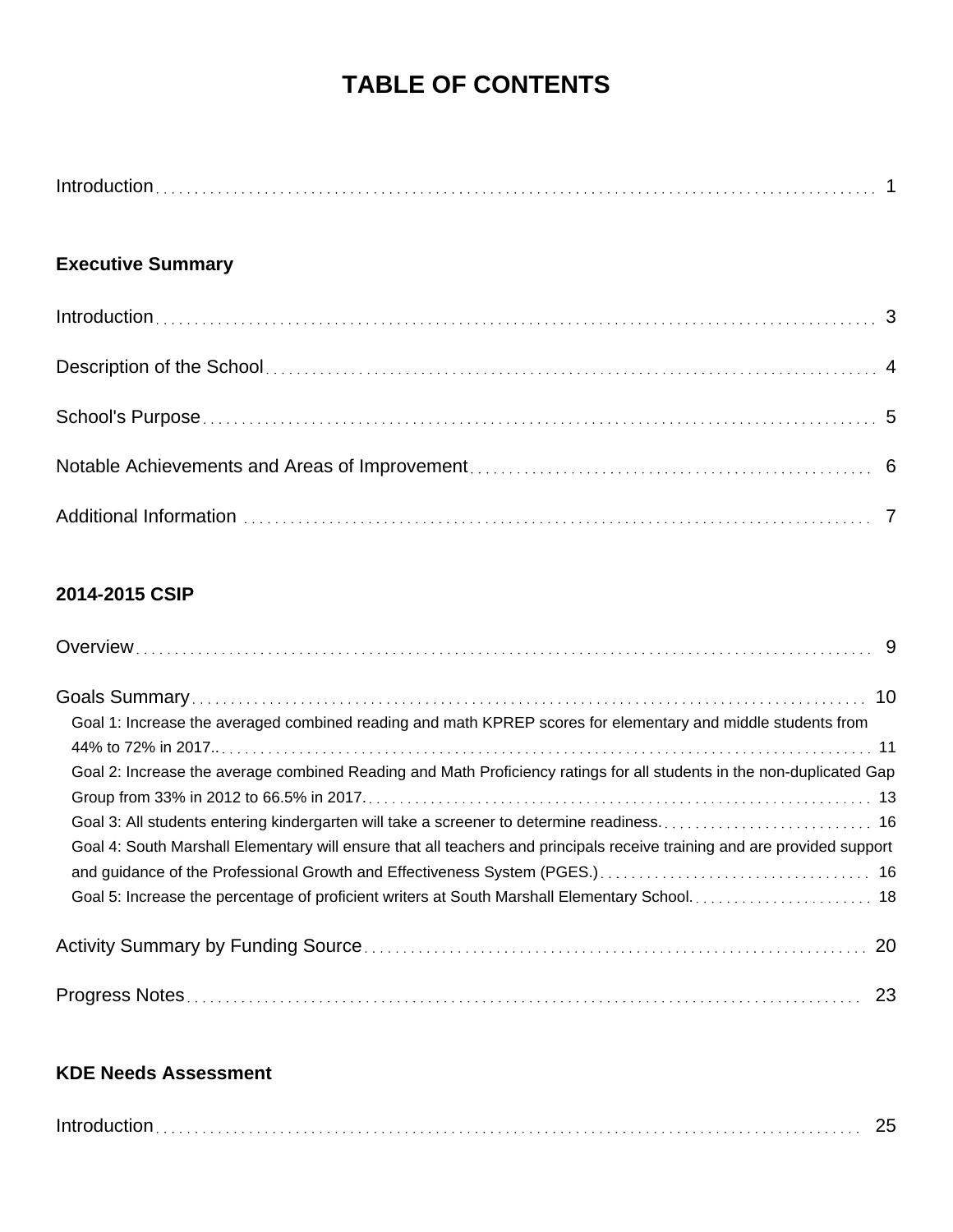### **The Missing Piece**

## **Improvement Plan Stakeholder Involvement**

### **KDE Assurances - School**

|--|--|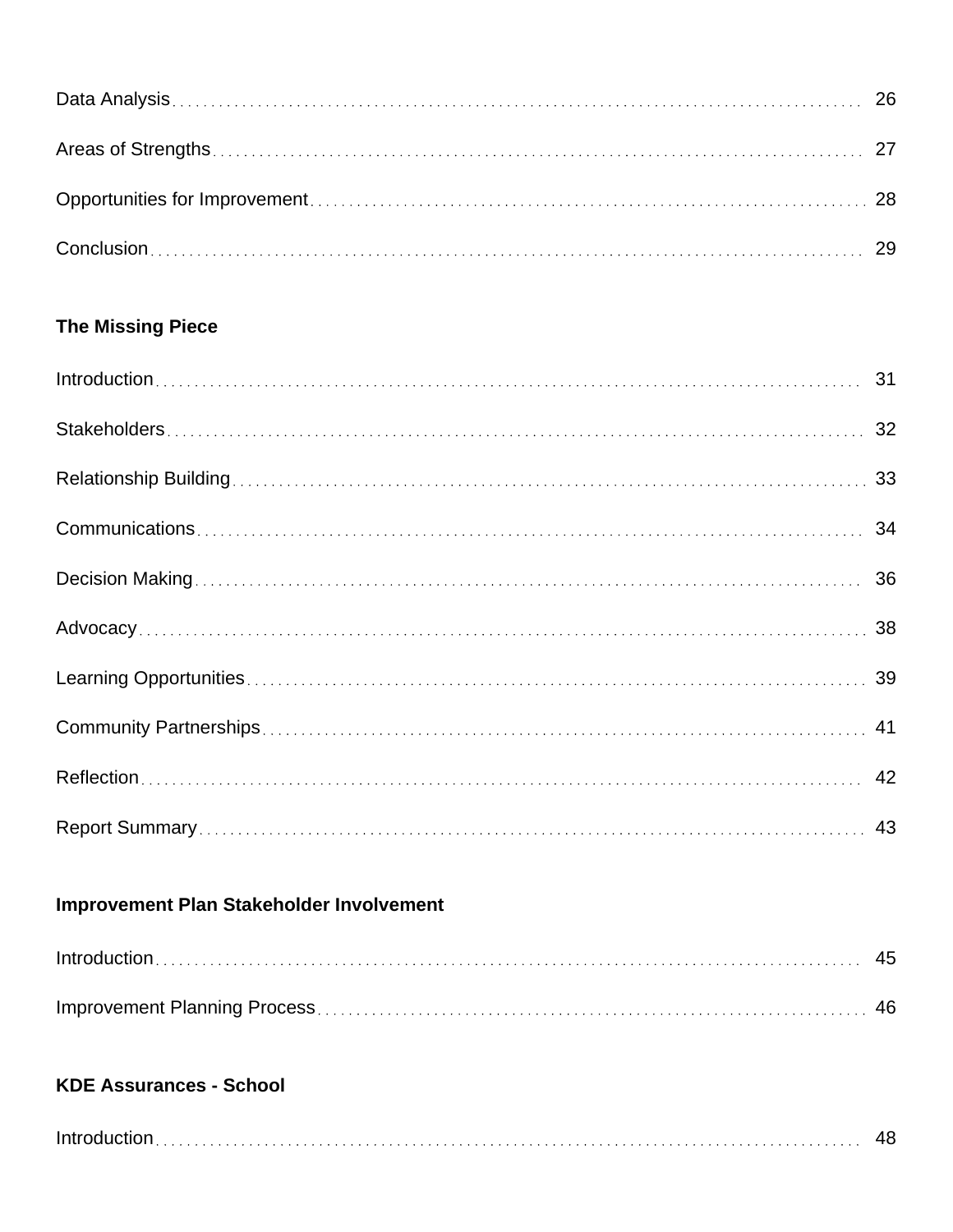|--|

## **Compliance and Accountability - Elementary Schools**

## **School Safety Diagnostic**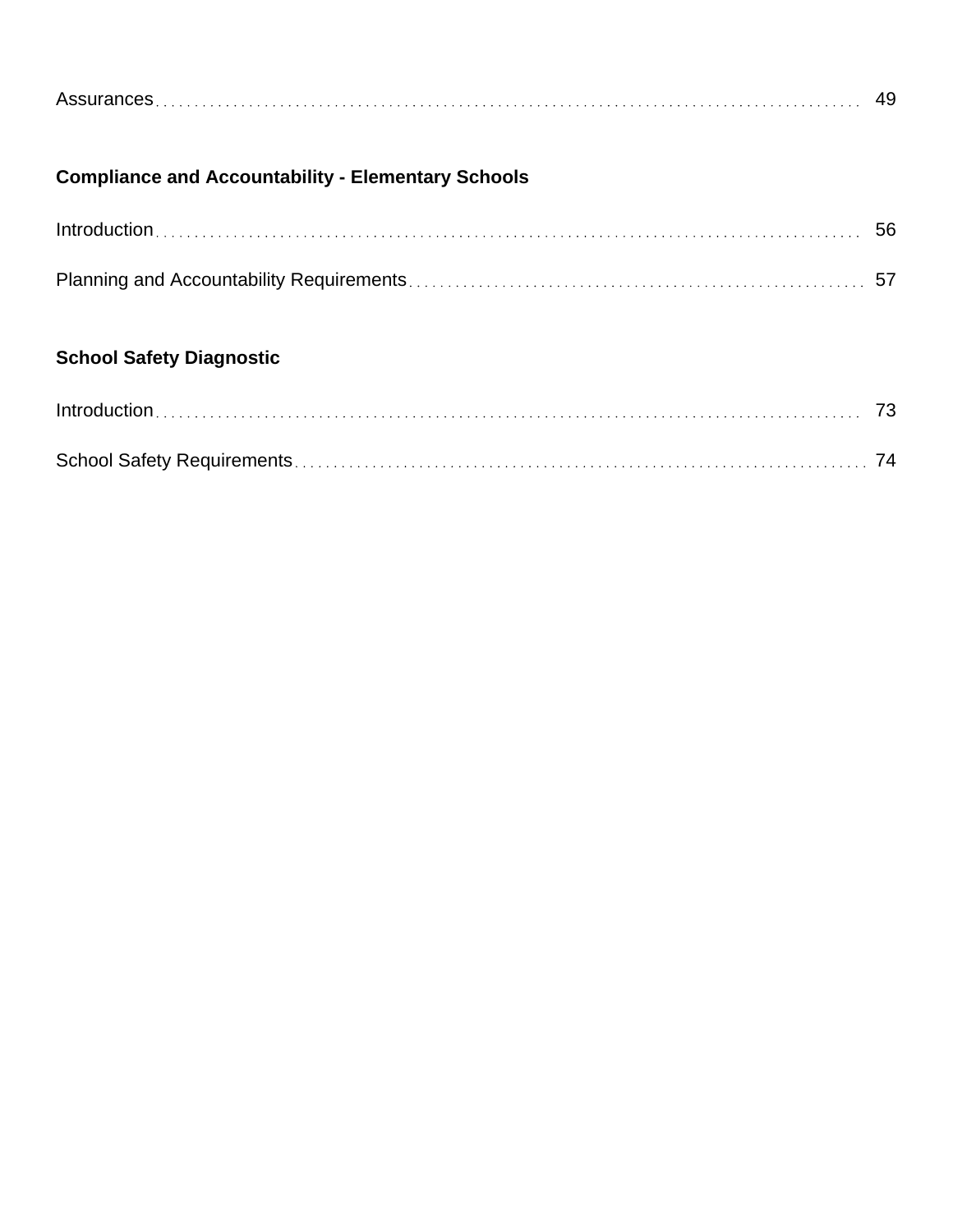### **Introduction**

The process of Improvement Planning in Kentucky is used as the means of determining how schools and districts will plan to ensure that students reach proficiency and beyond by 2015. The process focuses school and district improvement efforts on student needs by bringing together all stakeholders to plan for improvement, by focusing planning efforts on priority needs and closing achievement gaps between subgroups of students, by building upon school and district capacity for high quality planning, and by making connections between the funds that flow into the district and the priority needs in schools. Your school's plans for improvement must be based on careful and honest analysis of data, address all content areas, and clearly address gaps in student achievement.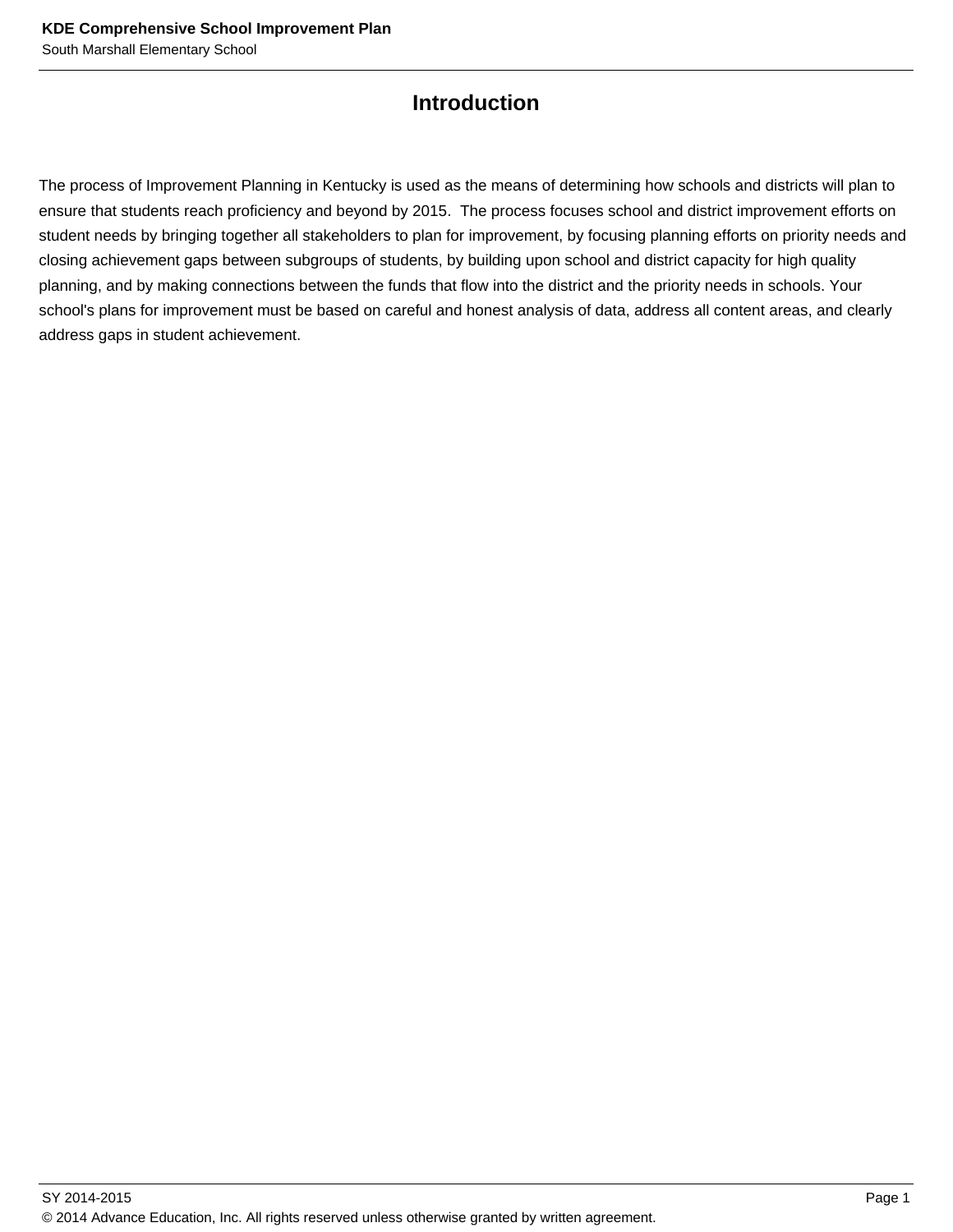# **Executive Summary**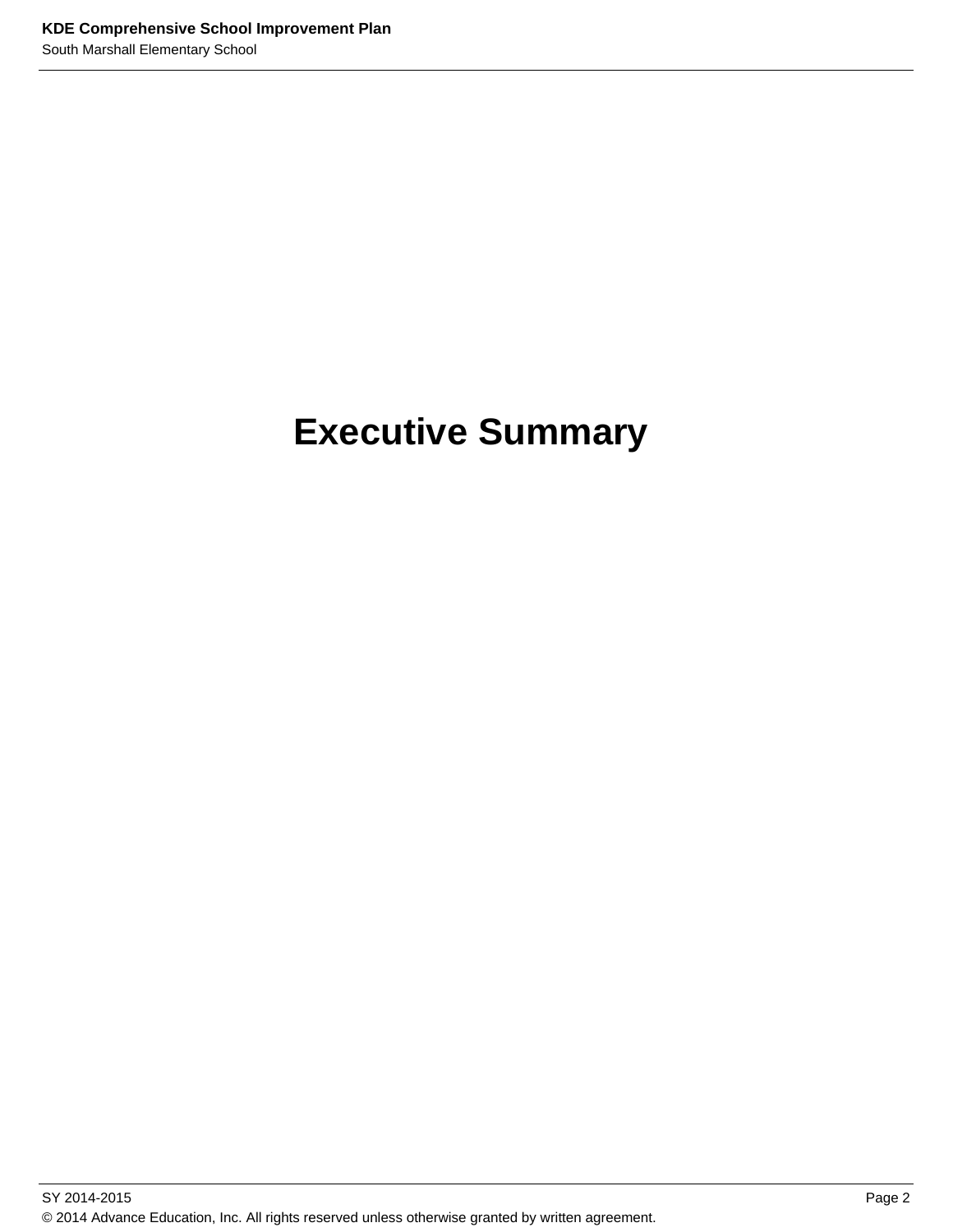#### **Introduction**

Every school has its own story to tell. The context in which teaching and learning takes place influences the processes and procedures by which the school makes decisions around curriculum, instruction, and assessment. The context also impacts the way a school stays faithful to its vision. Many factors contribute to the overall narrative such as an identification of stakeholders, a description of stakeholder engagement, the trends and issues affecting the school, and the kinds of programs and services that a school implements to support student learning.

The purpose of the Executive Summary (ES) is to provide a school with an opportunity to describe in narrative form the strengths and challenges it encounters. By doing so, the public and members of the school community will have a more complete picture of how the school perceives itself and the process of self-reflection for continuous improvement. This summary is structured for the school to reflect on how it provides teaching and learning on a day to day basis.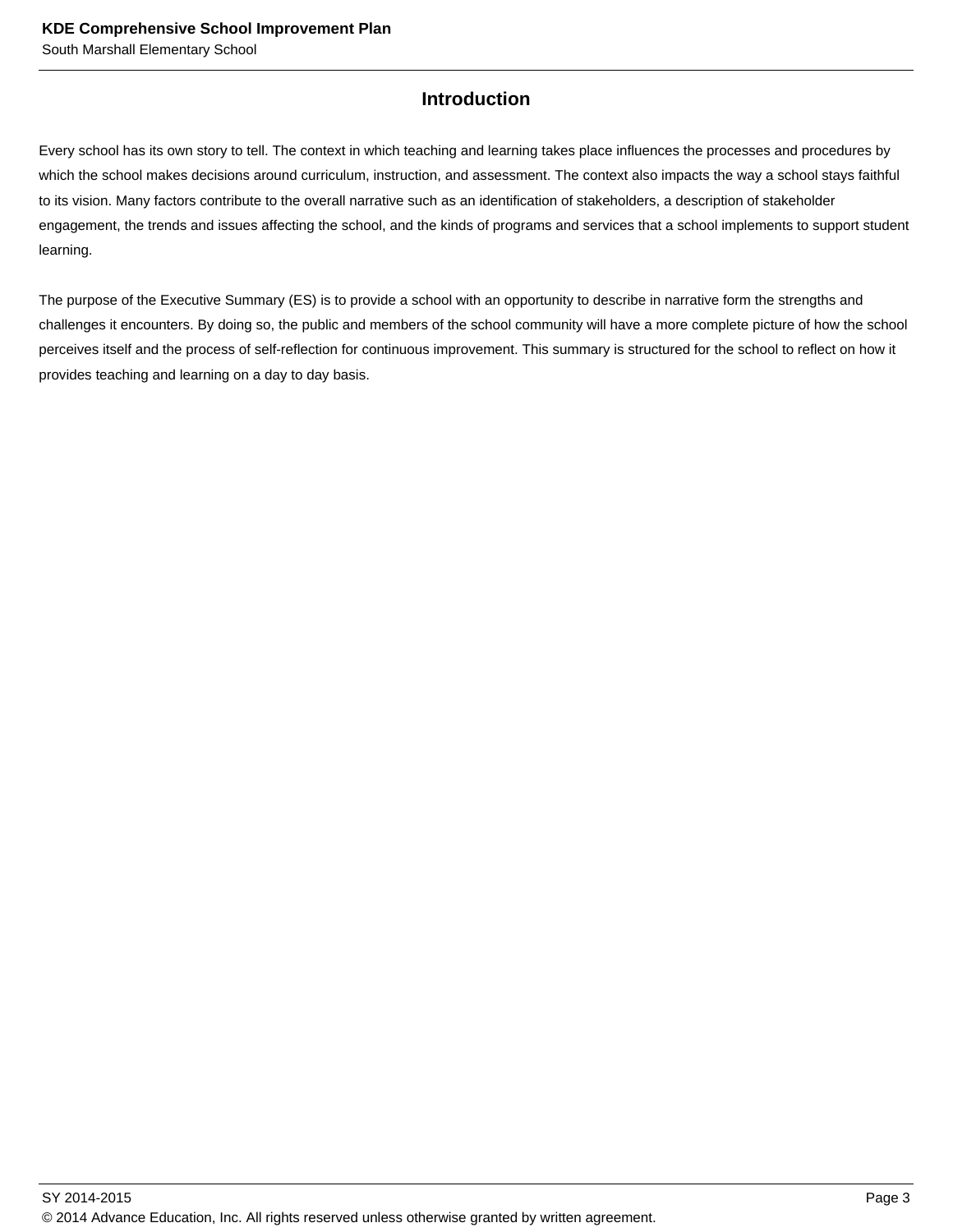#### **Description of the School**

**Describe the school's size, community/communities, location, and changes it has experienced in the last three years. Include demographic information about the students, staff, and community at large. What unique features and challenges are associated with the community/communities the school serves?**

 The Marshall County School District consists of ten schools. South Marshall Elementary School is one of the six elementary schools that make up the Marshall County School District. South Marshall Elementary School's campus is located at 155 Sid Darnall Road in Benton, Kentucky. SMES is a school wide Title I School. SMES has an enrollment of 313 students in preschool through 5th grade.

 Our students are served by a principal, 14 classroom teachers, a preschool teacher, two resource teachers, a speech/language pathologist, a guidance counselor, a librarian, and teachers for music, art and physical education. Our school offers a KY READS/AmericaCorp instructor, and Extended School services (including an ESS Daytime Waiver teacher), and a Reading and Writing Specialist hired through the Read To Achieve/Reading Recovery grant we received in the spring of 2008. Our support staff includes our secretary, two computer lab managers, instructional aides, custodians, and cafeteria staff. We also have an office of the Jonathan/South Family Resource Center on site.

 Our faculty and staff are committed to the districts mission to inspire students to reach their maximum potential by providing a challenging and engaging academic culture. SMES is located in a rural area of the county that has high unemployment. The percentage of students on free or reduced lunch is 72%. This high percentage qualifies us to have two Title 1 teachers. All students qualify for the free lunch program through the Community Eligibility Provisional Program (CPE) which is sponsored by the USDA National School Lunch Program.

 One of the challenges we face is the fact that we have a very transient group of students. Over 15% of our students transferred to or from SMES last year. Our attendance is higher, and we feel this is due to having a school nurse in our building every day.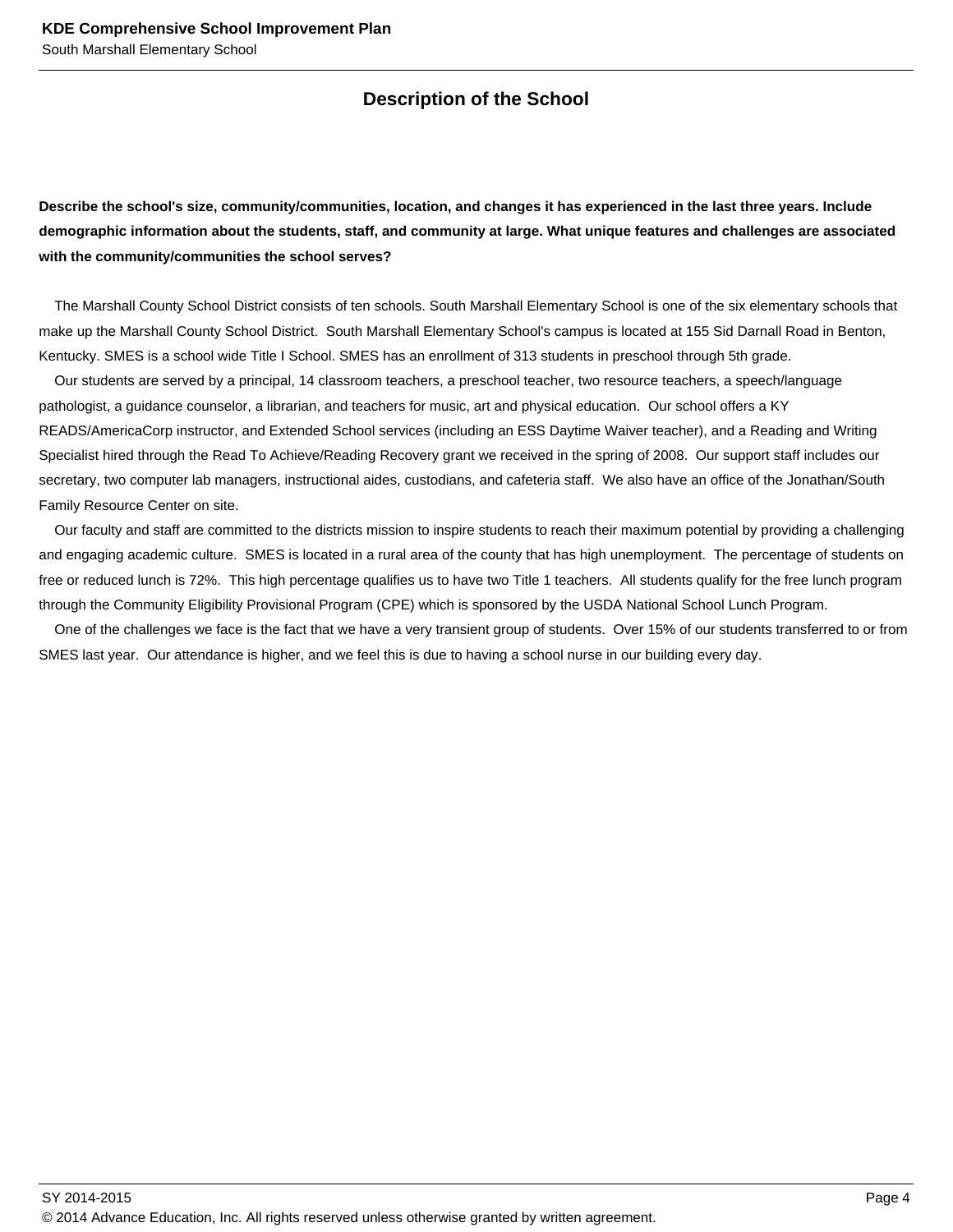#### **School's Purpose**

**Provide the school's purpose statement and ancillary content such as mission, vision, values, and/or beliefs. Describe how the school embodies its purpose through its program offerings and expectations for students.**

School's Purpose MISSION:

South Marshall Elementary School's vision is to inspire a desire in our students to become lifelong learners.

MISSION:

The Marshall County School District inspires students to reach their maximum potential by providing a challenging and engaging academic culture.

#### BELIEFS:

- Ø Learning is a lifelong process.
- Ø Decisions are based on what is best for students.
- Ø High expectations lead to high performance.
- Ø Positive relationships are essential.
- Ø Effective teaching is the key element to student success.
- Ø All individuals are responsible and accountable.
- Ø Every individual will be a productive citizen.
- Ø Excellence is worth the investment.

The motto of SMES is your're inspired every day to learn to be distinguished citizens by being ready, responsible, respectful.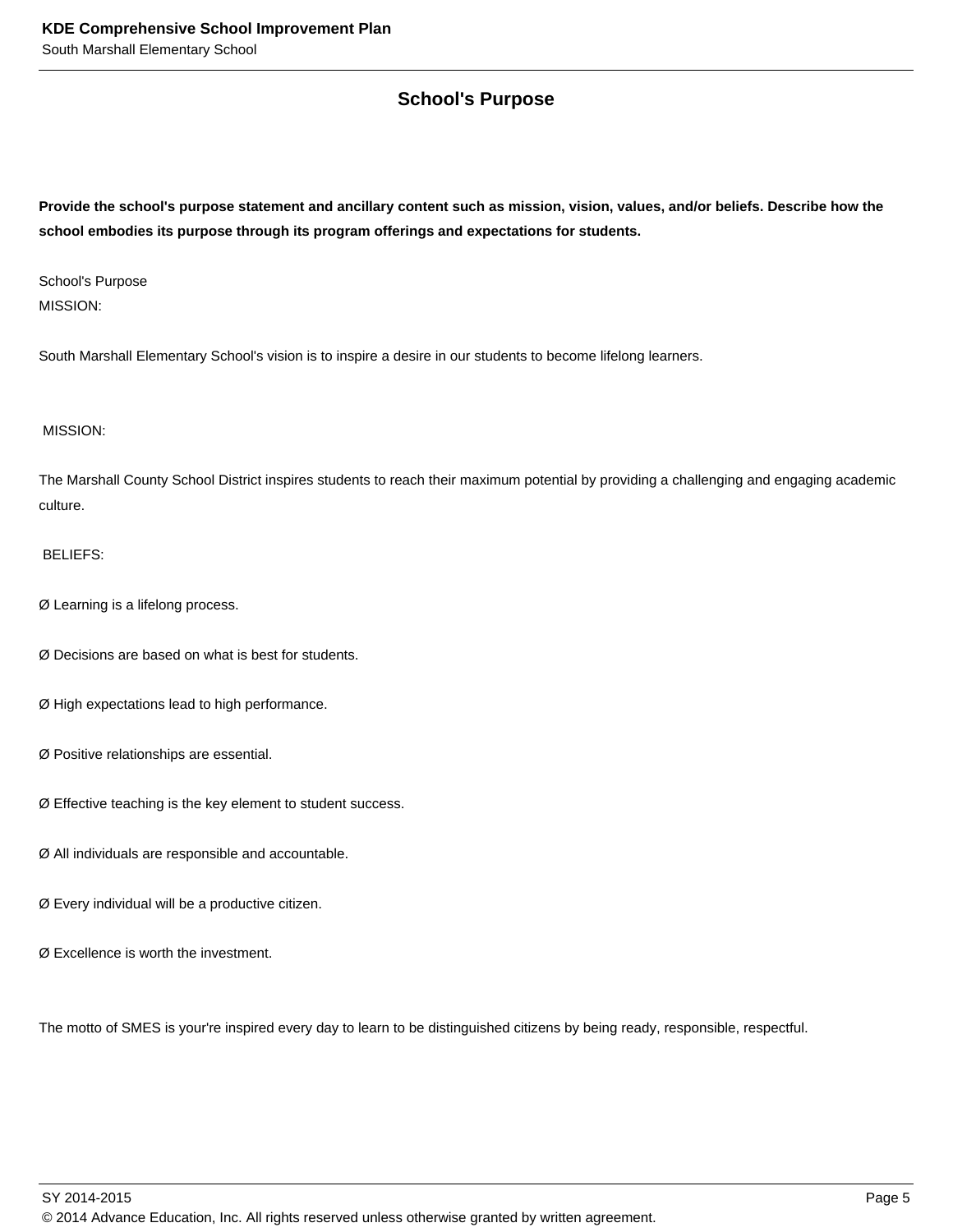#### **Notable Achievements and Areas of Improvement**

#### **Describe the school's notable achievements and areas of improvement in the last three years. Additionally, describe areas for improvement that the school is striving to achieve in the next three years.**

 Students are recognized in our monthly Character Counts Club based on character traits for the month. Students are nominated for STAR Awards based on demonstration of the South Positive Behavior Incenting System (PBIS.)

Strengths on the 2014 KPREP test have qualified SMES as a Distinguished/Progressing-High Performing School. Specific area of strength was in Science with 96.2% scoring Proficient/Distinguished and Language Mechanics with 86.5% as Proficient/Distinguished. A targeted area of improvement is in Writing and Social Studies.

 To address the deficiencies the school has adopted a schoolwide writing plan, provided professional development in writing and aligned the Social Studies vocabulary for grades K-5.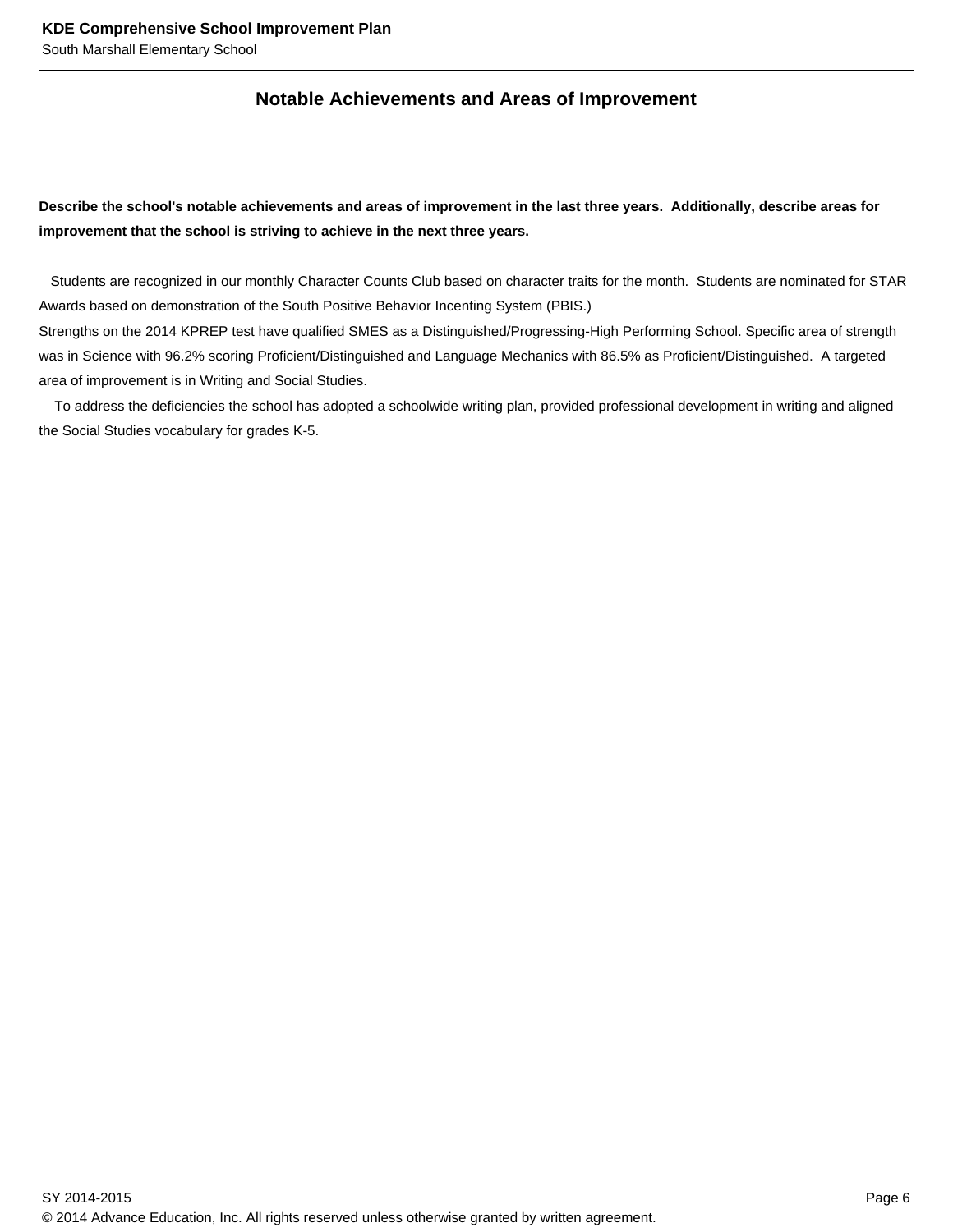#### **Additional Information**

**Provide any additional information you would like to share with the public and community that were not prompted in the previous sections.**

SMES students are served by several interventionist that work with students throughout the day to meet the individual needs of students. Students have access to after school tutoring three days per week to help increase student achievement.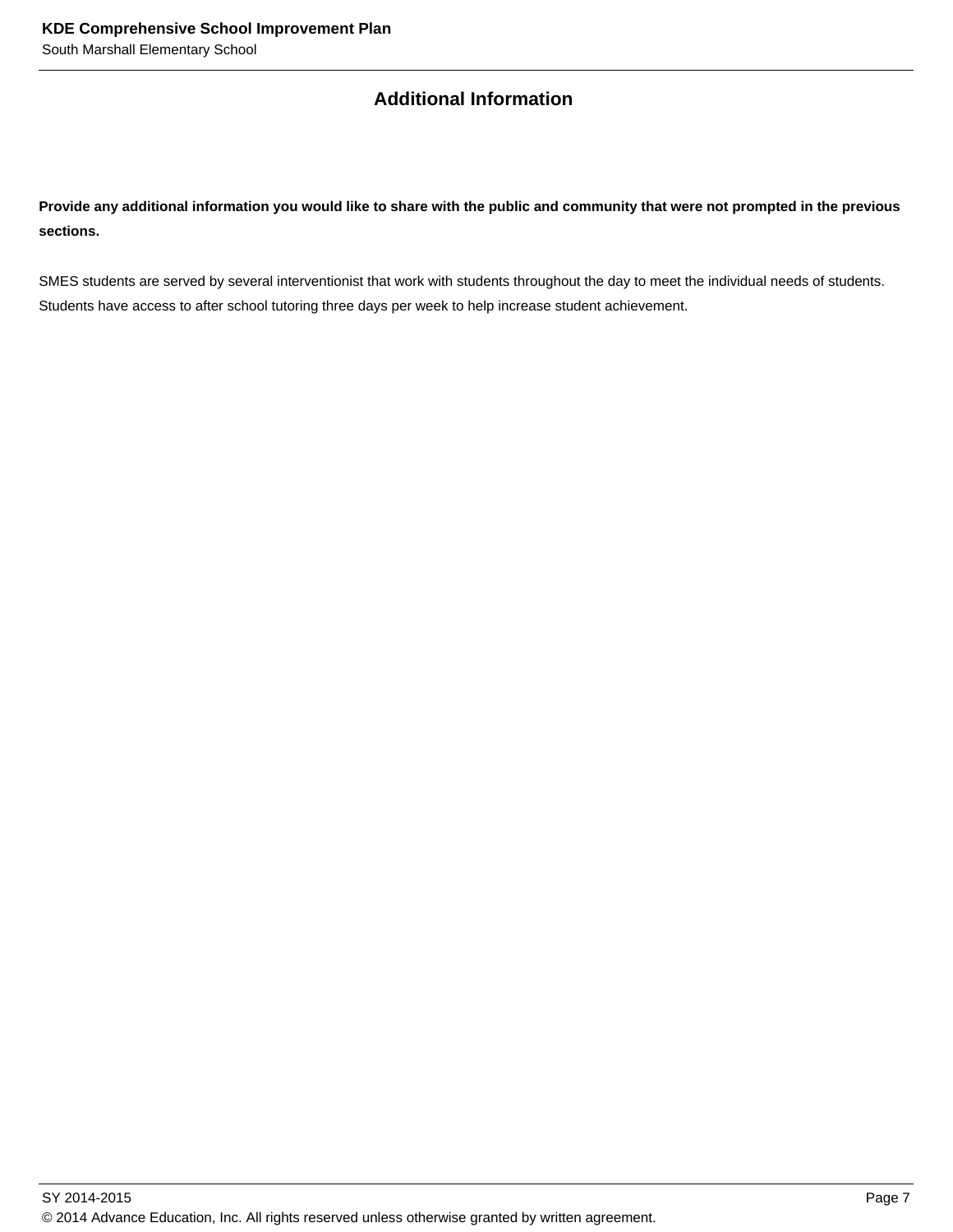# **2014-2015 CSIP**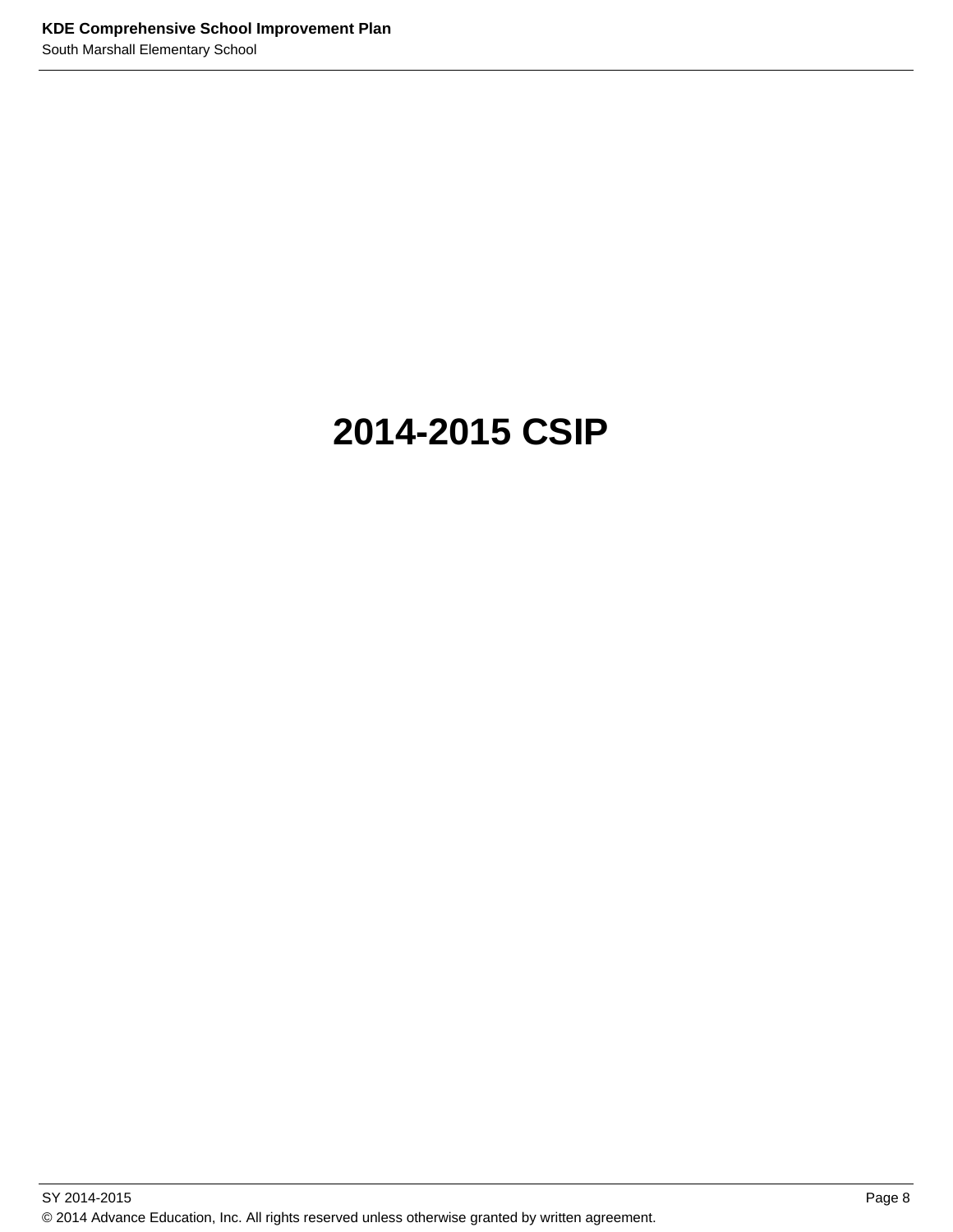South Marshall Elementary School

## **Overview**

#### **Plan Name**

2014-2015 CSIP

#### **Plan Description**

2014-2015 CSIP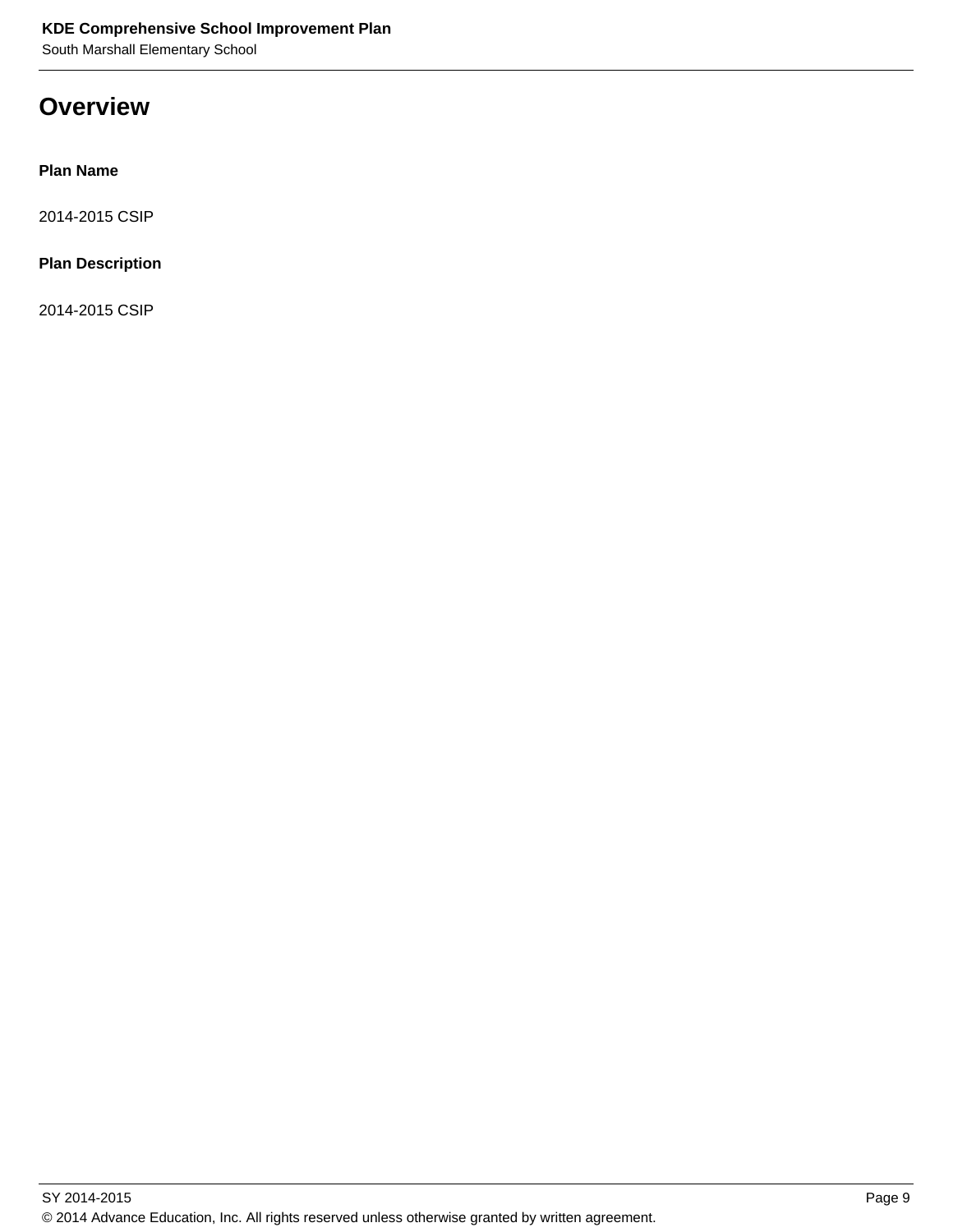## **Goals Summary**

**The following is a summary of the goals encompassed in this plan. The details for each goal are available in the next section.**

| #  | <b>Goal Name</b>                                                                                                                                                                                   | <b>Goal Details</b>                             | Goal Type      | <b>Total Funding</b> |
|----|----------------------------------------------------------------------------------------------------------------------------------------------------------------------------------------------------|-------------------------------------------------|----------------|----------------------|
|    | Increase the averaged combined reading and math<br>KPREP scores for elementary and middle students<br>from 44% to 72% in 2017                                                                      | Objectives: 2<br>Strategies: 3<br>Activities: 4 | Academic       | \$3239               |
| 2  | Increase the average combined Reading and Math<br>Proficiency ratings for all students in the non-<br>duplicated Gap Group from 33% in 2012 to 66.5%<br> in 2017.                                  | Objectives: 2<br>Strategies: 3<br>Activities: 4 | Academic       | \$750                |
| 13 | All students entering kindergarten will take a<br>screener to determine readiness.                                                                                                                 | Objectives: 1<br>Strategies: 1<br>Activities: 1 | Academic       | $ 30\rangle$         |
| 14 | South Marshall Elementary will ensure that all<br>teachers and principals receive training and are<br>provided support and guidance of the Professional<br>Growth and Effectiveness System (PGES.) | Objectives: 2<br>Strategies: 3<br>Activities: 9 | Organizational | \$4000               |
| 15 | Increase the percentage of proficient writers at<br>South Marshall Elementary School.                                                                                                              | Objectives: 1<br>Strategies: 1<br>Activities: 2 | Academic       | \$700                |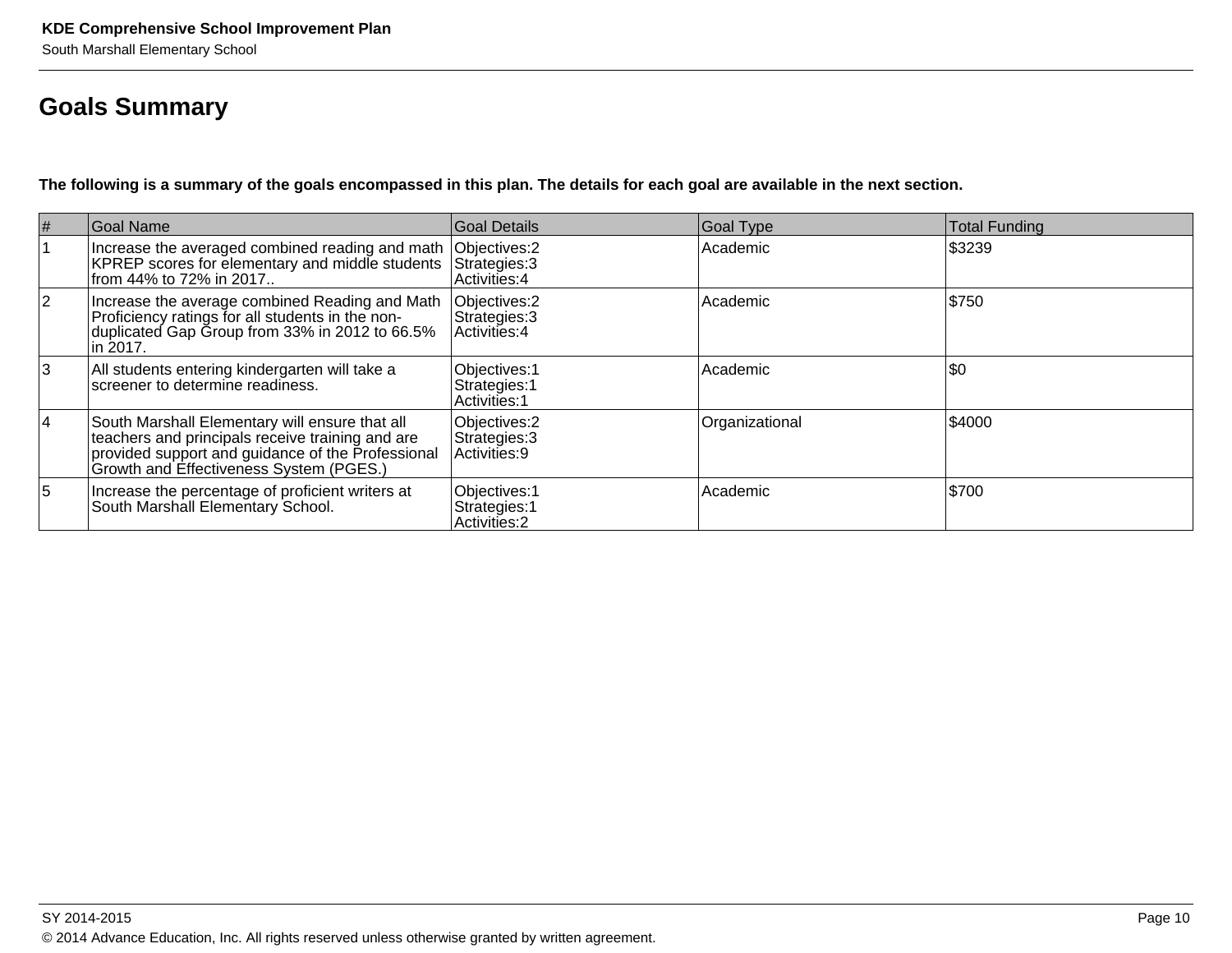# **Goal 1: Increase the averaged combined reading and math KPREP scores for elementary andmiddle students from 44% to 72% in 2017..**

This plan includes progress notes which are at the very end of this document

#### **Measurable Objective 1:**

63% of Third, Fourth and Fifth grade students will demonstrate a proficiency in their math scores measured in Mathematics by 05/22/2015 as measured by results of the K-PREP assessment..

#### **(shared) Strategy 1:**

Interventions - Students will receive instruction based on research based programs. One program we will use is Moby Max. A certified teacher will develop lessonsused during flex time for tier 2 and tier 3 students. Lessons will be differentiated based on weekly progress monitoring.

Category: Continuous Improvement

Research Cited: Moby Max

| Activity -<br><b>Interventions</b> | Activity Type Begin Date          |            | <b>End Date</b> | <b>IResource</b><br><b>Assigned</b> | Source Of<br> Fundina  | <b>Staff</b><br><b>Responsible</b> |
|------------------------------------|-----------------------------------|------------|-----------------|-------------------------------------|------------------------|------------------------------------|
| Moby Max online program            | I Academic<br>Support<br> Program | 08/11/2014 | 05/22/2015      | \$239                               | General Fund Certified | linterventionist                   |

#### **(shared) Strategy 2:**

Americorp - An Americorps member was hired and placed in our school to assist with remediation during our flex times. She has been trained in research-based strategies and progress monitoring methods. She works with students in small and/or one-on-one skill specific groups 4 days per week. She progress monitors studentsto determine skills progression one day per week.

Category: Continuous Improvement

Research Cited: Americorp

| <b>Activity - Americorp</b>                                                                                                                                                                                                                                                                                                                                                                        | Activity Type | Begin Date  | <b>End Date</b> | <b>Resource</b><br><b>Assigned</b> | Source Of<br> Funding        | <b>Staff</b><br>Responsible |
|----------------------------------------------------------------------------------------------------------------------------------------------------------------------------------------------------------------------------------------------------------------------------------------------------------------------------------------------------------------------------------------------------|---------------|-------------|-----------------|------------------------------------|------------------------------|-----------------------------|
| An Americorps member was hired and placed in our school to assist with<br>remediation during our flex times. She has been trained in research-based Instruction<br>strategies and progress monitoring methods. She works with students in<br>small and/or one-on-one skill specific groups 4 days per week. She<br>progress monitors students to determine skills progression one day per<br>week. | Direct        | 109/04/2014 | 105/22/2015     | \$3000                             | School<br> Council<br>lFunds | Principal                   |

#### **(shared) Strategy 3:**

Professional Learning Communities (FLEX) - Teachers will meet together monthly in their professional learning communities to analyze student data and will discusseach student's indvidual progress with the principal and/or counselor. Teachers will use research-based learning tools, STAR resources, and Thoughtful EducationSY 2014-2015Page 11

© 2014 Advance Education, Inc. All rights reserved unless otherwise granted by written agreement.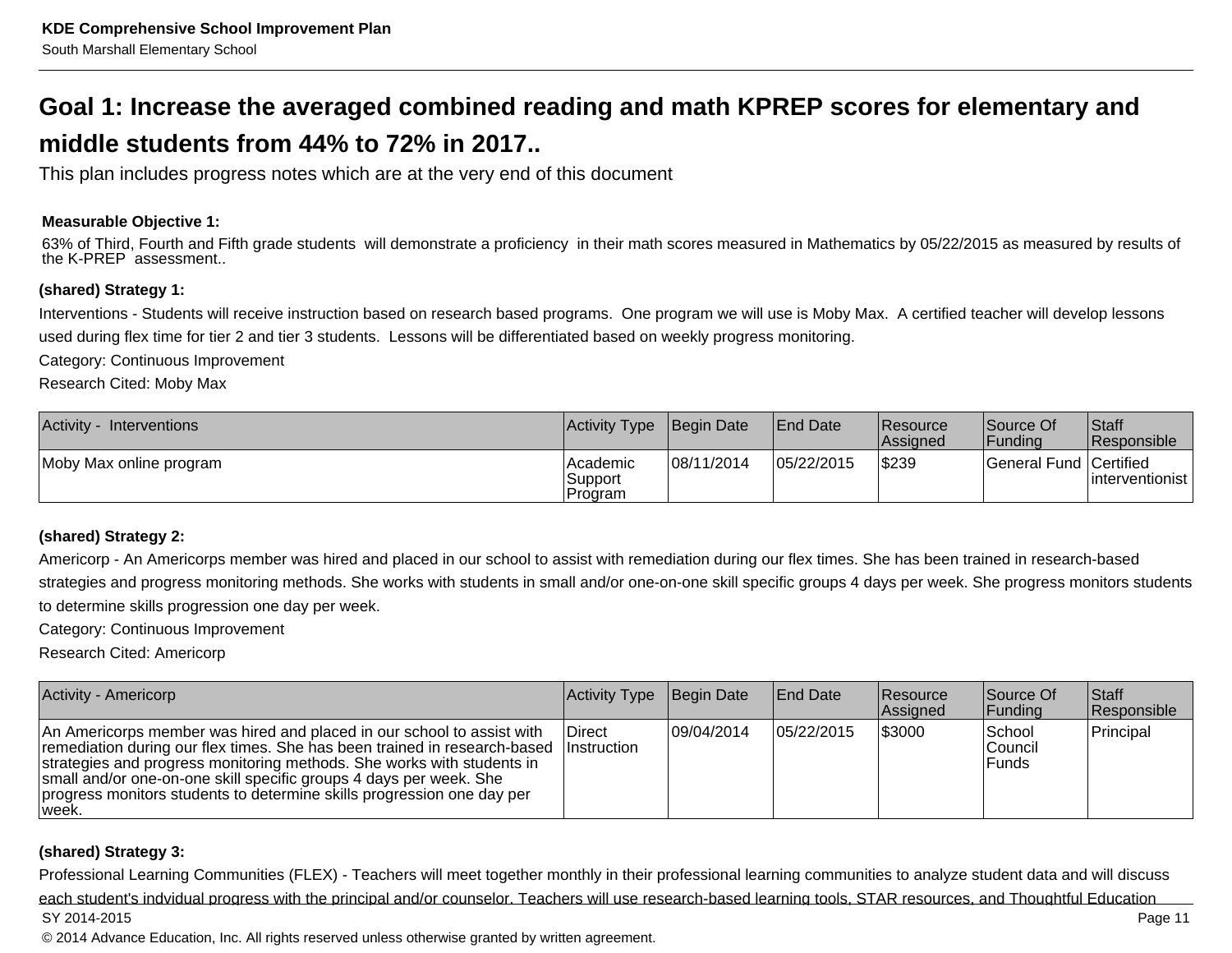South Marshall Elementary School

learning strategies to facilitate the mastery of common core standards.

Category: Professional Learning & Support

Research Cited: Research Cited: Professional Learning Communities, STAR, Thoughtful Education strategies

| Activity - Professional Learning Communities (FLEX)                                                                                                                                                                                                                                                                                                                          | <b>Activity Type</b>             | Begin Date | <b>IEnd Date</b> | Resource<br>Assigned | Source Of<br><b>Funding</b> | <b>Staff</b><br>Responsible                                                                            |
|------------------------------------------------------------------------------------------------------------------------------------------------------------------------------------------------------------------------------------------------------------------------------------------------------------------------------------------------------------------------------|----------------------------------|------------|------------------|----------------------|-----------------------------|--------------------------------------------------------------------------------------------------------|
| Teachers will meet together monthly in their professional learning<br>communities to analyze student data and will discuss each student's<br>indvidual progress with the principal and/or counselor. Teachers will use<br>research-based learning tools, STAR resources, and Thoughtful Education<br>learning strategies to facilitate the mastery of common core standards. | <b>IProfessional</b><br>Learning | 09/22/2014 | 105/22/2015      | <b>\$0</b>           | No Funding<br>Required      | Principal,<br>District RTI<br>Coordinator.<br>Guidance<br>Counselor.<br>∣Certified∶<br>Interventionist |

| Activity - Curriculum Alignment                                                                | <b>Activity Type</b>                     | Begin Date | <b>IEnd Date</b> | <b>Resource</b><br><b>Assigned</b> | Source Of<br> Fundina  | Staff<br><b>Responsible</b>    |
|------------------------------------------------------------------------------------------------|------------------------------------------|------------|------------------|------------------------------------|------------------------|--------------------------------|
| Grade level teachers insured the correct curriculum alignment to eliminate<br>gaps in content. | <b>IAcademic</b><br>Support<br>l Program | 07/21/2014 | 08/06/2014       | \$0                                | No Funding<br>Required | Principal,<br><b>Iteachers</b> |

#### **Measurable Objective 2:**

68% of Third, Fourth and Fifth grade students will demonstrate a proficiency on KPREP assessment in Reading by 05/22/2015 as measured by KPREP Scores.

#### **(shared) Strategy 1:**

Interventions - Students will receive instruction based on research based programs. One program we will use is Moby Max. A certified teacher will develop lessonsused during flex time for tier 2 and tier 3 students. Lessons will be differentiated based on weekly progress monitoring.

Category: Continuous Improvement

Research Cited: Moby Max

| <b>Activity</b><br>Interventions | Activity Type Begin Date          |            | <b>End Date</b> | Resource<br>Assigned | Source Of<br> Fundina  | Staff<br>Responsible |
|----------------------------------|-----------------------------------|------------|-----------------|----------------------|------------------------|----------------------|
| Moby Max online program          | l Academic<br>Support<br> Program | 08/11/2014 | 05/22/2015      | \$239                | General Fund Certified | linterventionist l   |

#### **(shared) Strategy 2:**

Americorp - An Americorps member was hired and placed in our school to assist with remediation during our flex times. She has been trained in research-based strategies and progress monitoring methods. She works with students in small and/or one-on-one skill specific groups 4 days per week. She progress monitors studentsto determine skills progression one day per week.

Category: Continuous Improvement

Research Cited: Americorp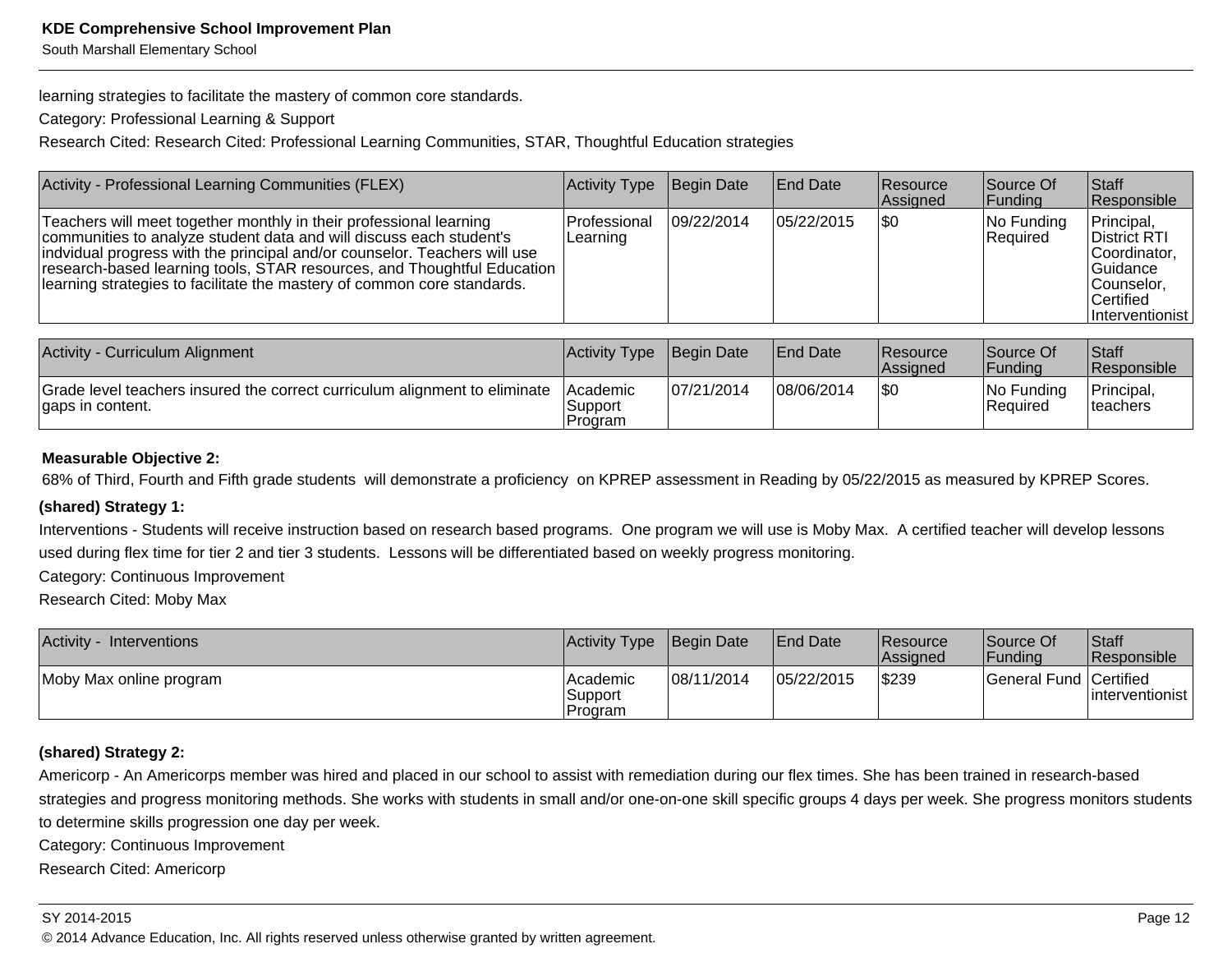South Marshall Elementary School

| Activity - Americorp                                                                                                                                                                                                                                                                                                                                                                                  | <b>Activity Type</b> | Begin Date  | <b>IEnd Date</b> | <b>Resource</b><br>Assigned | Source Of<br> Funding        | <b>Staff</b><br>Responsible |
|-------------------------------------------------------------------------------------------------------------------------------------------------------------------------------------------------------------------------------------------------------------------------------------------------------------------------------------------------------------------------------------------------------|----------------------|-------------|------------------|-----------------------------|------------------------------|-----------------------------|
| An Americorps member was hired and placed in our school to assist with<br>remediation during our flex times. She has been trained in research-based   Instruction<br>strategies and progress monitoring methods. She works with students in<br>small and/or one-on-one skill specific groups 4 days per week. She<br>progress monitors students to determine skills progression one day per<br>∣week. | <b>IDirect</b>       | 109/04/2014 | 105/22/2015      | \$3000                      | School<br>lCouncil<br>lFunds | Principal                   |

#### **(shared) Strategy 3:**

Professional Learning Communities (FLEX) - Teachers will meet together monthly in their professional learning communities to analyze student data and will discusseach student's indvidual progress with the principal and/or counselor. Teachers will use research-based learning tools, STAR resources, and Thoughtful Educationlearning strategies to facilitate the mastery of common core standards.

Category: Professional Learning & Support

Research Cited: Research Cited: Professional Learning Communities, STAR, Thoughtful Education strategies

| Activity - Professional Learning Communities (FLEX)                                                                                                                                                                                                                                                                                                                          | Activity Type                     | Begin Date  | <b>End Date</b>  | <b>Resource</b><br><b>Assigned</b> | Source Of<br> Funding     | <b>Staff</b><br>Responsible                                                                                                |
|------------------------------------------------------------------------------------------------------------------------------------------------------------------------------------------------------------------------------------------------------------------------------------------------------------------------------------------------------------------------------|-----------------------------------|-------------|------------------|------------------------------------|---------------------------|----------------------------------------------------------------------------------------------------------------------------|
| Teachers will meet together monthly in their professional learning<br>communities to analyze student data and will discuss each student's<br>indvidual progress with the principal and/or counselor. Teachers will use<br>research-based learning tools, STAR resources, and Thoughtful Education<br>learning strategies to facilitate the mastery of common core standards. | l Professional<br>Learning        | 109/22/2014 | 105/22/2015      | <b>SO</b>                          | $ No$ Funding<br>Required | Principal,<br><b>District RTI</b><br>Coordinator.<br><b>Guidance</b><br> Counselor.<br><b>Certified</b><br>Interventionist |
| Activity - Curriculum Alianment                                                                                                                                                                                                                                                                                                                                              | <u>IActivity Tyne IBegin Date</u> |             | <b>IFnd Date</b> | <i><b>IResource</b></i>            | <b>Source Of</b>          | $\mathsf{IStart}$                                                                                                          |

| Activity - Curriculum Alignment                                                                | Activity Type Begin Date               |            | <b>IEnd Date</b> | <b>Resource</b><br><b>Assigned</b> | Source Of<br>IFundina   | <b>Staff</b><br><b>Responsible</b> |
|------------------------------------------------------------------------------------------------|----------------------------------------|------------|------------------|------------------------------------|-------------------------|------------------------------------|
| Grade level teachers insured the correct curriculum alignment to eliminate<br>gaps in content. | <b>IAcademic</b><br>Support<br>Program | 07/21/2014 | 08/06/2014       | 1\$0                               | INo Funding<br>Required | Principal,<br><b>Iteachers</b>     |

# **Goal 2: Increase the average combined Reading and Math Proficiency ratings for all students inthe non-duplicated Gap Group from 33% in 2012 to 66.5% in 2017.**

This plan includes progress notes which are at the very end of this document

#### **Measurable Objective 1:**

A 2% increase of Third, Fourth and Fifth grade Economically Disadvantaged and Students with Disabilities students will demonstrate a proficiency of 65% inReading by 05/23/2014 as measured by K-PREP.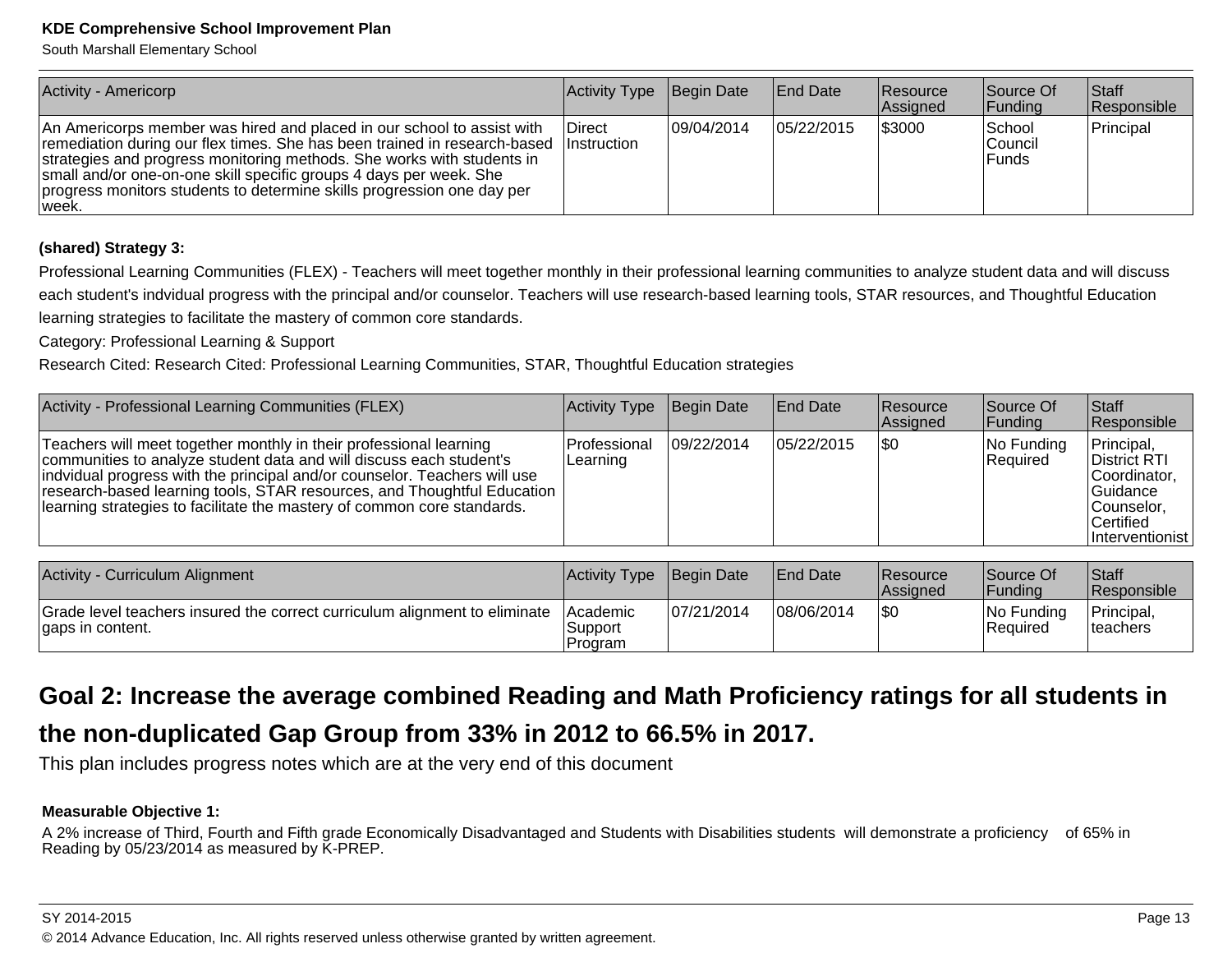South Marshall Elementary School

#### **(shared) Strategy 1:**

 Intervention groups - Students will be placed in intervention groups based on their K-PREP, STAR scores, progress monitoring. Americorp member participation, ESSwith a daytime waiver, flex grouping to meet small group needs. Kindergarten students will be placed according to their August Brigance ratings

Category: Continuous Improvement

Research Cited: This is a research based use of technology and thoughtful ed strategies to improve student scores.

| Activity - Progress monitoring                                                                                | <b>Activity Type</b>             | Begin Date | <b>End Date</b> | Resource<br><b>Assigned</b> | Source Of<br> Fundina | <b>Staff</b><br>Responsible |
|---------------------------------------------------------------------------------------------------------------|----------------------------------|------------|-----------------|-----------------------------|-----------------------|-----------------------------|
| Staff will progress monitor students in RtI to check for improvement and<br>effective instruction strategies. | lAcademic<br>'Support<br>Program | 08/12/2013 | 05/23/2014      | \$250                       | General Fund Chuck    | <b>Blanchard</b>            |

#### **(shared) Strategy 2:**

Professional Development - Professional Development - Teacher representatives will participate in aligned, research-based professional development on strategiesand interventions. These teacher representatives will then meet with the rest of the faculty to present these strategies.

Category: Professional Learning & Support

Research Cited: Research based instructional strategies

| Activity - Total Participation Techniques                                                                                                                                                                                                                                                             | Activity Type Begin Date |             | <b>IEnd Date</b> | <b>Resource</b><br>Assigned | Source Of<br> Fundina      | <b>Staff</b><br><b>Responsible</b> |
|-------------------------------------------------------------------------------------------------------------------------------------------------------------------------------------------------------------------------------------------------------------------------------------------------------|--------------------------|-------------|------------------|-----------------------------|----------------------------|------------------------------------|
| Professional Development - Teacher representatives will participate in<br>aligned, research-based student engagement professional development on  Learning<br>strategies and interventions. These teacher representatives will then meet<br>with the rest of the faculty to present these strategies. | IProfessional            | 107/29/2014 | 107/29/2014      | \$500                       | General Fund Principal and | Certified<br>Teachers              |

| Activity - Curriculum Alignment                                            | Activity Type                    | Begin Date | <b>IEnd Date</b> | <b>Resource</b><br><b>Assigned</b> | Source Of<br><b>IFundina</b>     | <b>Staff</b><br>Responsible              |
|----------------------------------------------------------------------------|----------------------------------|------------|------------------|------------------------------------|----------------------------------|------------------------------------------|
| Teachers will align the curriculum to ensure there are no gaps in content. | Academic<br> Support<br> Program | 07/21/2014 | 08/06/2014       | \$0                                | $ No$ Funding<br><b>Required</b> | <b>Principal and</b><br><b>Iteachers</b> |

#### **Strategy 3:**

RTI Meetings - All teachers will meet one day per month on planning times with the District RtI specialist, principal, and guidance counselor. During this meeting,student benchmark and progress monitoring data will be reviewed. Student academic placement and instructional decisions will be determined based on data review and group discussion. Data will be reviewed from a variety of sources including, but not limited to, STAR Math & Reading, AIMSweb, STAR Renissance and Moby Max.Category: Professional Learning & Support

Research Cited: Data Review and RtI instructional practices

#### SY 2014-2015

© 2014 Advance Education, Inc. All rights reserved unless otherwise granted by written agreement.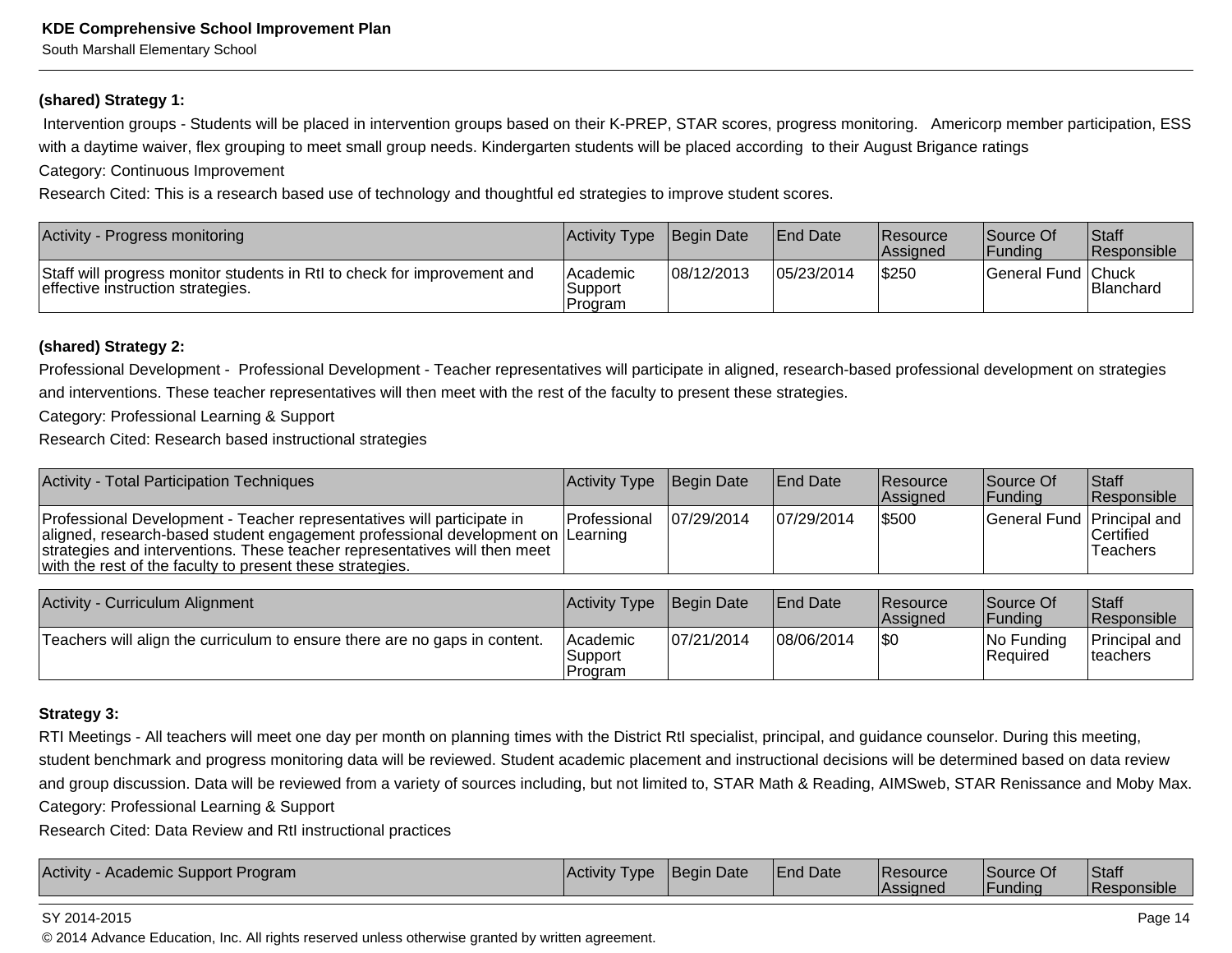South Marshall Elementary School

| All teachers will meet one day per month on planning times with the District Academic<br>RtI specialist, principal, and guidance counselor. During this meeting, | l Support | 09/29/2014 | 05/18/2015 | 1\$0 | $ No$ Funding<br>Required | Principal,<br>District Rtl     |
|------------------------------------------------------------------------------------------------------------------------------------------------------------------|-----------|------------|------------|------|---------------------------|--------------------------------|
| student benchmark and progress monitoring data will be reviewed. Student Program<br>academic placement and instructional decisions will be determined based      |           |            |            |      |                           | Specialist.<br> Guidance       |
| on data review and group discussion. Data will be reviewed from a variety<br>of sources including, but not limited to, STAR Math & Reading, AIMSweb,             |           |            |            |      |                           | Counselor.<br><b>Certified</b> |
| MAP, and Moby Math.                                                                                                                                              |           |            |            |      |                           | Interventionist                |

#### **Measurable Objective 2:**

 A 2% increase of Third, Fourth and Fifth grade Economically Disadvantaged and Students with Disabilities students will demonstrate a proficiency of 62% inMathematics by 05/22/2015 as measured by KPREP Scores.

#### **(shared) Strategy 1:**

 Intervention groups - Students will be placed in intervention groups based on their K-PREP, STAR scores, progress monitoring. Americorp member participation, ESSwith a daytime waiver, flex grouping to meet small group needs. Kindergarten students will be placed according to their August Brigance ratings

Category: Continuous Improvement

Research Cited: This is a research based use of technology and thoughtful ed strategies to improve student scores.

| Activity - Progress monitoring                                                                                | <b>Activity Type Begin Date</b>  |            | <b>End Date</b> | <b>Resource</b><br>Assigned | Source Of<br> Fundina | Staff<br><b>Responsible</b> |
|---------------------------------------------------------------------------------------------------------------|----------------------------------|------------|-----------------|-----------------------------|-----------------------|-----------------------------|
| Staff will progress monitor students in RtI to check for improvement and<br>effective instruction strategies. | l Academic<br>Support<br>Program | 08/12/2013 | 05/23/2014      | \$250                       | General Fund Chuck    | <b>Blanchard</b>            |

#### **(shared) Strategy 2:**

Professional Development - Professional Development - Teacher representatives will participate in aligned, research-based professional development on strategiesand interventions. These teacher representatives will then meet with the rest of the faculty to present these strategies.

Category: Professional Learning & Support

Research Cited: Research based instructional strategies

| Activity - Total Participation Techniques                                                                                                                                                                                                                                                            | Activity Type                  | Begin Date  | <b>End Date</b> | <b>Resource</b><br>Assigned | <b>Source Of</b><br> Funding | Staff<br>Responsible              |
|------------------------------------------------------------------------------------------------------------------------------------------------------------------------------------------------------------------------------------------------------------------------------------------------------|--------------------------------|-------------|-----------------|-----------------------------|------------------------------|-----------------------------------|
| Professional Development - Teacher representatives will participate in<br>aligned, research-based student engagement professional development on Learning<br>strategies and interventions. These teacher representatives will then meet<br>with the rest of the faculty to present these strategies. | l Professional                 | 107/29/2014 | 107/29/2014     | \$500                       | General Fund Principal and   | lCertified.<br>Teachers           |
| Activity - Curriculum Alignment                                                                                                                                                                                                                                                                      | <b>Activity Type</b>           | Begin Date  | <b>End Date</b> | <b>Resource</b><br>Assigned | Source Of<br> Funding        | Staff<br>Responsible              |
| Teachers will align the curriculum to ensure there are no gaps in content.                                                                                                                                                                                                                           | Academic<br>Support<br>Program | 107/21/2014 | 08/06/2014      | \$0                         | No Funding<br>Required       | Principal and<br><b>Iteachers</b> |

SY 2014-2015

en 15 and 20 and 20 and 20 and 20 and 20 and 20 and 20 and 20 and 20 and 20 and 20 and 20 and 20 and 20 and 20 © 2014 Advance Education, Inc. All rights reserved unless otherwise granted by written agreement.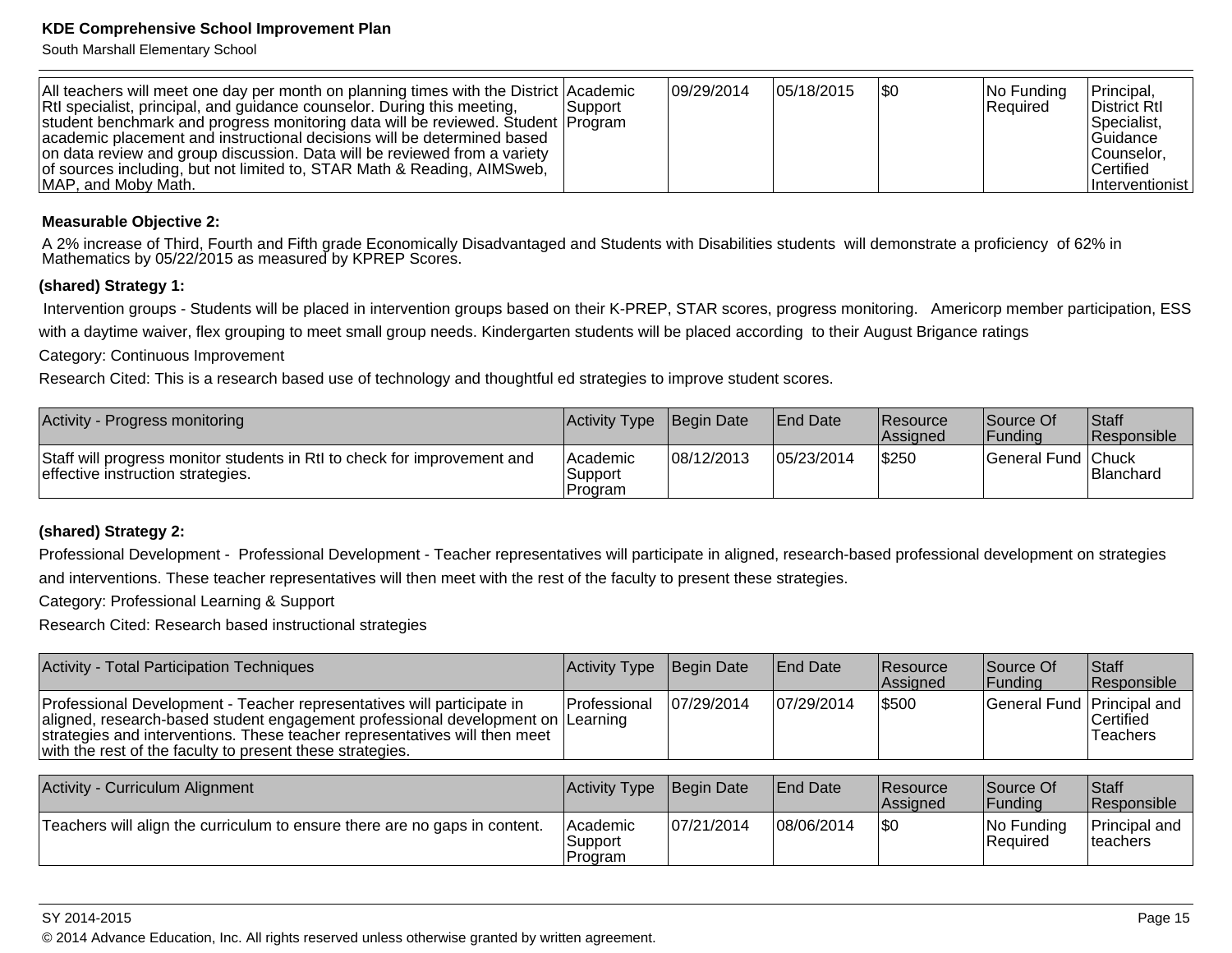## **Goal 3: All students entering kindergarten will take a screener to determine readiness.**

This plan includes progress notes which are at the very end of this document

#### **Measurable Objective 1:**

50% of Pre-K grade students will demonstrate a proficiency to begin kindergarten in English Language Arts by 05/22/2015 as measured by the administering of thedistrict kindergarten screener tool..

#### **Strategy 1:**

Kindergarten Entry Screener - The strategy will measure students' readines for school in five domains: Adaptive, Cognitive, Motor, Communication, and Social-Emotional.

Category: Early Learning

Research Cited: Brigance Screener

| <b>Activity - Screening</b>    | Activity Type   Begin Date      |            | <b>End Date</b> | <b>IResource</b><br><b>Assigned</b> | lSource Of<br>Funding    | <b>Staff</b><br>Responsible |
|--------------------------------|---------------------------------|------------|-----------------|-------------------------------------|--------------------------|-----------------------------|
| Determine students' readiness. | lAcademic<br>Support<br>Program | 08/01/2013 | 05/16/2014      | \$0                                 | General Fund   Preschool | Director                    |

# **Goal 4: South Marshall Elementary will ensure that all teachers and principals receive trainingand are provided support and guidance of the Professional Growth and Effectiveness System(PGES.)**

This plan includes progress notes which are at the very end of this document

#### **Measurable Objective 1:**

collaborate to ensure that every student is taught by an effective teacher by 05/20/2016 as measured by the Professional Growth and Effectiveness System..

#### **Strategy 1:**

Effective Teacher Training - Teachers will be immersed into the Charlotte Danielson Framework through many various activities and training opportunities.

Category: Professional Learning & Support

Research Cited: Charlotte Danielson Framework and PGES

| <b>Learning Walks</b><br><b>Activity</b> | Activity Type | Begin Date | <b>End Date</b> | Resource<br>'Assianed | Source Of<br>l Fundina | Staff<br>⊺Responsible |
|------------------------------------------|---------------|------------|-----------------|-----------------------|------------------------|-----------------------|
|                                          |               |            |                 |                       |                        |                       |

#### SY 2014-2015

en and the set of the set of the set of the set of the set of the set of the set of the set of the Page 16  $\,$ © 2014 Advance Education, Inc. All rights reserved unless otherwise granted by written agreement.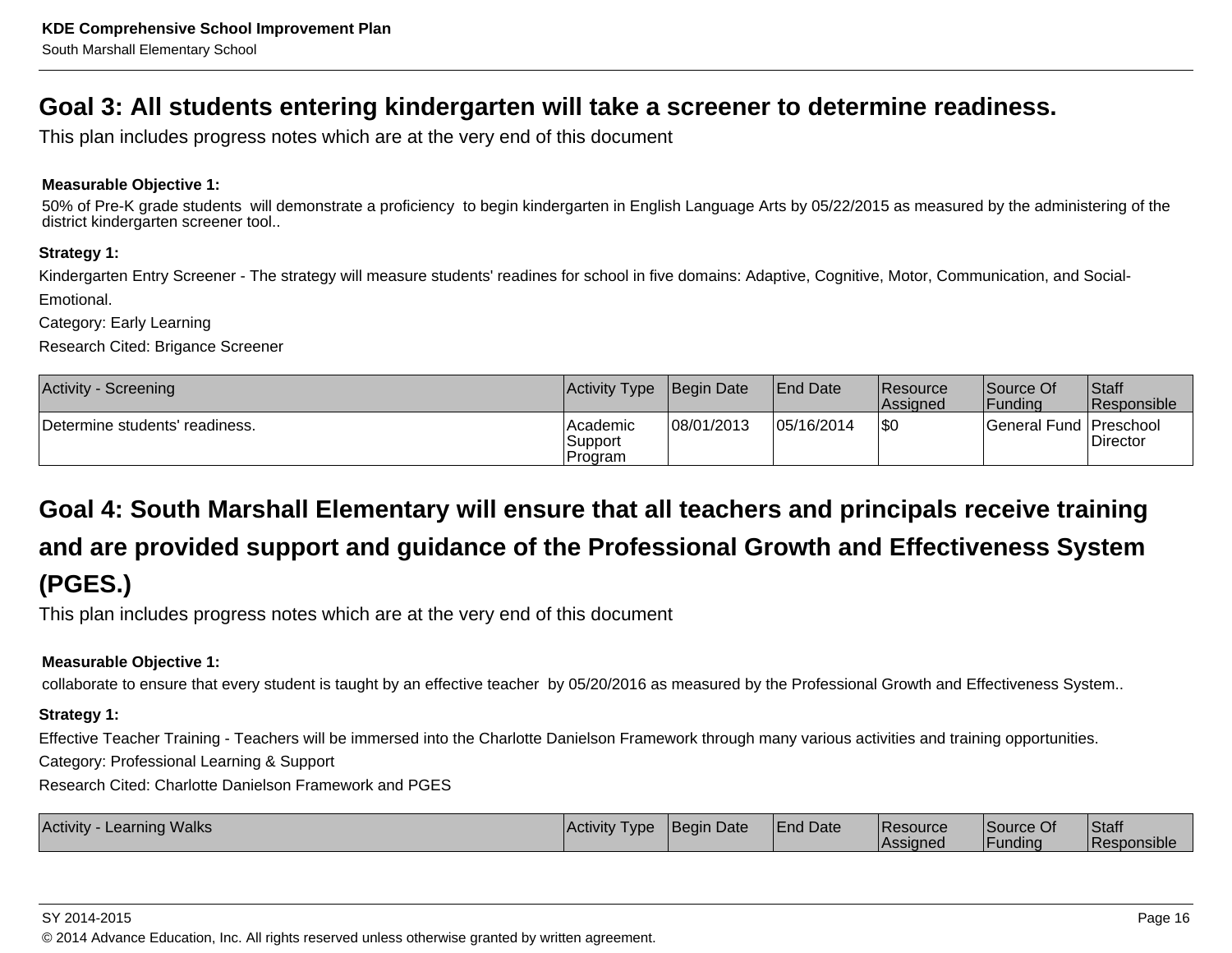South Marshall Elementary School

| Teachers will have the opportunity to visit other classrooms within the<br>school and classrooms in other schools to measure their effectiveness as it Learning<br>Irelates to the Danielson Framework. | Professional                    | 11/05/2014  | 105/22/2015     | \$600                | General Fund   Principal,     | ∣District<br><b>Elementary</b><br> Supervisor,<br>Teachers |
|---------------------------------------------------------------------------------------------------------------------------------------------------------------------------------------------------------|---------------------------------|-------------|-----------------|----------------------|-------------------------------|------------------------------------------------------------|
| Activity - Student and Professional Growth Planning                                                                                                                                                     | Activity Type                   | Begin Date  | <b>End Date</b> | Resource<br>Assigned | Source Of<br> Funding         | <b>Staff</b><br>Responsible                                |
| Teachers will be provided instruction on writing effective and measurable<br>Student Growth Goals and Professional Growth Plans.                                                                        | <b>Professional</b><br>Learning | 108/06/2014 | 105/22/2015     | <b>\\$0</b>          | No Funding<br><b>Required</b> | Principal,<br><b>certified</b>                             |

| Activity - Peer Reviewer Training                                                                                                                         | Activity Type Begin Date  |            | <b>End Date</b> | Resource<br>Assigned | Source Of<br>IFundina     | <b>Staff</b><br>Responsible                                          |
|-----------------------------------------------------------------------------------------------------------------------------------------------------------|---------------------------|------------|-----------------|----------------------|---------------------------|----------------------------------------------------------------------|
| Selected teachers will be trained in effective coaching strategies that will<br>be utilized during their Peer Review conferences with certified teachers. | lProfessional<br>Learning | 09/04/2014 | 09/04/2014      | \$0                  | $ No$ Funding<br>Required | <b>District</b><br>  administrators  <br>land certified<br>∣teachers |

#### **Strategy 2:**

Highly Qualified Teachers - Only teachers who are highly qualified are hired at South Marshall Elementary School.

Category: Professional Learning & Support

Research Cited: PGES and Danielson Framework

| <b>Activity - Highly Qualified Teacher</b>                             | Activity Type Begin Date              |            | <b>IEnd Date</b> | <b>Resource</b><br><b>Assigned</b> | lSource Of<br><b>IFundina</b> | Staff<br><b>Responsible</b>       |
|------------------------------------------------------------------------|---------------------------------------|------------|------------------|------------------------------------|-------------------------------|-----------------------------------|
| Only highly qualified teachers are hired at South Marshall Elementary. | <b>IRecruitment</b><br>land Retention | 07/01/2014 | 06/30/2015       | \$0                                | District<br>Fundina           | 'Principal,<br><sup>I</sup> SBDM, |

#### **Measurable Objective 2:**

collaborate to ensure that the school is lead by an effective leader by 05/20/2016 as measured by the Principal Professional Growth and Effectiveness System(PPGES.).

#### **Strategy 1:**

Effective Leader Training - Principals will participate in Professional Development that will increase their knowledge of TPGES.

Category: Professional Learning & Support

Research Cited: TPGES and PPGES, Danielson Framework

| Activity - KLA                                                                                      | Activity Type                    | <b>Beain Date</b> | <b>IEnd Date</b> | <b>Resource</b><br><b>Assigned</b> | Source Of<br><b> Fundina</b> | Staff<br>Responsible |
|-----------------------------------------------------------------------------------------------------|----------------------------------|-------------------|------------------|------------------------------------|------------------------------|----------------------|
| Principal will attend the Kentucky Leadership Academy (KLA) and the<br>Regional KLA Cadre meetings. | <b>IProfessional</b><br>Learning | 08/28/2014        | 02/13/2015       | \$500                              | District<br>Funding          | Principal            |

#### SY 2014-2015

© 2014 Advance Education, Inc. All rights reserved unless otherwise granted by written agreement.

certifiedteachers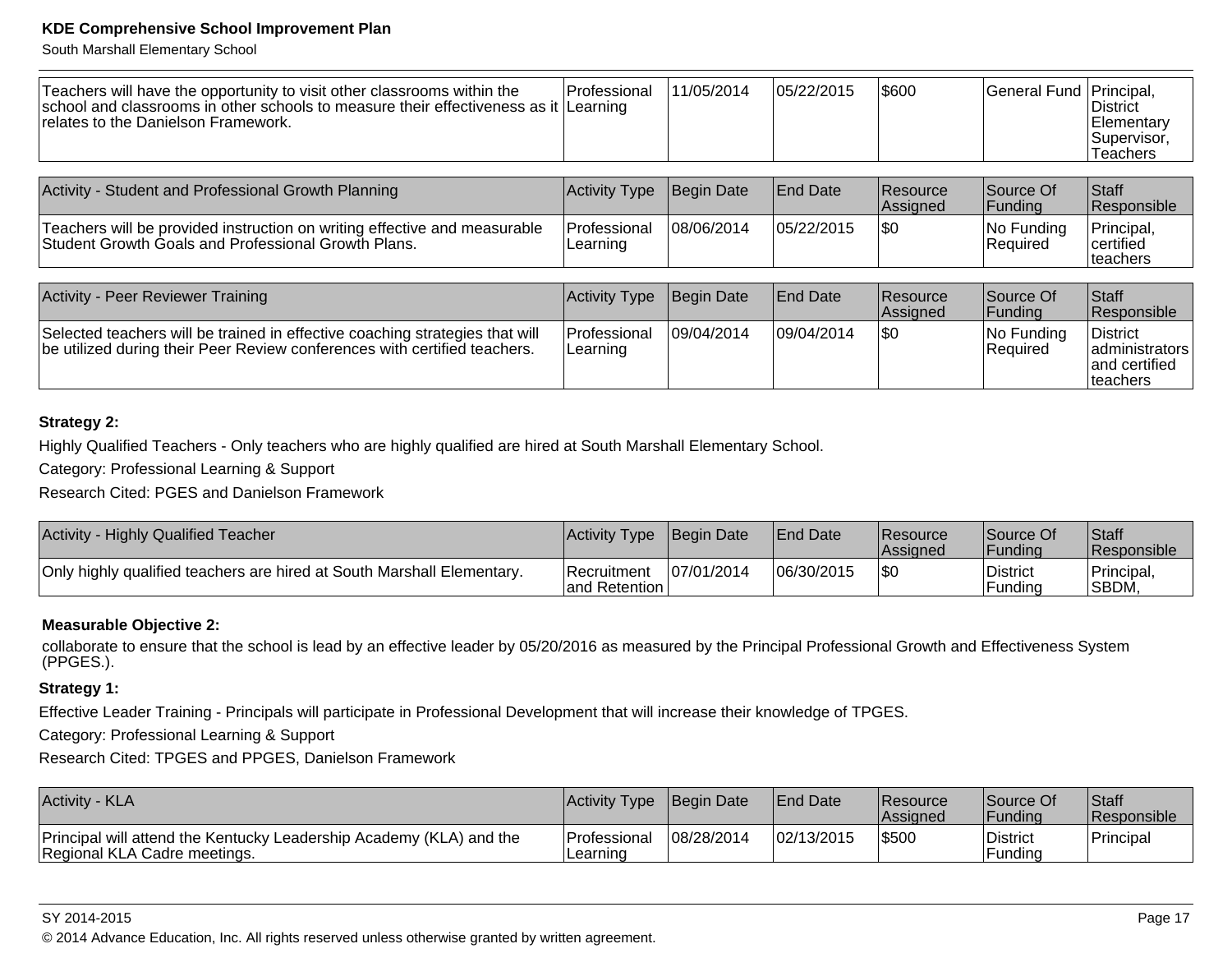South Marshall Elementary School

| Activity - Scott Trimble Assessment and Accountability Conference                                                                                            | <b>Activity Type</b>     | Begin Date        | <b>End Date</b> | Resource<br>Assigned | Source Of<br>Funding        | Staff<br>Responsible                                  |
|--------------------------------------------------------------------------------------------------------------------------------------------------------------|--------------------------|-------------------|-----------------|----------------------|-----------------------------|-------------------------------------------------------|
| Attend breakout session of Professional Learning around TPGES and<br>PPGES, and assessment trainings.                                                        | Professional<br>Learning | 10/20/2014        | 10/21/2014      | \$750                | <b>District</b><br>Funding  | Principal                                             |
|                                                                                                                                                              |                          |                   |                 |                      |                             |                                                       |
| Activity - Effective Coaching Strategies                                                                                                                     | <b>Activity Type</b>     | <b>Begin Date</b> | <b>End Date</b> | Resource<br>Assigned | Source Of<br><b>Funding</b> | Staff<br>Responsible                                  |
| Administrators will attend a three day Effective Coaching seminar to<br>improve their knowledge of coaching teachers and overall teaching<br>leffectiveness. | Professional<br>Learning | 07/21/2014        | 07/23/2014      | \$2000               | <b>District</b><br>Funding  | <b>District</b><br>administration<br>and principal    |
|                                                                                                                                                              |                          |                   |                 |                      |                             |                                                       |
| <b>Activity - Learning Walks</b>                                                                                                                             | <b>Activity Type</b>     | <b>Begin Date</b> | <b>End Date</b> | Resource<br>Assigned | Source Of<br><b>Funding</b> | <b>Staff</b><br>Responsible                           |
| Principals will facilitate learning walks for teachers. Teachers will observe<br>classroom instruction and self reflect using the Danielson Framework.       | Professional<br>Learning | 11/05/2014        | 05/22/2015      | \$0                  | No Funding<br>Required      | Principal and<br>District<br>Elementary<br>Supervisor |
|                                                                                                                                                              |                          |                   |                 |                      |                             |                                                       |
| Activity - Calibration in Teachscape                                                                                                                         | <b>Activity Type</b>     | Begin Date        | <b>End Date</b> | Resource<br>Assigned | Source Of<br> Funding       | Staff<br>Responsible                                  |
| Successfully complete the Teachscape Calibration process.                                                                                                    | Professional<br>Learning | 11/03/2014        | 11/03/2014      | \$150                | <b>District</b><br> Funding | Assistant<br>Principal                                |

## **Goal 5: Increase the percentage of proficient writers at South Marshall Elementary School.**

This plan includes progress notes which are at the very end of this document

#### **Measurable Objective 1:**

50% of Fifth grade students will demonstrate a behavior of scoring Proficient and above in Writing by 05/22/2015 as measured by KPREP scores.

#### **Strategy 1:**

Professional Development - Teachers will receive professional development on the implementation of effective writing techniques.

Category: Professional Learning & Support

Research Cited: Effective Professional Development

| Activity - Development of School Writing Plan                                                                                                                                | Activity Type                | Begin Date  | <b>End Date</b> | <b>Resource</b><br><b>Assigned</b> | Source Of<br> Funding      | <b>Staff</b><br><b>Responsible</b> |
|------------------------------------------------------------------------------------------------------------------------------------------------------------------------------|------------------------------|-------------|-----------------|------------------------------------|----------------------------|------------------------------------|
| Teachers at all grade levels will collaborate to develop a schoolwide<br>Writing Plan to ensure effective and consistant writing instruction is<br>provided to all students. | Policy and<br><b>Process</b> | 108/18/2014 | 05/22/2015      | \$350                              | General Fund Principal and | ⊺teachers                          |
| Activity - Lucy Calkins Training                                                                                                                                             | Activity Type                | Begin Date  | <b>End Date</b> | Resource<br>Assigned               | Source Of<br> Funding      | Staff<br>Responsible               |

#### SY 2014-2015

© 2014 Advance Education, Inc. All rights reserved unless otherwise granted by written agreement.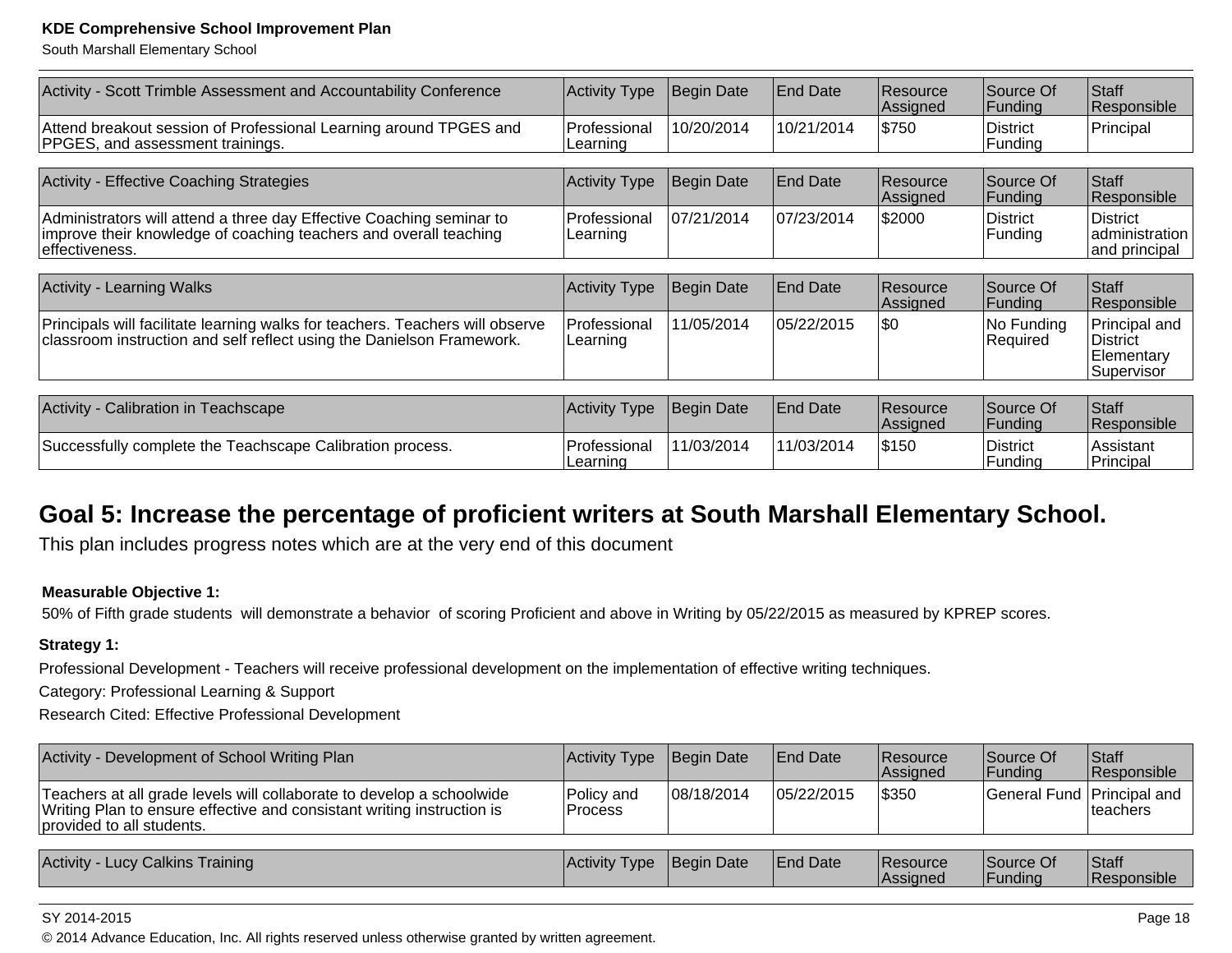South Marshall Elementary School

| <u>Laachars</u><br>strategies<br>WIll<br>aınır<br>atte<br>ective<br>$\sim$<br><b>COL</b><br>. .<br><b>Idevelope</b><br>Calkins.<br>_ucv ′<br>۷۰. | ⊥ Drr<br><br>.JIId!<br>'nc | 100a<br>$-$<br>710<br>. | $\sim$<br>$-$<br>$\overline{u}$ | \$350 | anar:<br>∙unc<br>וה וסוו | Principa.<br>lteachers |
|--------------------------------------------------------------------------------------------------------------------------------------------------|----------------------------|-------------------------|---------------------------------|-------|--------------------------|------------------------|
|                                                                                                                                                  |                            |                         |                                 |       |                          |                        |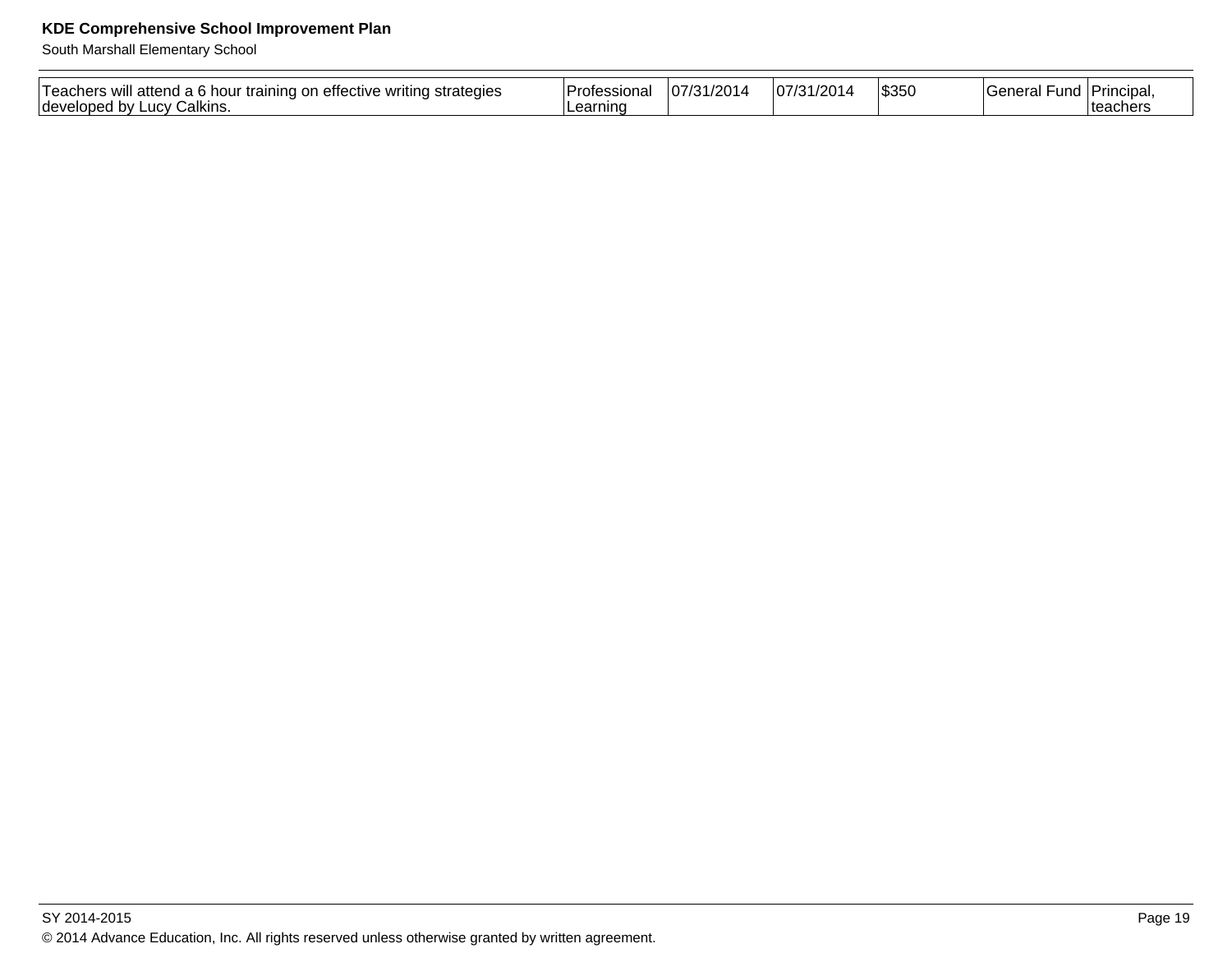## **Activity Summary by Funding Source**

#### **Below is a breakdown of your activities by funding source**

#### **No Funding Required**

| <b>Activity Name</b>                               | <b>Activity Description</b>                                                                                                                                                                                                                                                                                                                                                                                                                                                                         | <b>Activity Type</b>           | Begin Date | <b>End Date</b> | Resource<br>Assigned | Staff<br>Responsible                                                                                   |
|----------------------------------------------------|-----------------------------------------------------------------------------------------------------------------------------------------------------------------------------------------------------------------------------------------------------------------------------------------------------------------------------------------------------------------------------------------------------------------------------------------------------------------------------------------------------|--------------------------------|------------|-----------------|----------------------|--------------------------------------------------------------------------------------------------------|
| Curriculum Alignment                               | Grade level teachers insured the correct curriculum<br>alignment to eliminate gaps in content.                                                                                                                                                                                                                                                                                                                                                                                                      | Academic<br>Support<br>Program | 07/21/2014 | 08/06/2014      | \$0                  | Principal,<br>lteachers                                                                                |
| <b>Professional Learning</b><br>Communities (FLEX) | Teachers will meet together monthly in their professional<br>learning communities to analyze student data and will<br>discuss each student's indvidual progress with the principal<br>and/or counselor. Teachers will use research-based<br>learning tools, STAR resources, and Thoughtful Education<br>learning strategies to facilitate the mastery of common core<br>standards.                                                                                                                  | Professional<br>Learning       | 09/22/2014 | 05/22/2015      | \$0                  | Principal,<br>District RTI<br>Coordinator,<br>l Guidance<br>Counselor,<br>Certified<br>Interventionist |
| Academic Support Program                           | All teachers will meet one day per month on planning times<br>with the District RtI specialist, principal, and guidance<br>counselor. During this meeting, student benchmark and<br>progress monitoring data will be reviewed. Student<br>academic placement and instructional decisions will be<br>determined based on data review and group discussion.<br>Data will be reviewed from a variety of sources including,<br>but not limited to, STAR Math & Reading, AIMSweb, MAP,<br>and Moby Math. | Academic<br>Support<br>Program | 09/29/2014 | 05/18/2015      | \$0                  | Principal,<br>District RtI<br>Specialist,<br>Guidance<br> Counselor,<br>Certified<br>Interventionist   |
| Curriculum Alignment                               | Teachers will align the curriculum to ensure there are no<br>gaps in content.                                                                                                                                                                                                                                                                                                                                                                                                                       | Academic<br>Support<br>Program | 07/21/2014 | 08/06/2014      | \$0                  | Principal and<br>lteachers                                                                             |
| Student and Professional<br><b>Growth Planning</b> | Teachers will be provided instruction on writing effective<br>and measurable Student Growth Goals and Professional<br>Growth Plans.                                                                                                                                                                                                                                                                                                                                                                 |                                | 08/06/2014 | 05/22/2015      | \$0                  | Principal,<br>certified<br>teachers                                                                    |
| Peer Reviewer Training                             | Selected teachers will be trained in effective coaching<br>strategies that will be utilized during their Peer Review<br>conferences with certified teachers.                                                                                                                                                                                                                                                                                                                                        |                                | 09/04/2014 | 09/04/2014      | \$0                  | <b>District</b><br>administrators<br>land certified<br> teachers                                       |
| <b>Learning Walks</b>                              | Principals will facilitate learning walks for teachers.<br>Teachers will observe classroom instruction and self reflect<br>using the Danielson Framework.                                                                                                                                                                                                                                                                                                                                           | Professional<br>Learning       | 11/05/2014 | 05/22/2015      | \$0                  | Principal and<br><b>District</b><br>Elementary<br>Supervisor                                           |
|                                                    |                                                                                                                                                                                                                                                                                                                                                                                                                                                                                                     |                                |            | <b>Total</b>    | $\sqrt{50}$          |                                                                                                        |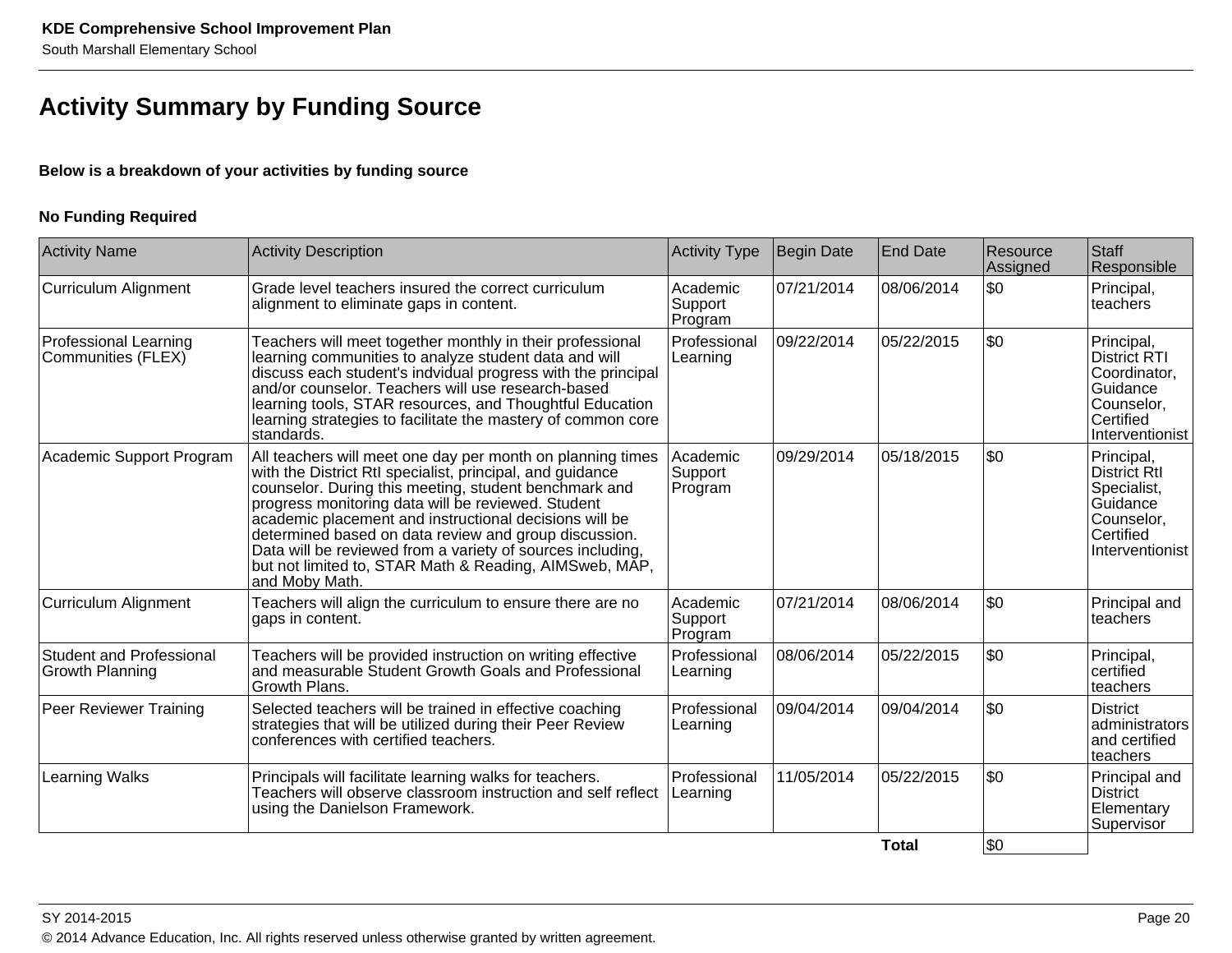South Marshall Elementary School

#### **School Council Funds**

| <b>Activity Name</b> | Activity Description                                                                                                                                                                                                                                                                                                                                                                                                              | Activity Type | Begin Date | <b>End Date</b> | Resource<br>Assigned | Staff<br>Responsible |
|----------------------|-----------------------------------------------------------------------------------------------------------------------------------------------------------------------------------------------------------------------------------------------------------------------------------------------------------------------------------------------------------------------------------------------------------------------------------|---------------|------------|-----------------|----------------------|----------------------|
| Americorp            | An Americorps member was hired and placed in our school<br><b>IDirect</b><br>to assist with remediation during our flex times. She has<br><i>Instruction</i><br>been trained in research-based strategies and progress<br>monitoring methods. She works with students in small<br>and/or one-on-one skill specific groups 4 days per week.<br>She progress monitors students to determine skills<br>progression one day per week. |               | 09/04/2014 | 105/22/2015     | \$3000               | Principal            |
|                      |                                                                                                                                                                                                                                                                                                                                                                                                                                   |               |            | Total           | \$3000               |                      |

#### **District Funding**

| <b>Activity Name</b>                                                                                                                                                                                   | Activity Description                                                                                | <b>Activity Type</b>                 | Begin Date  | End Date   | Resource<br>Assigned | Staff<br>Responsible                        |
|--------------------------------------------------------------------------------------------------------------------------------------------------------------------------------------------------------|-----------------------------------------------------------------------------------------------------|--------------------------------------|-------------|------------|----------------------|---------------------------------------------|
| <b>Highly Qualified Teacher</b>                                                                                                                                                                        | Only highly qualified teachers are hired at South Marshall<br>Elementary.                           | <b>Recruitment</b><br>land Retention | 107/01/2014 | 06/30/2015 | \$0                  | Principal,<br>SBDM.                         |
| Calibration in Teachscape                                                                                                                                                                              | Successfully complete the Teachscape Calibration process.                                           | Professional<br> Learning            | 11/03/2014  | 11/03/2014 | \$150                | Assistant<br>Principal                      |
| KLA                                                                                                                                                                                                    | Principal will attend the Kentucky Leadership Academy<br>(KLA) and the Regional KLA Cadre meetings. | Professional<br> Learning            | 08/28/2014  | 02/13/2015 | 5500                 | Principal                                   |
| Attend breakout session of Professional Learning around<br>Scott Trimble Assessment<br>TPGES and PPGES, and assessment trainings.<br>and Accountability<br><b>Conference</b>                           |                                                                                                     | Professional<br> Learning            | 10/20/2014  | 10/21/2014 | \$750                | Principal                                   |
| <b>Effective Coaching</b><br>Administrators will attend a three day Effective Coaching<br>seminar to improve their knowledge of coaching teachers<br>Strategies<br>and overall teaching effectiveness. |                                                                                                     | Professional<br> Learning            | 07/21/2014  | 07/23/2014 | \$2000               | District<br>administration<br>and principal |
|                                                                                                                                                                                                        |                                                                                                     |                                      |             | Total      | \$3400               |                                             |

#### **General Fund**

| <b>Activity Name</b>                     | Activity Description                                                                                                                                                                                                                                                                           | Activity Type                   | Begin Date  | <b>End Date</b> | <b>Resource</b><br>Assigned | Staff<br>Responsible                           |
|------------------------------------------|------------------------------------------------------------------------------------------------------------------------------------------------------------------------------------------------------------------------------------------------------------------------------------------------|---------------------------------|-------------|-----------------|-----------------------------|------------------------------------------------|
| Screening                                | Determine students' readiness.                                                                                                                                                                                                                                                                 | lAcademic<br>Support<br>Program | 08/01/2013  | 105/16/2014     | \$0                         | Preschool<br><b>Director</b>                   |
| Lucy Calkins Training                    | Teachers will attend a 6 hour training on effective writing<br>strategies developed by Lucy Calkins.                                                                                                                                                                                           | Professional<br> Learning       | 107/31/2014 | 07/31/2014      | \$350                       | Principal,<br>∣teachers                        |
| <b>Total Participation</b><br>Techniaues | Professional Development - Teacher representatives will<br>participate in aligned, research-based student engagement<br>professional development on strategies and interventions.<br>These teacher representatives will then meet with the rest<br>of the faculty to present these strategies. |                                 | 07/29/2014  | 07/29/2014      | \$500                       | Principal and<br> Certified<br><b>Teachers</b> |

#### SY 2014-2015

© 2014 Advance Education, Inc. All rights reserved unless otherwise granted by written agreement.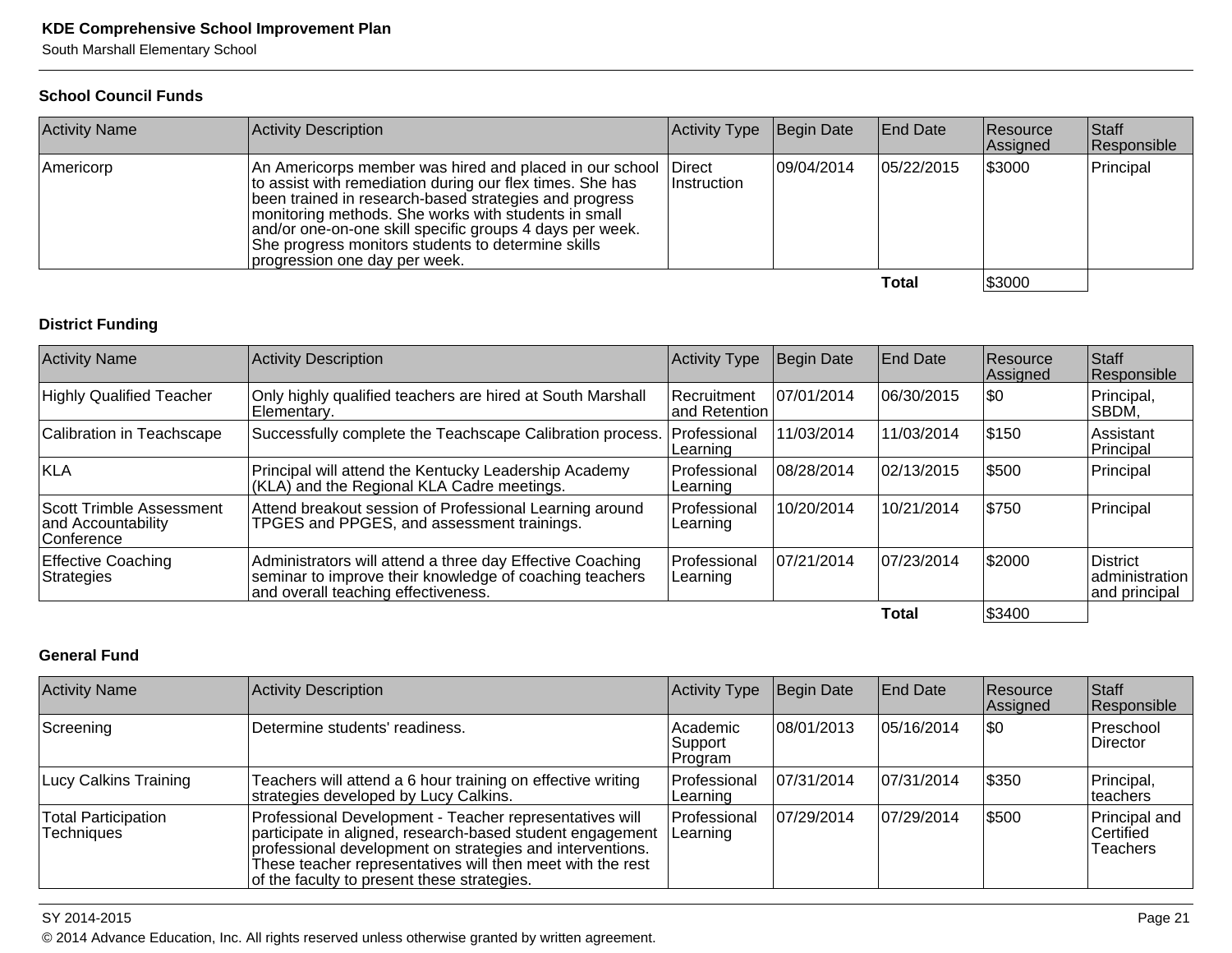South Marshall Elementary School

| Progress monitoring                                                          | Staff will progress monitor students in RtI to check for<br>improvement and effective instruction strategies.                                                                                                                | Academic<br>Support<br>Program | 08/12/2013  | 05/23/2014 | \$250                         | $ $ Chuck<br>Blanchard                                           |
|------------------------------------------------------------------------------|------------------------------------------------------------------------------------------------------------------------------------------------------------------------------------------------------------------------------|--------------------------------|-------------|------------|-------------------------------|------------------------------------------------------------------|
| Development of School<br>Writing Plan                                        | Teachers at all grade levels will collaborate to develop a<br>schoolwide Writing Plan to ensure effective and consistant<br>writing instruction is provided to all students.                                                 | Policy and<br><b>Process</b>   | 108/18/2014 | 05/22/2015 | \$350                         | Principal and<br>lteachers                                       |
| Learning Walks                                                               | Teachers will have the opportunity to visit other classrooms<br>within the school and classrooms in other schools to<br>Professional<br>Learning<br>measure their effectiveness as it relates to the Danielson<br>Framework. |                                | 11/05/2014  | 05/22/2015 | 1\$600                        | Principal,<br>∣District<br>Elementary<br>Supervisor,<br>Teachers |
| Moby Max online program<br>Interventions<br>l Academic<br>Support<br>Program |                                                                                                                                                                                                                              | 108/11/2014                    | 05/22/2015  | \$239      | Certified<br>linterventionist |                                                                  |
|                                                                              |                                                                                                                                                                                                                              |                                |             | Total      | \$2289                        |                                                                  |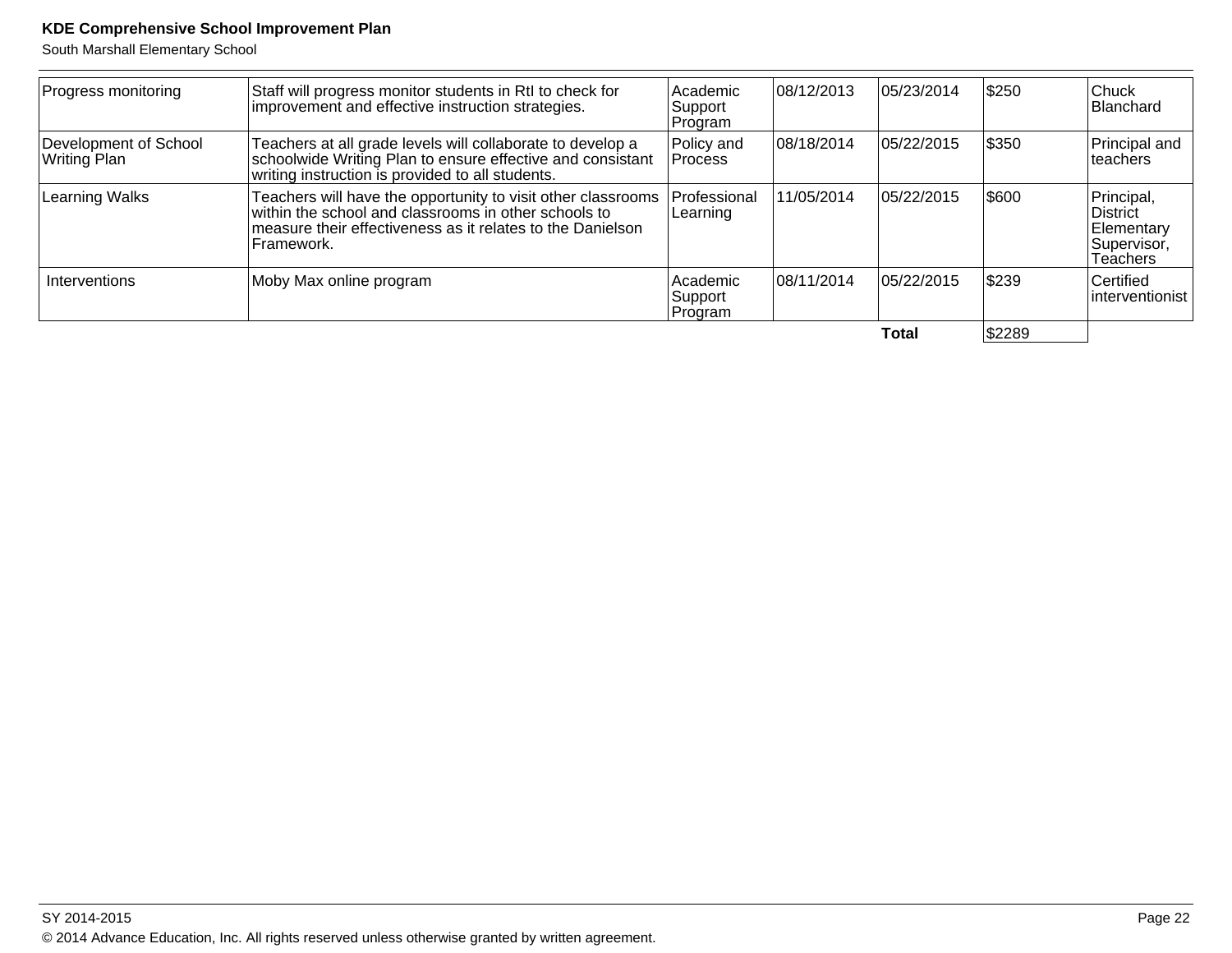## **Progress Notes**

| <b>Type</b> | <b>Name</b>                                                                                                                                                                | <b>Status</b> | <b>Comments</b>                                                                                                                                                                                            | <b>Created On</b>    | <b>Created By</b>      |
|-------------|----------------------------------------------------------------------------------------------------------------------------------------------------------------------------|---------------|------------------------------------------------------------------------------------------------------------------------------------------------------------------------------------------------------------|----------------------|------------------------|
| Goal        | Increase the average<br>combined Reading and Math<br>Proficiency ratings for all<br>students in the non-<br>duplicated Gap Group from<br>33% in 2012 to 66.5% in<br>l2017. |               | Progress will be achieved by adjusting instruction based on most<br>recent MAP scores.                                                                                                                     | October 01,<br>12013 | Chuck Blanchard        |
| Strategy    | Intervention groups                                                                                                                                                        |               | Monthly RtI meetings adjust the intervention groups based on the<br>most recent data available showing individual needs. More students<br>are moved into benchmark groups based on their most recent data. | October 01.<br> 2013 | Chuck Blanchard        |
| Strategy    | Intervention groups                                                                                                                                                        |               | The number of Tier 3 students has been reduced by the strategies<br>reading interventionist used to improved their reading scores.                                                                         | October 01<br>2013   | <b>Chuck Blanchard</b> |
| Activity    | Progress monitoring                                                                                                                                                        | In Progress   | Students in Tier 2 and Tier groups are monitored on an weekly or<br>biweekly period. Data from the progress monitoring is used to place<br>student in the most appropriate reading intervention group.     | October 01.<br>2013  | Chuck Blanchard        |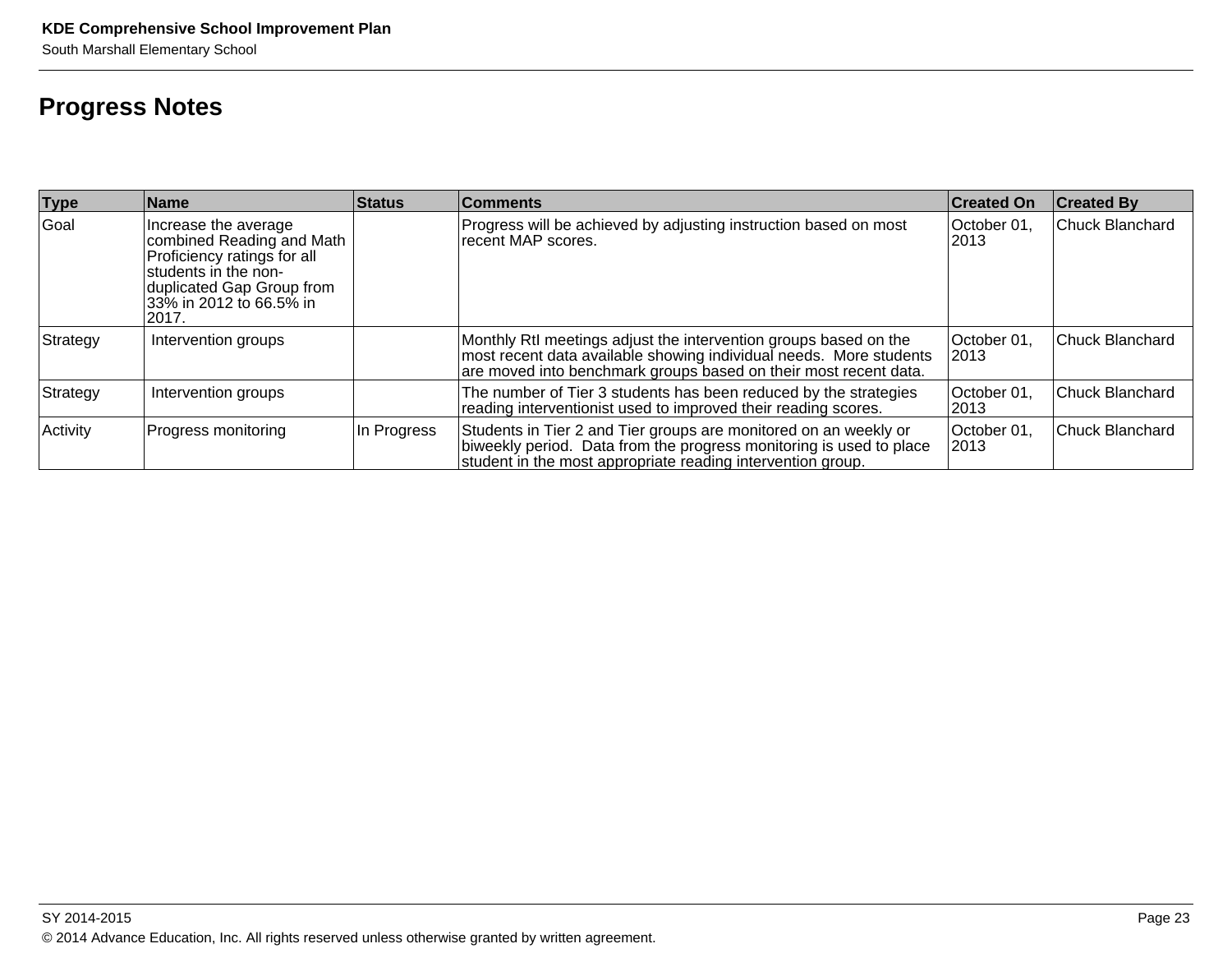# **KDE Needs Assessment**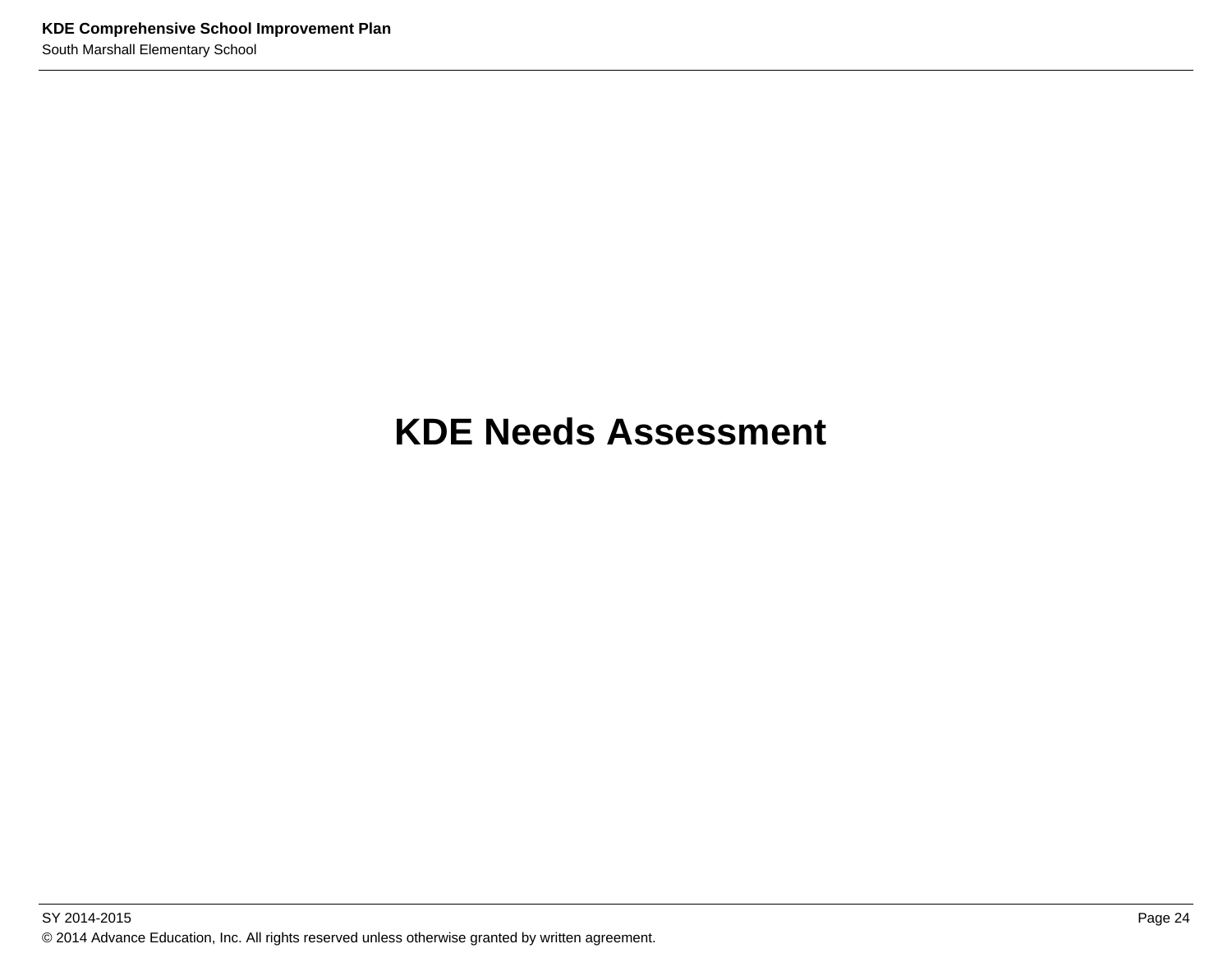#### **Introduction**

The purpose of the School Needs Assessment is to use data and information to prioritize allocation of resources and activities.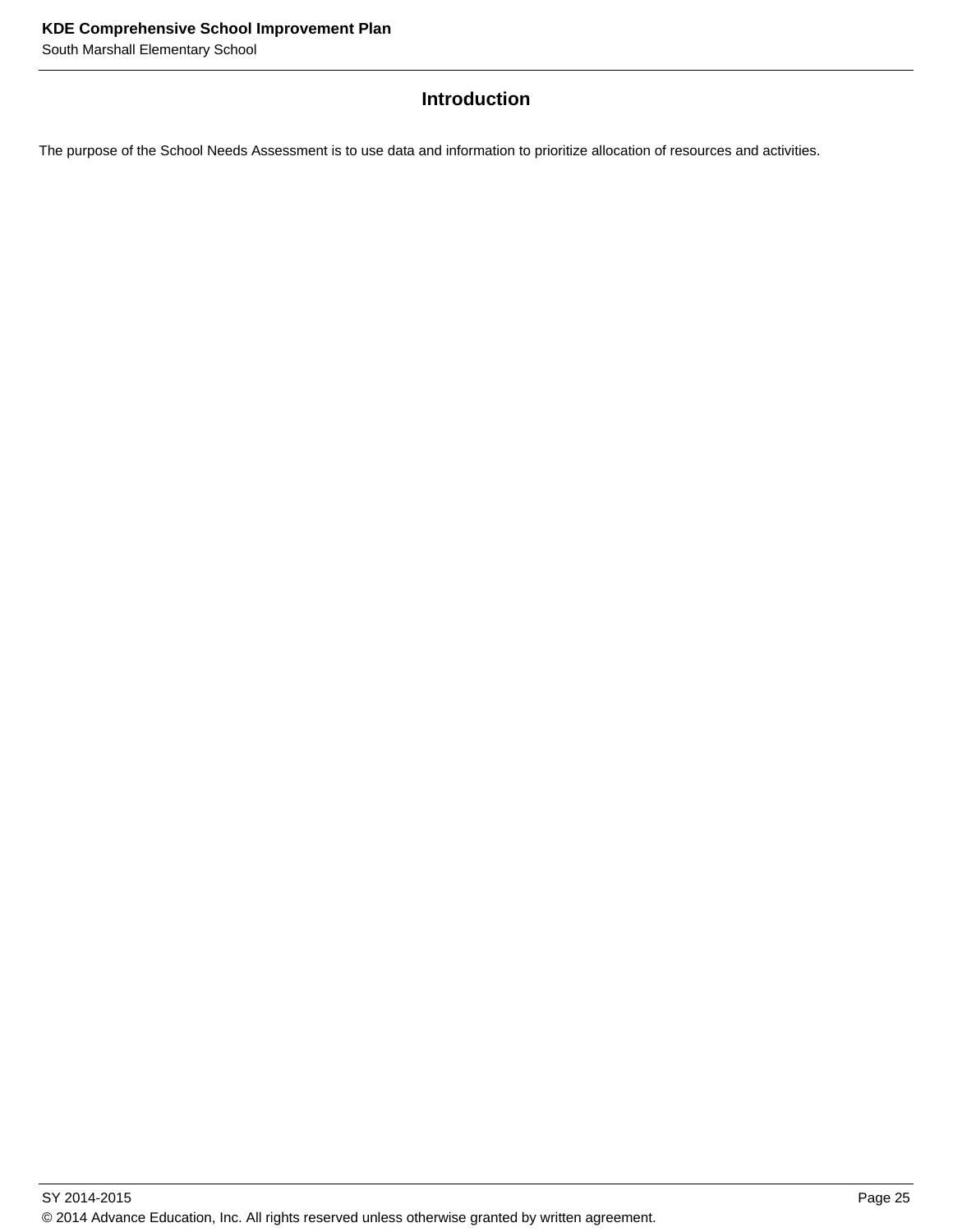#### **Data Analysis**

#### **What question(s) are you trying to answer with the data and information provided to you? What does the data/information tell you? What does the data/information not tell you?**

The leadership team analyzed data from our TELL Survey, Parent Survey and Staff Survey, along with K-PREP data found on the School Report Card, and STAR Enterprise data.

As our leadership team analyzed the data we asked ourselves, "Is there a content area or subdomain that stands out as being signficantly lower than the others?" We also want to know if there is a group of students that are performing below the others. This year the answer was writing and Social Studies as reflected on the 2014 KPREP scores. As a result of the data analysis the school developed a school wide writing plan and teachers have been provided writing training and supports. In the area of Social Studies the school has implemented a vocabulary alignment for grades K-5.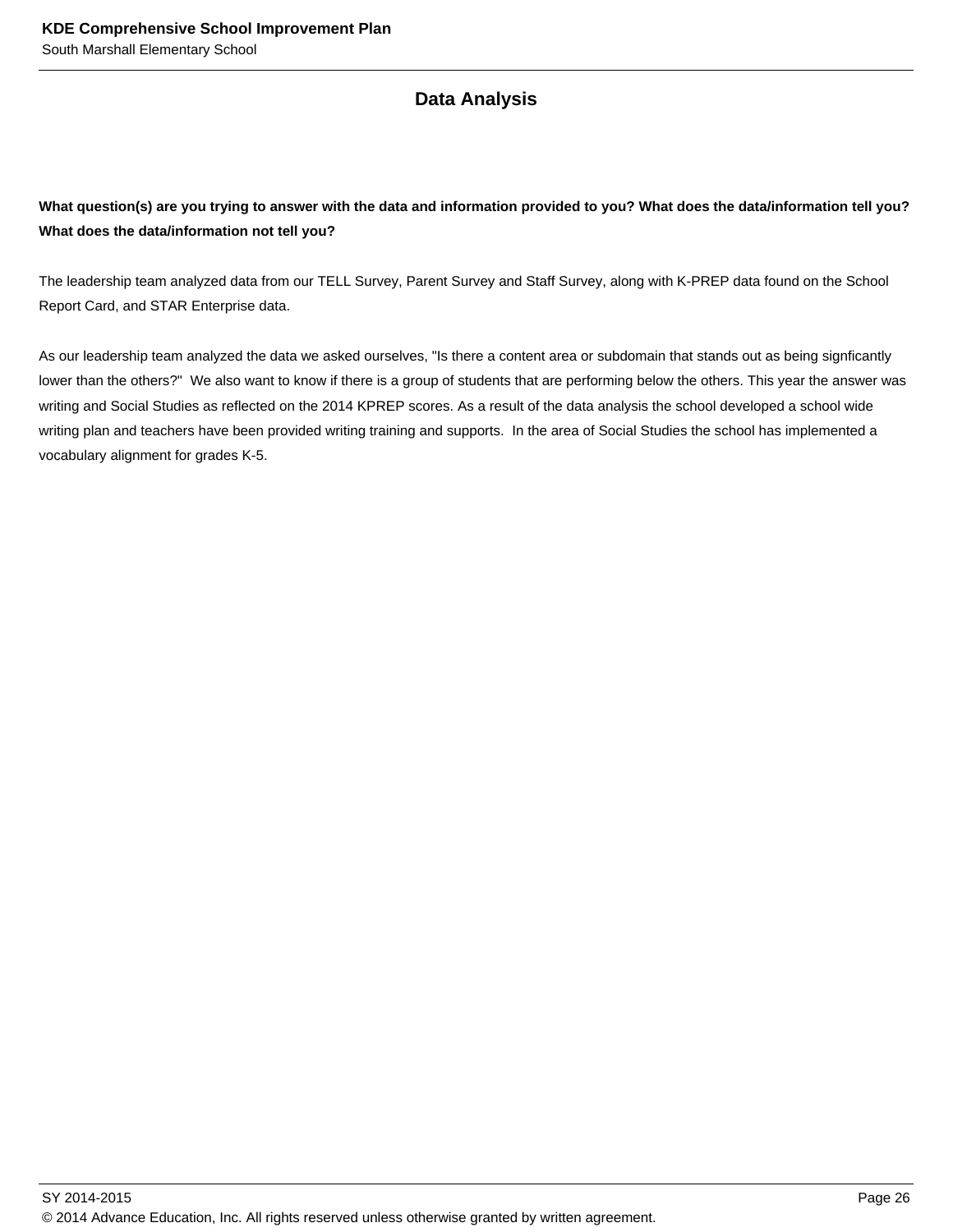#### **Areas of Strengths**

#### **What were the areas of strength you noted? What actions are you implementing to sustain the areas of strength? What is there cause to celebrate?**

We are excited to celebrate that we met our delivery targets for Reading, Math, and Science. We were also had higher percentages of students scoring proficient and distinguished than the state percentage in these areas.

In order to sustain these areas of strength we have certified interventionist to work with low performing students in reading and math. We have also applied for the Math Achievement Fund grant in order to gain an interventionist to work with our low performing math students. All math and reading students that did not meet growth and achievement are receiving Extended School Services in these areas to help them meet adequate growth.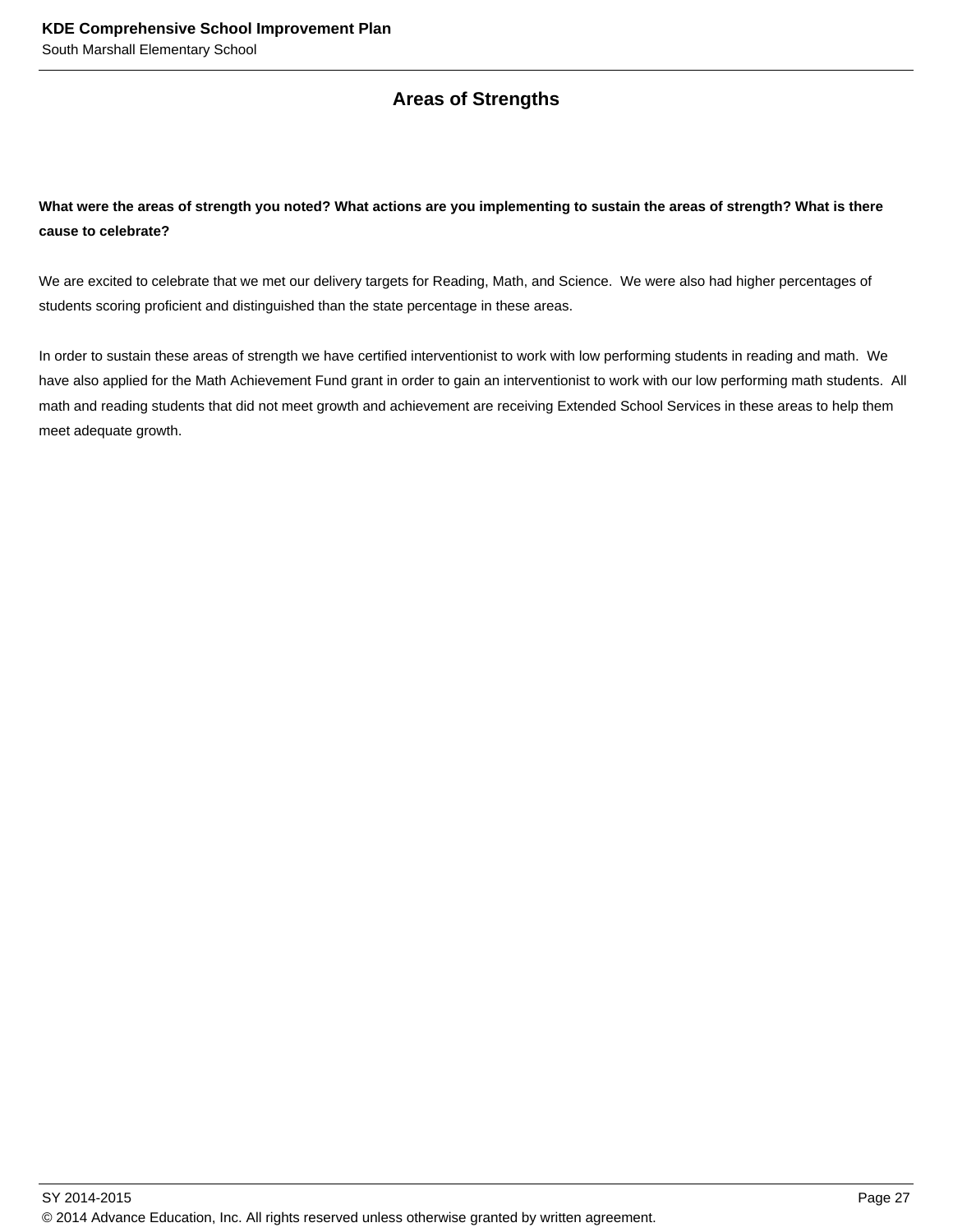#### **Opportunities for Improvement**

#### **What were areas in need of improvement? What plans are you making to improve the areas of need?**

The two areas in need of improvement were in writing and Social Studies. Teachers developed a School wide writing plan to ensure consistency between grade levels. Teachers received the Lucy Calkins writing training at the beginning of the school year to learn effective writing strategies. The District will be developing common writing assessments

In the area of Social Studies, the school has adopted grade level (K-5) essential vocabulary that is vertically aligned to ensure students are taught the vocabulary needed to better understand the content and concepts. Opportunities will be provided for teachers to collaborate districtwide on developing common formative assessments to ensure congruency with the standards.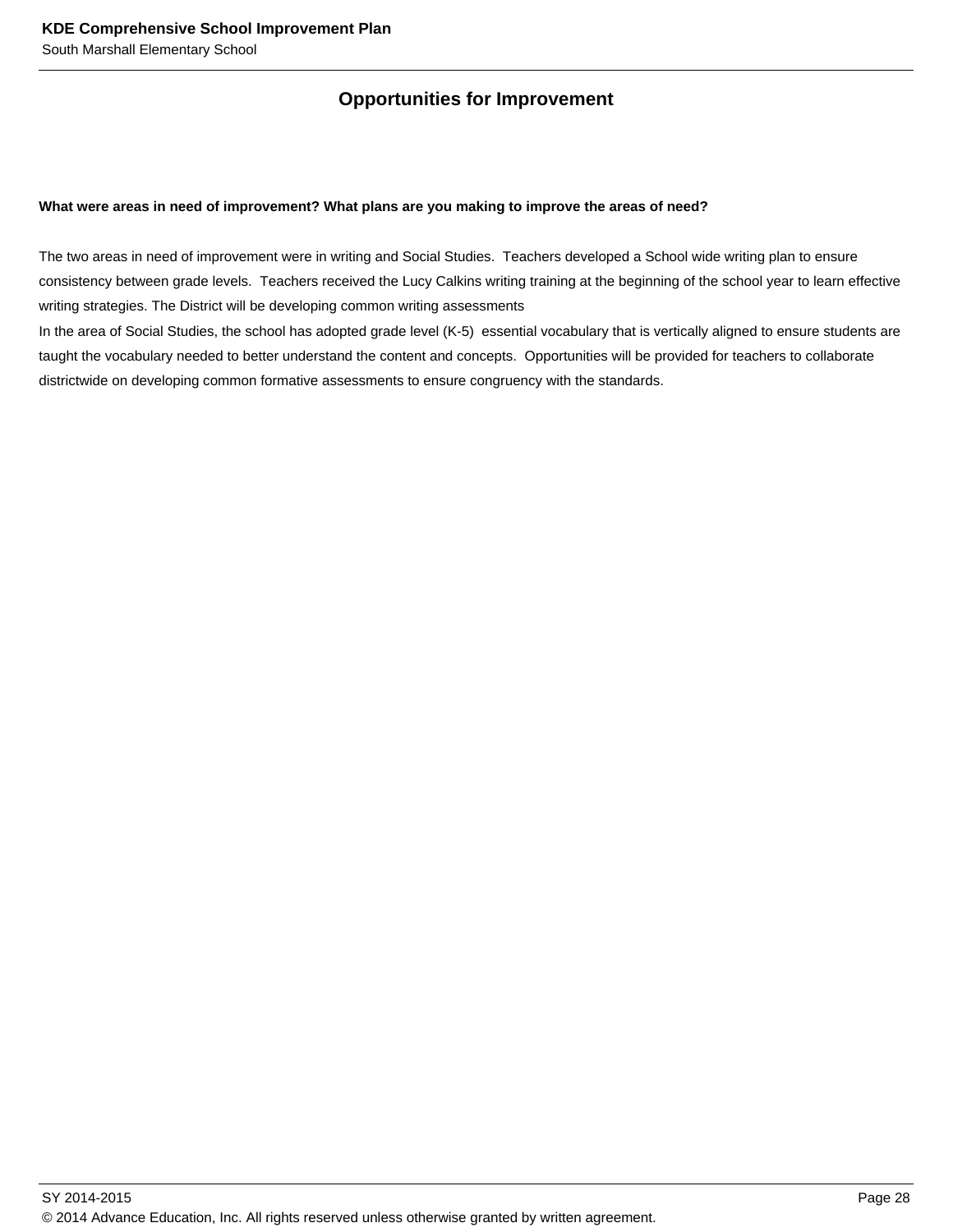.

#### **Conclusion**

#### **Reflect on your answers provided in the previous sections. What are your next steps in addressing areas of concern?**

We are in the beginning stages of our Writing Program Review committee working on evaluating and determining the next steps for improving the writing program. Currently, they have created a school wide writing plan and determine strategies and activities to improve student writing.

The District is providing training and support to increase Social Studies scores due to not meeting the delivery targets District wide. Training will be provided in developing common formative and summative assessments to accurately measure student progress and ensure the standards are being effectively taught.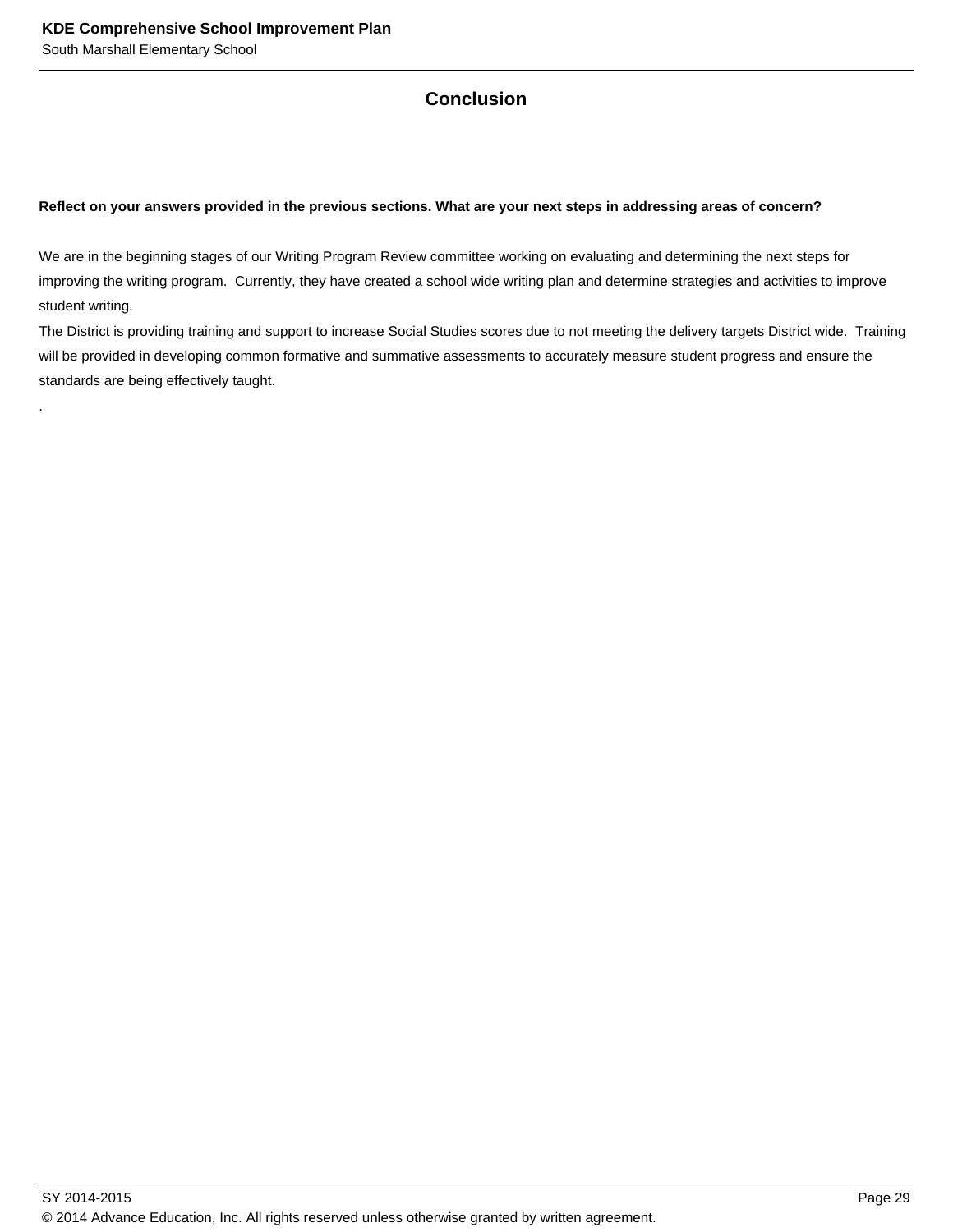# **The Missing Piece**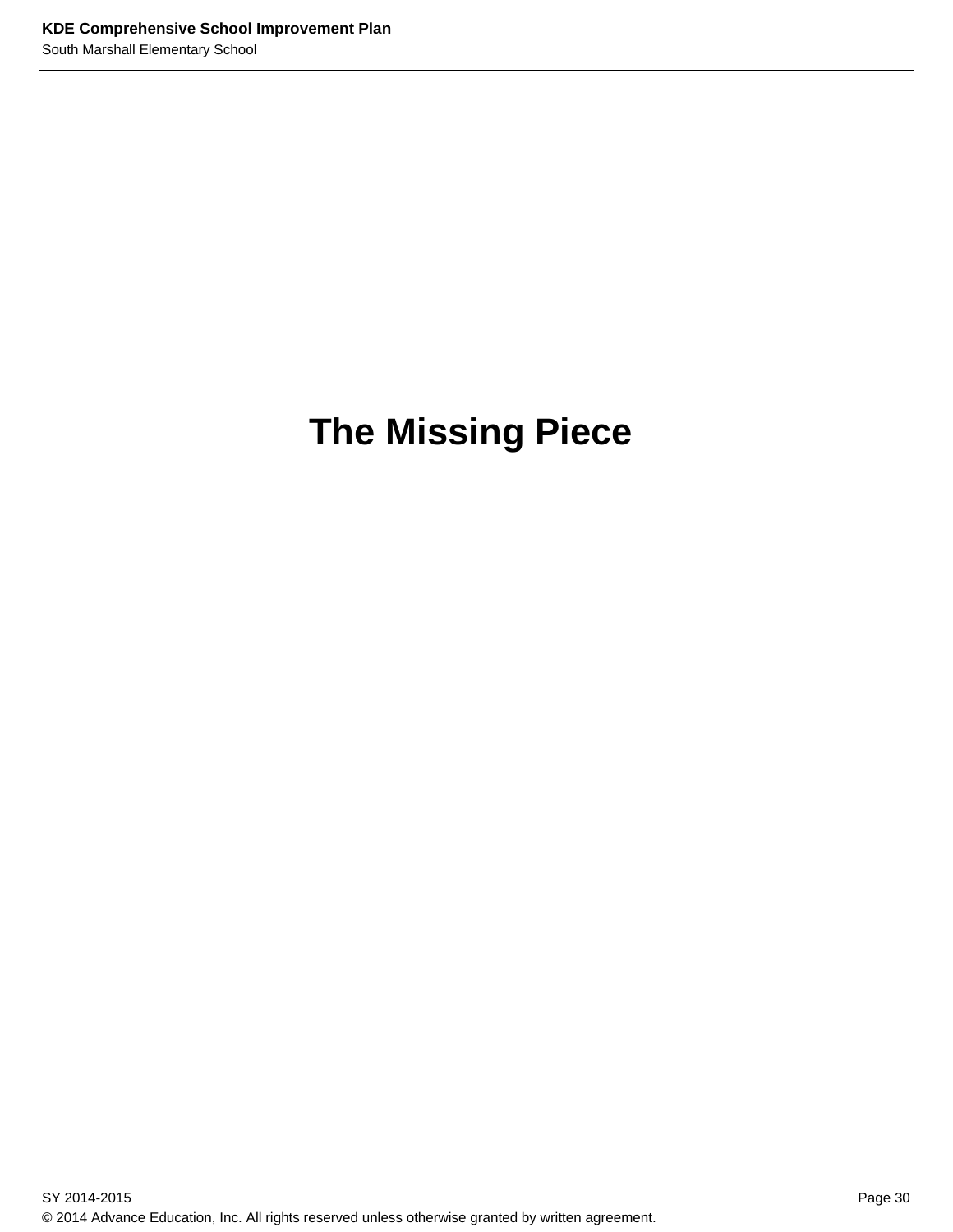#### **Introduction**

This Missing Piece diagnostic is a comprehensive performance assessment tool that proposes specific school-level descriptors for the six objectives of the Commissioner's Parent's Advisory Council. They include provisions that every student in Kentucky will have a parent, or another adult, who knows how to support that student's academic achievement. These objectives support Kentucky education laws as it recognizes the importance of parent involvement (KRS 158.645) (KRS.160.345) (KRS 156.497) (KRS 158-031) (KRS 157.3175)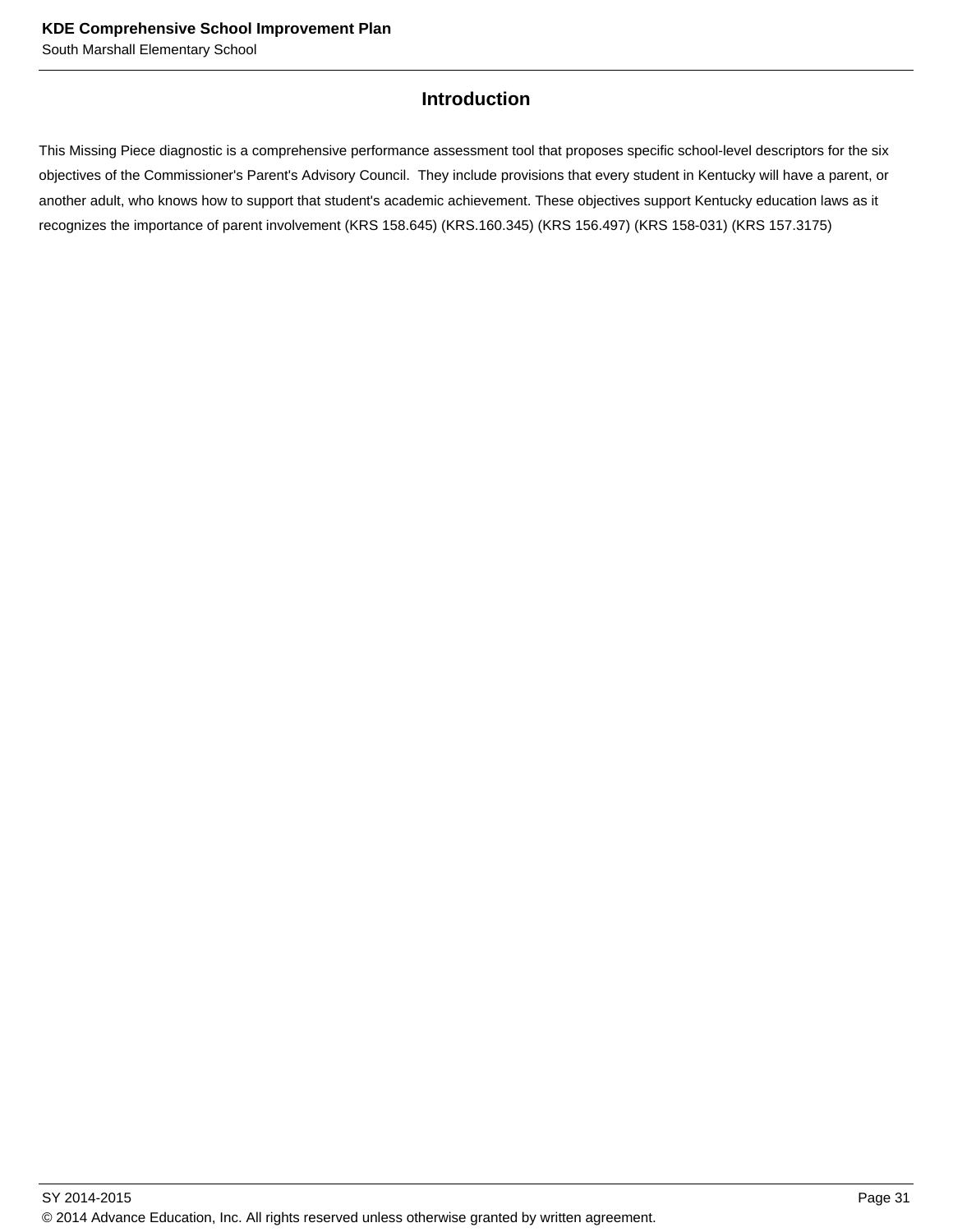#### **Stakeholders**

School staff engaged a variety of stakeholders when completing the Missing Piece Diagnostic

#### **What stakeholders (name and title) did you engage for the purpose of completing the Missing Piece diagnostic?**

SBDM members: Raquel Reddick, parent; Chris McClure, parent; Kenita Sutherland, teacher; Jenny English, parent; Lori Travis, teacher; Abby Griffy, Interim Principal; Diane Barga, Interim Assistant Principal; Melissa Doom, Guidance Counselor; Melanie Pratt, Family Resource Center Director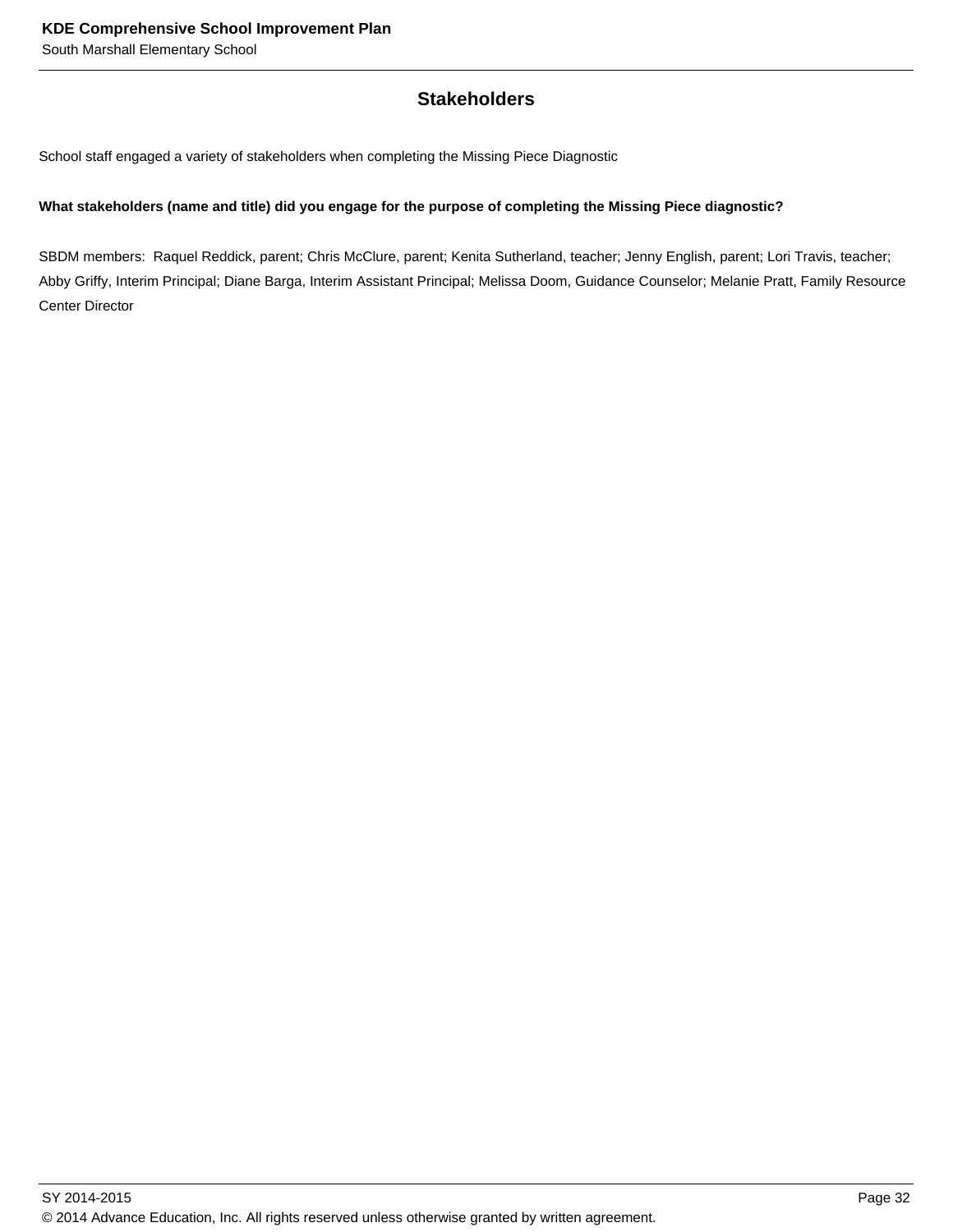# **Relationship Building**

School staff builds productive, personal relationships with parents of all their students.

Overall Rating: 2.71

| <b>Statement or Question</b>                                                                               | <b>Response</b>                                                                                                                                                                                            | Rating            |
|------------------------------------------------------------------------------------------------------------|------------------------------------------------------------------------------------------------------------------------------------------------------------------------------------------------------------|-------------------|
| Parents report that school staff understands<br>parents contribute to effective teaching and<br>Ilearning. | Parents report that school staff understands<br>and demonstrates how strong relationships with and demonstrates how strong relationships with<br>parents contribute to effective teaching and<br>Hearning. | <b>Proficient</b> |

|     | <b>Statement or Question</b>                                                                                                                                                                                                                                                  | <b>Response</b>                                                                               | Rating     |
|-----|-------------------------------------------------------------------------------------------------------------------------------------------------------------------------------------------------------------------------------------------------------------------------------|-----------------------------------------------------------------------------------------------|------------|
| 12. | School staff implements systematic steps to<br>welcome the parents of new and English as-a-<br>Second-Language (ESL) students (for example, and information is provided if requested.<br>using home visits, personal calls or letters,<br>lopen houses and/or other methods). | Relationships with parents of new and ESL<br>students are informal, occasional or accidental, | Apprentice |

|    | <b>Statement or Question</b>                                                                                                                                       | <b>Response</b>                                       | ∣Ratinq |
|----|--------------------------------------------------------------------------------------------------------------------------------------------------------------------|-------------------------------------------------------|---------|
| J. | Parents and other stakeholders report that they Parents and other stakeholders report that they Proficient<br>are actively welcomed when they visit the<br>school. | are actively welcomed when they visit the<br>Ischool. |         |

|    | <b>Statement or Question</b>                                                                                                                                      | <b>Response</b>                                                                                                                                                   | Rating     |
|----|-------------------------------------------------------------------------------------------------------------------------------------------------------------------|-------------------------------------------------------------------------------------------------------------------------------------------------------------------|------------|
| 4. | School staff implements systematic steps to<br>encourage parents to attend school activities<br>and participate in decisions about their<br>(children's learning. | School staff implements systematic steps to<br>encourage parents to attend school activities<br>and participate in decisions about their<br>Ichildren's learning. | Proficient |

|     | <b>Statement or Question</b>                                                                                        | <b>Response</b>                                                                                                                                                         | ∣Ratinɑ |
|-----|---------------------------------------------------------------------------------------------------------------------|-------------------------------------------------------------------------------------------------------------------------------------------------------------------------|---------|
| 55. | School staff involves parents in personal<br>communication about their students' progress<br>at least once a month. | District and school staffs encourage continuous Distinguished<br>and meaningful communication with all parents<br>about their student's academic goals and<br>progress. |         |

|    | <b>Statement or Question</b>                                                          | <b>Response</b>                                                                                                                                                               | <b>Rating</b> |
|----|---------------------------------------------------------------------------------------|-------------------------------------------------------------------------------------------------------------------------------------------------------------------------------|---------------|
| 6. | all parents to determine resources necessary<br>If or their child's academic success. | School staff completes needs assessment with   Teachers informally collect some student needs   Apprentice<br>data and some parents are contacted to<br>Idiscuss those needs. |               |

| <b>Statement or Question</b>                                                                                                                                                                              | <b>Response</b>                                                                                                            | <b>Rating</b> |
|-----------------------------------------------------------------------------------------------------------------------------------------------------------------------------------------------------------|----------------------------------------------------------------------------------------------------------------------------|---------------|
| IAII parents are asked for feedback on the<br>school's efforts to welcome and engage parents efforts to welcome and engage parents, in an<br>and the feedback is used to improve the<br>school's efforts. | Staff occasionally asks for feedback on school's Apprentice<br>linformal or casual way with no regular data<br>collection. |               |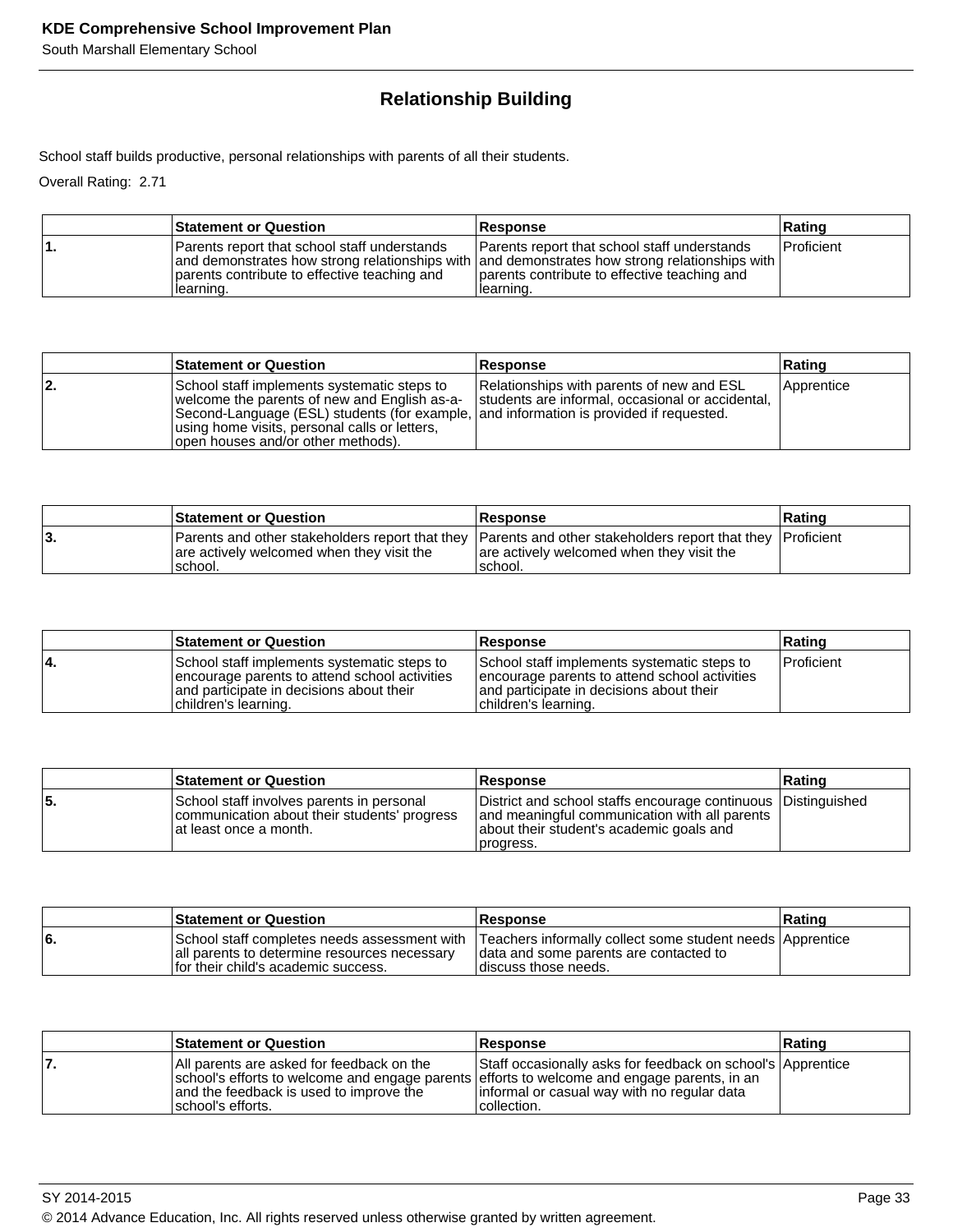# **Communications**

Two-way information in many forms flows regularly between school staff and parents about students' academic achievement and individual needs.

Overall Rating: 2.43

| <b>Statement or Question</b>                                                                                                                                                                                                       | Response                                                                                                                                                                                                                                                                                                                                          | Rating            |
|------------------------------------------------------------------------------------------------------------------------------------------------------------------------------------------------------------------------------------|---------------------------------------------------------------------------------------------------------------------------------------------------------------------------------------------------------------------------------------------------------------------------------------------------------------------------------------------------|-------------------|
| School staff implements systematic efforts to<br>Inform parents about academic goals, class<br>their home language. (For example, classroom<br>contracts, student assignment books,<br>homework websites, and online grade books). | School staff implements systematic efforts to<br>linform parents about academic goals, class<br>work, grades and homework for their children in vork, grades and homework for their children in<br>their home language. (For example, using<br>classroom contracts, student assignment<br>(books, homework websites, and online grade)<br>books.) | <b>Proficient</b> |

|     | <b>Statement or Question</b>                                                                                                                                                                                                                                                                                       | Response                                                                                                                                                                       | Rating |
|-----|--------------------------------------------------------------------------------------------------------------------------------------------------------------------------------------------------------------------------------------------------------------------------------------------------------------------|--------------------------------------------------------------------------------------------------------------------------------------------------------------------------------|--------|
| 12. | School staff offers varied ways that parents can School staff offers varied ways that parents can  Proficient<br>Ishare information with teachers about their<br>children's learning needs. (For example, phone<br>and e-mail contacts, offering parent<br>conferences, making home visits, or other<br> methods). | share information with teachers about their<br>children's learning needs. (For example, phone<br>and e-mail contacts, offering parent<br>conferences, and making home visits.) |        |

|     | <b>Statement or Question</b>                                                                                                                                                                                                       | <b>Response</b>                                                                               | Rating     |
|-----|------------------------------------------------------------------------------------------------------------------------------------------------------------------------------------------------------------------------------------|-----------------------------------------------------------------------------------------------|------------|
| ιЗ. | School staff partners with community leaders<br>and organizations to build parent understanding organizations with information about academic<br>of academic expectations, school strategies,<br>land student achievement results. | School staff sometimes provides community<br>expectations for parents who use their services. | Apprentice |

|    | <b>Statement or Question</b>                                                                                                                         | <b>Response</b>                                                                                                                                      | ∣Ratinɑ           |
|----|------------------------------------------------------------------------------------------------------------------------------------------------------|------------------------------------------------------------------------------------------------------------------------------------------------------|-------------------|
| 4. | School staff offers parents opportunities to<br>discuss school-wide achievement issues,<br>lincluding assessment data, at least once a<br>Isemester. | School staff offers parents opportunities to<br>discuss school-wide achievement issues.<br>lincluding assessment data, at least once a<br>Isemester. | <b>Proficient</b> |

|    | <b>Statement or Question</b>                                                                                                                                                                                                                                                          | <b>Response</b>                                                                                                          | Rating     |
|----|---------------------------------------------------------------------------------------------------------------------------------------------------------------------------------------------------------------------------------------------------------------------------------------|--------------------------------------------------------------------------------------------------------------------------|------------|
| 5. | School staff implements systematic efforts to<br>maximize parent-teacher conference<br>participation. (For example, offering multiple<br>locations, convenient times, follow-up with<br>parents who do not reply to first notices, and<br>opportunities for student-led conferences). | Parent -teacher conferences are held twice a<br>year on school grounds and some teachers<br>send invitations to parents. | Apprentice |

|    | <b>Statement or Question</b>                                                                       | <b>Response</b>                                                                                         | Rating       |
|----|----------------------------------------------------------------------------------------------------|---------------------------------------------------------------------------------------------------------|--------------|
| 6. | At least 50 percent of parents respond to<br>annual school and/or district stakeholder<br>survevs. | District-wide stakeholder surveys are given to<br>parents and teachers encourage parents to<br>respond. | l Apprentice |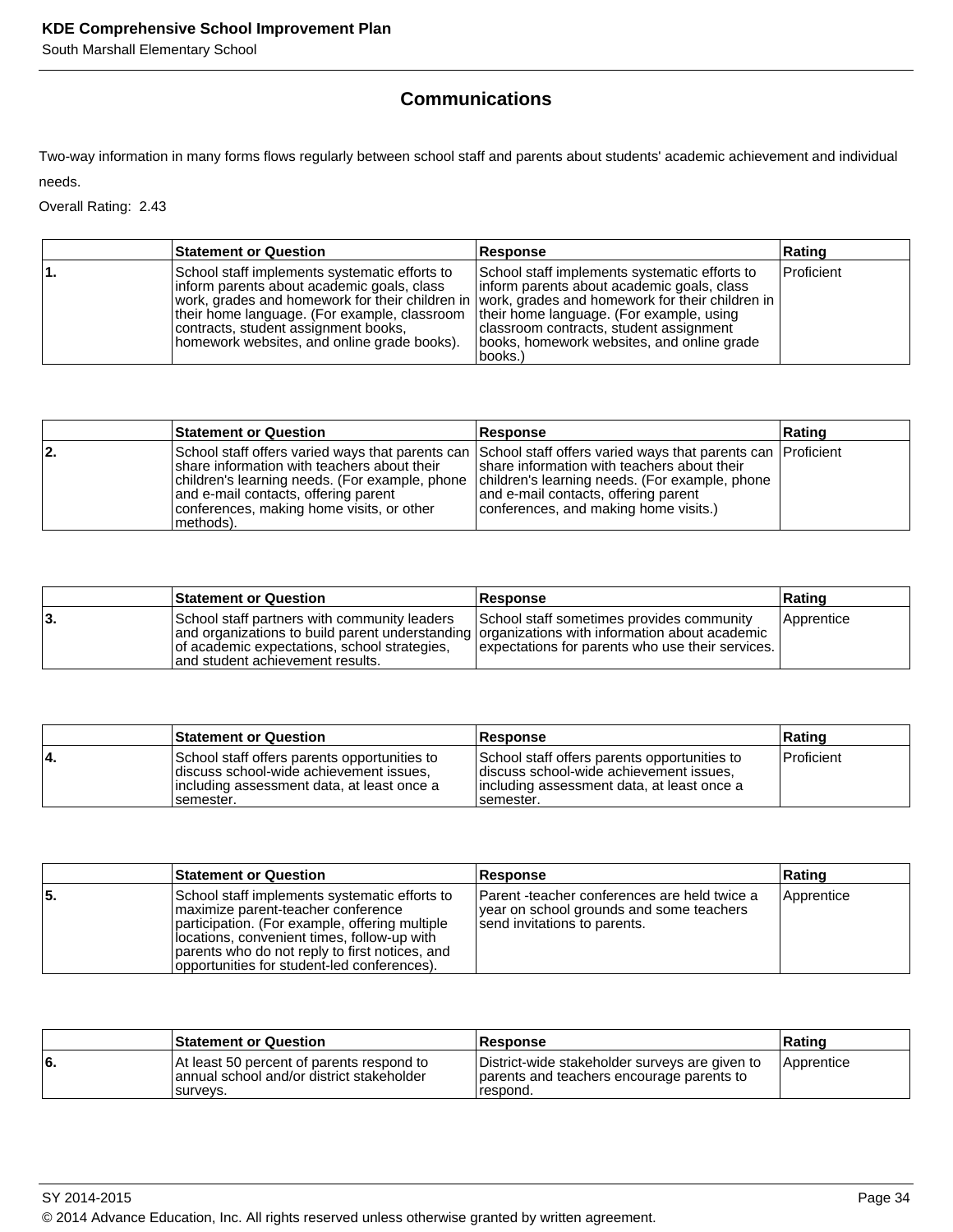| <b>Statement or Question</b>                                                                                                                                                 | <b>Response</b>                                                                         | Rating     |
|------------------------------------------------------------------------------------------------------------------------------------------------------------------------------|-----------------------------------------------------------------------------------------|------------|
| Stakeholder survey data is consistently used to School staff develops a survey that is sent to<br>I plan school improvement efforts and to<br>levaluate their effectiveness. | parents, with low response rate and results are<br>reported in school improvement plan. | Apprentice |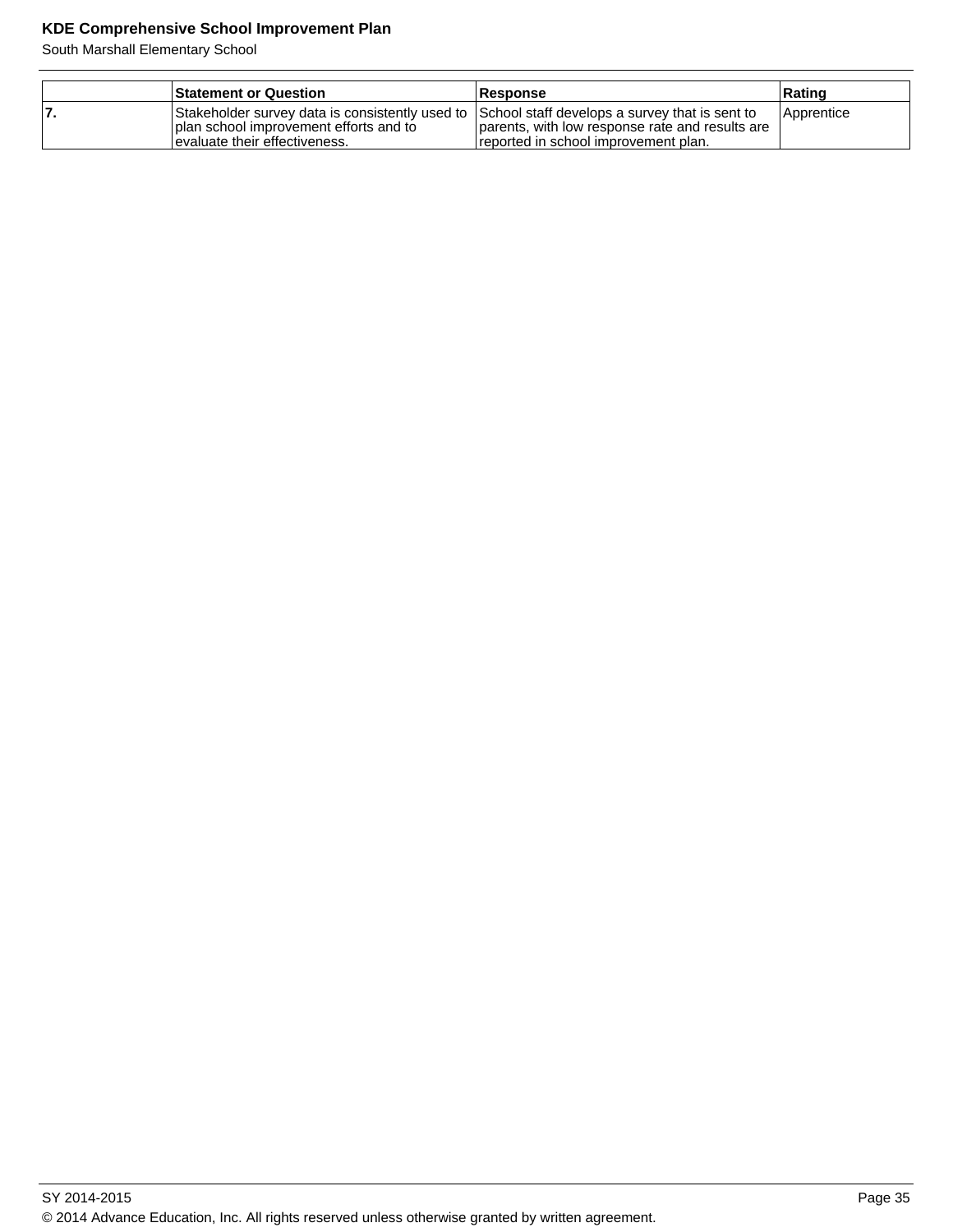# **Decision Making**

School staff encourages, supports and expects parents to be involved in school improvement decisions and to monitor and assist school improvement.

Overall Rating: 1.86

| <b>Statement or Question</b>                                                                                                                                                                                                                                                                     | <b>Response</b>                                                                            | ∣Ratinɑ           |
|--------------------------------------------------------------------------------------------------------------------------------------------------------------------------------------------------------------------------------------------------------------------------------------------------|--------------------------------------------------------------------------------------------|-------------------|
| The school staff offers professional learning<br>community opportunities, workshops, and easily community opportunities, workshops, and<br>accessible written information to equip parents accessible written information to equip parents<br>for service on the SBDM council and<br>committees. | School staff offers professional learning<br>If or service on SBDM council and committees. | <b>Proficient</b> |

|     | <b>Statement or Question</b>                                                                                                                                                                                                                                                                                                                                                                  | Response                                                                                                                                                                                      | Rating     |
|-----|-----------------------------------------------------------------------------------------------------------------------------------------------------------------------------------------------------------------------------------------------------------------------------------------------------------------------------------------------------------------------------------------------|-----------------------------------------------------------------------------------------------------------------------------------------------------------------------------------------------|------------|
| 12. | School council and committees facilitate broad<br>parent participation by actively recruiting<br>diverse membership, providing interpreters and at time and place convenient to staff. Elections<br>translated materials when needed, setting<br>convenient meeting times, and seeking wide<br>parent input. At least 40 percent of parents vote parent election.<br>In SBDM parent election. | School council and committees have some<br>parent members, may provide translators, meet<br>are held at convenient times and are publicized,<br>but less than 20% of the parents vote in SBDM | Apprentice |

|    | <b>Statement or Question</b>                                                                                                                                                                       | <b>Response</b>                                                                                 | Rating |
|----|----------------------------------------------------------------------------------------------------------------------------------------------------------------------------------------------------|-------------------------------------------------------------------------------------------------|--------|
| 3. | Parents on the SBDM council and committees<br>engage and mentor many other parents by<br>reporting to multiple groups and seeking input<br>through surveys, meetings, and varied other<br>methods. | School council chair sends council minutes to<br>largest parent organization with no follow-up. | Novice |

|    | <b>Statement or Question</b>                                                                                                                                                                                                                              | <b>Response</b>                                                                                                                                                          | Rating     |
|----|-----------------------------------------------------------------------------------------------------------------------------------------------------------------------------------------------------------------------------------------------------------|--------------------------------------------------------------------------------------------------------------------------------------------------------------------------|------------|
| 4. | The school council adopts measurable<br>objectives and plans coherent strategies to<br>build authentic parent participation, and the<br>school council monitors the implementation and provided. Little or no implementation and<br>limpact of that work. | School council has some parent involvement<br>components and action items that deal with<br>specific academic areas. Little or no funding is<br>impact checking is done. | Apprentice |

|    | <b>Statement or Question</b>                                                                                   | <b>Response</b>                                                                                                                                                                | Rating     |
|----|----------------------------------------------------------------------------------------------------------------|--------------------------------------------------------------------------------------------------------------------------------------------------------------------------------|------------|
| 5. | School council policies ensure active roles for<br>other groups making decisions about school<br>limprovement. | School council encourages parents to serve<br>parents on SBDM council and committees, and only on SBDM committees that deal with parent<br>linvolvement and/or school climate. | Apprentice |

|     | <b>Statement or Question</b>                                                                                                                                                                                                      | <b>Response</b>                                                                        | Rating     |
|-----|-----------------------------------------------------------------------------------------------------------------------------------------------------------------------------------------------------------------------------------|----------------------------------------------------------------------------------------|------------|
| l6. | Parents report that they are treated as valued<br>partners on school leadership teams, SBDM<br>council and committees, the school council, and school improvement.<br>other groups making decisions about school<br>limprovement. | Parents report that they are sometimes<br>encouraged to take part in discussions about | Apprentice |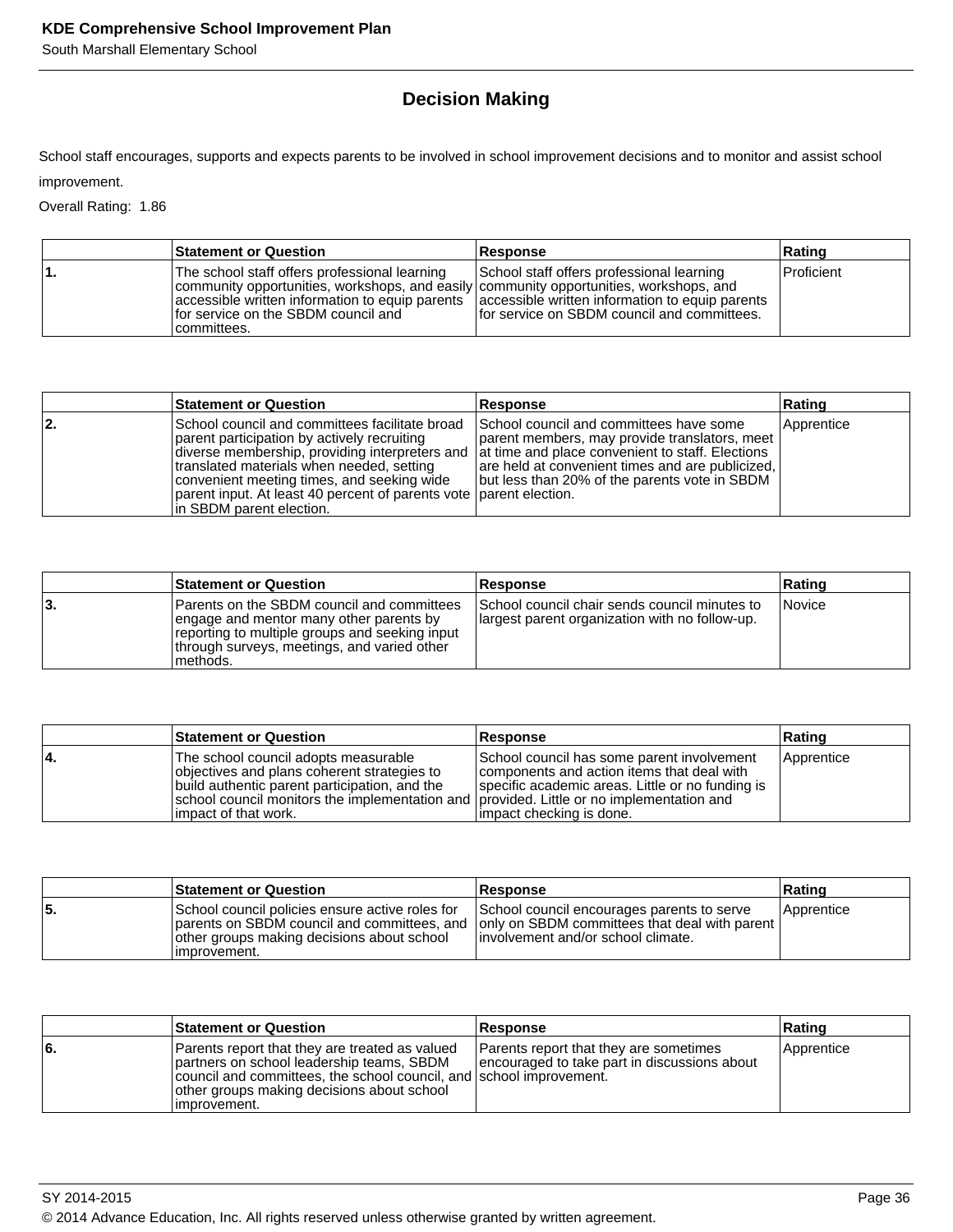|    | <b>Statement or Question</b>                                                                                                                                                                                                        | <b>Response</b>                                                                              | Rating |
|----|-------------------------------------------------------------------------------------------------------------------------------------------------------------------------------------------------------------------------------------|----------------------------------------------------------------------------------------------|--------|
| 7. | School staff has a plan to identify new and<br>experienced parent leaders who support and<br>build capacity for parents to serve effectively on and/or overlaps council terms of parents.<br>the school council and committee work. | Teachers share information from year to year<br>with parents who serve on the school council | Novice |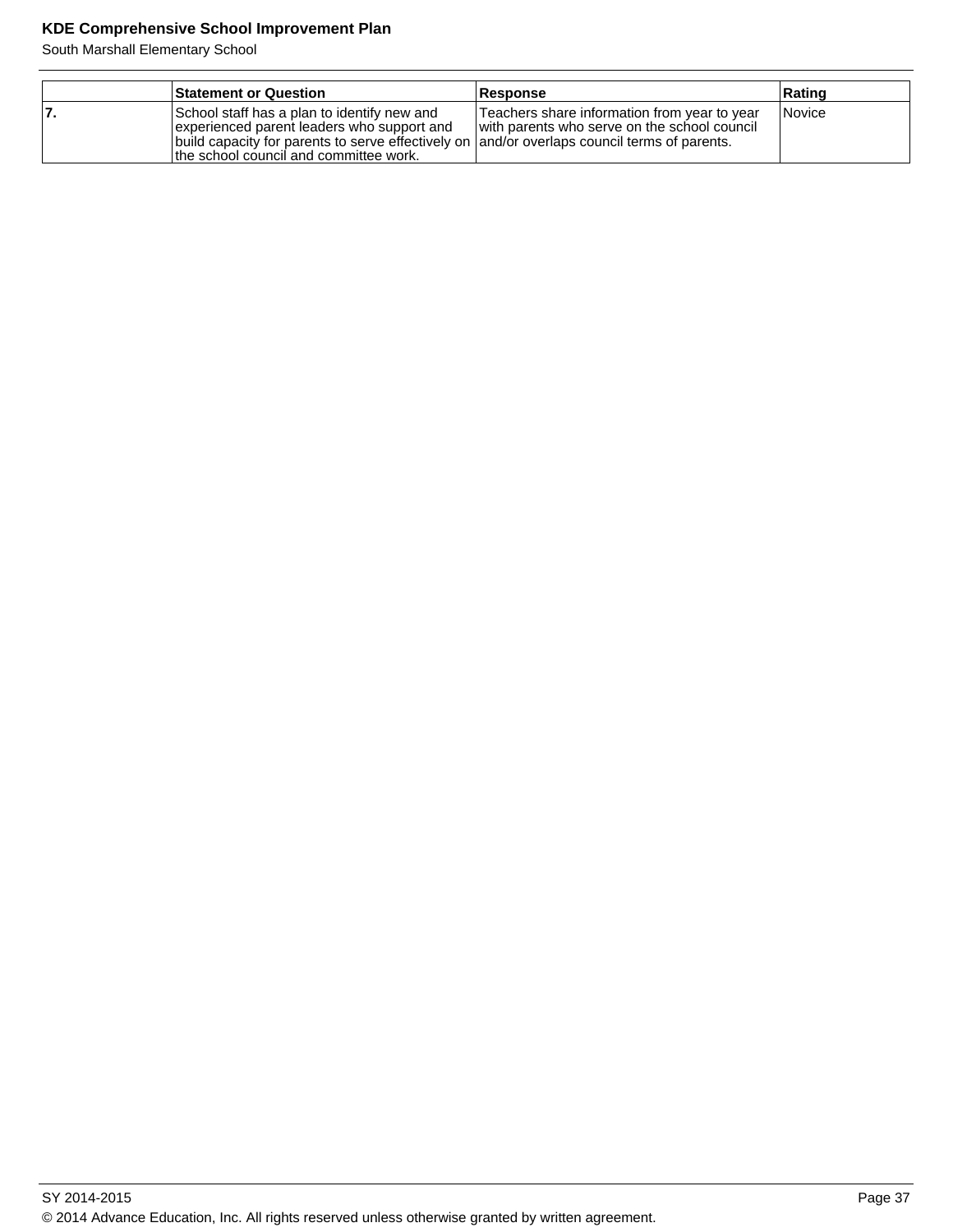# **Advocacy**

For each student, school staff identifies and supports a parent or another adult who can take personal responsibility for understanding and

speaking for that child's learning needs.

Overall Rating: 2.67

|    | <b>Statement or Question</b>                                                                                                                                                          | <b>Response</b>                                                                                                                                                                                      | Rating |
|----|---------------------------------------------------------------------------------------------------------------------------------------------------------------------------------------|------------------------------------------------------------------------------------------------------------------------------------------------------------------------------------------------------|--------|
| п. | land/or another adult who knows how to<br>advocate, or speak up for them, regarding the<br>student's academic goals and individual needs. Students academic goals and learning needs. | School staff ensures every student has a parent School staff ensures every student has a parent Proficient<br>and/or another adult who knows how to<br>advocate, or speak up for them, regarding the |        |

|    | <b>Statement or Question</b>                                                                                                                                | <b>Response</b>                                                                                                                | Rating     |
|----|-------------------------------------------------------------------------------------------------------------------------------------------------------------|--------------------------------------------------------------------------------------------------------------------------------|------------|
| 2. | Most parents participate actively in student led<br>conferences or other two-way communication<br>about meeting their child's individual learning<br>needs. | Some parents are involved in informal<br>conversation with school staff to address their<br>child's individual learning needs. | Apprentice |

|    | <b>Statement or Question</b>                                                                                                                                                                                                                                                                        | <b>Response</b>                                                                                                                                                                                                                                                                                    | Rating     |
|----|-----------------------------------------------------------------------------------------------------------------------------------------------------------------------------------------------------------------------------------------------------------------------------------------------------|----------------------------------------------------------------------------------------------------------------------------------------------------------------------------------------------------------------------------------------------------------------------------------------------------|------------|
| 3. | Parents report participating actively and<br>effectively in required planning for individual<br>Ilearning, for example, Individual Education<br>Plans, 504 Plans, and intervention strategies to  Plans, 504 Plans, and intervention strategies to  <br>ensure college readiness (Senate Bill 130). | Parents report participating actively and<br>effectively in required planning for individual<br>Hearning, for example, Individual Education<br>Plans, Individual Learning Plans, Gifted Student   Plans, Individual Learning Plans, Gifted Student<br>Jensure college readiness (Senate Bill 130.) | Proficient |

|    | <b>Statement or Question</b>                                                                                                                                                                                                                                                 | <b>Response</b>                                                                               | Rating     |
|----|------------------------------------------------------------------------------------------------------------------------------------------------------------------------------------------------------------------------------------------------------------------------------|-----------------------------------------------------------------------------------------------|------------|
| 4. | School staff gives parents clear, complete<br>information on the procedures for resolving<br>concerns and filing complaints, and the council sometimes tracked and reported to the council.<br>reviews summary data on those complaints to<br>lidentify needed improvements. | School council has a policy and a process to<br>resolve issues or complaints and outcomes are | Apprentice |

|    | <b>Statement or Question</b>                                                                                                                                                                    | <b>Response</b>                                                                                                                                                                            | Rating            |
|----|-------------------------------------------------------------------------------------------------------------------------------------------------------------------------------------------------|--------------------------------------------------------------------------------------------------------------------------------------------------------------------------------------------|-------------------|
| 5. | School staff ensures that parents and<br>community members are well informed about<br>how to become educational advocates, or how<br>Ito access a trained educational advocate when<br>Ineeded. | School staff ensures that parents and<br>community members are well informed about<br>Thow to become an educational advocate or how<br>Ito access an educational advocate when<br>Ineeded. | <b>Proficient</b> |

|    | <b>Statement or Question</b>                                                                                                                                                                                                                                                      | <b>Response</b>                                                                                                                                                                                                                                                                     | Rating            |
|----|-----------------------------------------------------------------------------------------------------------------------------------------------------------------------------------------------------------------------------------------------------------------------------------|-------------------------------------------------------------------------------------------------------------------------------------------------------------------------------------------------------------------------------------------------------------------------------------|-------------------|
| 6. | As students are identified by school staff as<br>having disabilities or performing at the novice<br>llevel, additional intentional steps are taken to<br>ensure that parents have the option to use a<br>trained advocate to assist them in speaking for<br>Itheir child's needs. | As students are identified by school staff as<br>having disabilities or performing at the novice<br>level, additional intentional steps are taken to<br>ensure that the parent has the option to use a<br>Itrained advocate to assist them in speaking for<br>Itheir child's needs. | <b>Proficient</b> |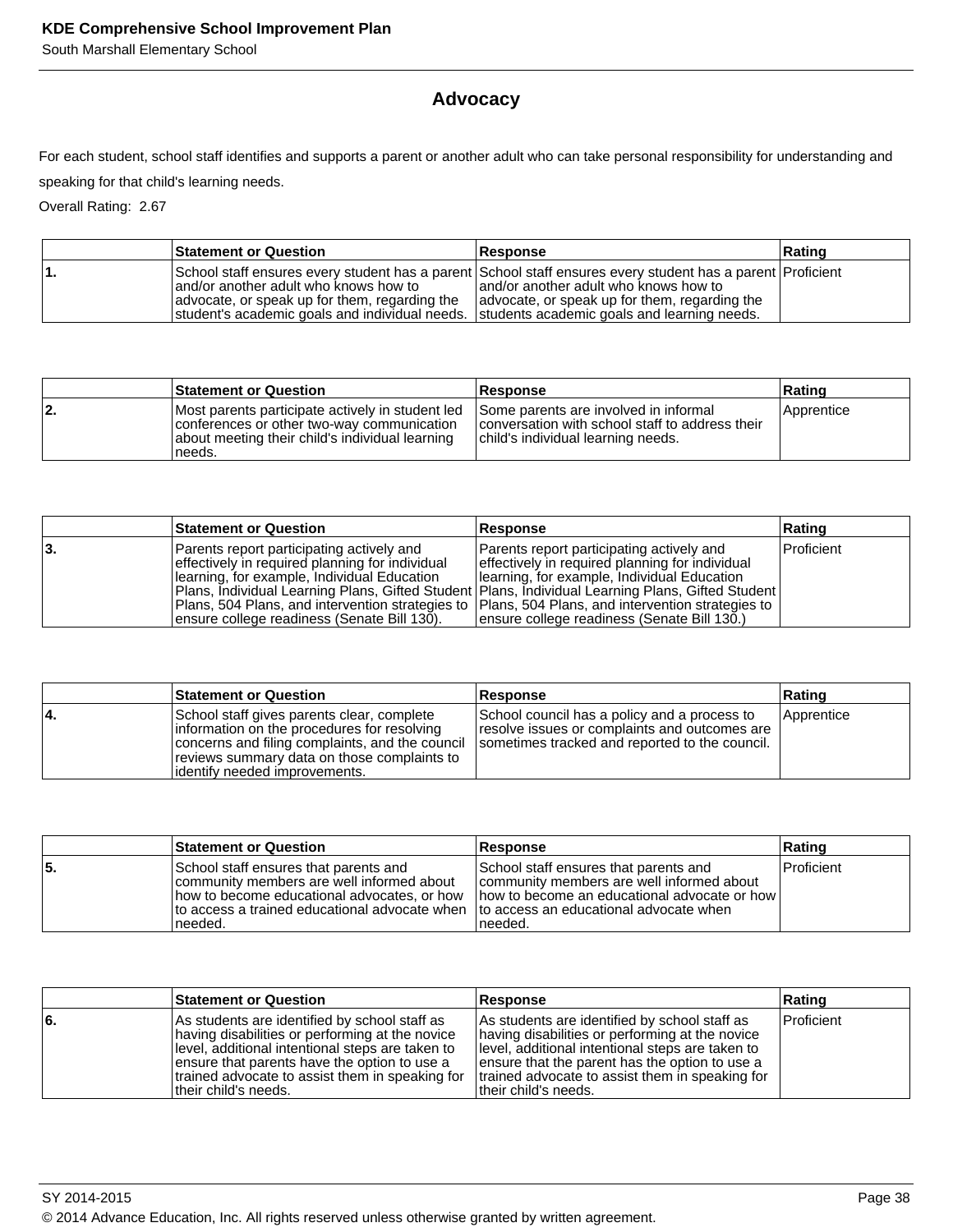# **Learning Opportunities**

School staff ensures that families have multiple learning opportunities to understand how to support their children's learning.

Overall Rating: 2.17

| <b>Statement or Question</b>                                                                                                                                                                                                                                                                                                                                                                                                                                                                                                                                                                                                                                                                                      | <b>Response</b>                                                                                                                                                                                                                                                                  | Rating |
|-------------------------------------------------------------------------------------------------------------------------------------------------------------------------------------------------------------------------------------------------------------------------------------------------------------------------------------------------------------------------------------------------------------------------------------------------------------------------------------------------------------------------------------------------------------------------------------------------------------------------------------------------------------------------------------------------------------------|----------------------------------------------------------------------------------------------------------------------------------------------------------------------------------------------------------------------------------------------------------------------------------|--------|
| Parents have multiple opportunities to learn<br>about and discuss the following:<br>- Kentucky standards and expectations for all<br>students<br>- The school's curriculum, instructional<br>methods, and student services<br>- The school's decision-making process,<br>including opportunities for parents to participate<br>on SBDM councils and committees<br>- Their children's learning and development,<br>along with legal and practical options for<br>helping their children succeed, such the IEP<br>and/or ILP process<br>- Community resources to support learning<br>- Opportunities to participate in state and district<br>school improvement efforts, such as forums,<br>committees, and surveys | School provides one open house a year and<br>offers some written materials about:<br>• Kentucky standards and expectations for all<br>students.<br>• School's decision-making process, including<br>opportunities for parents to participate on<br>councils and SBDM committees. | Novice |

|    | <b>Statement or Question</b>                                                                                                                                                                                               | <b>Response</b>                                                                                                                                                                                                               | Rating            |
|----|----------------------------------------------------------------------------------------------------------------------------------------------------------------------------------------------------------------------------|-------------------------------------------------------------------------------------------------------------------------------------------------------------------------------------------------------------------------------|-------------------|
| 2. | School staff makes systematic use of written<br>communications (for example, newsletters,<br>websites, and bulletin boards) to help parents<br>understand their own children's progress and<br>the progress of the school. | School staff makes systematic use of written<br>communications (for example, newsletters,<br>Web sites, bulletin boards) to help parents<br>lunderstand their own children's academic<br>progress and the progress of school. | <b>Proficient</b> |

|    | <b>Statement or Question</b>                                                                                                                                                 | <b>Response</b>                                                                                                                                                              | ∣Ratinɑ      |
|----|------------------------------------------------------------------------------------------------------------------------------------------------------------------------------|------------------------------------------------------------------------------------------------------------------------------------------------------------------------------|--------------|
| З. | School staff displays proficient student work<br>with scoring guides to demonstrate academic<br>expectations to parents and students, and<br>updates the displays regularly. | School staff displays proficient student work<br>with scoring guides to demonstrate academic<br>expectations to parents and students, and<br>updates the displays regularly. | I Proficient |

|     | <b>Statement or Question</b>                                                                                                                                                                        | <b>Response</b>                                                                                                                    | Rating     |
|-----|-----------------------------------------------------------------------------------------------------------------------------------------------------------------------------------------------------|------------------------------------------------------------------------------------------------------------------------------------|------------|
| 14. | School staff offers parent workshops and<br>Imeetings in convenient locations to help<br>parents develop skills in supporting their<br>children's learning and the school's<br>improvement efforts. | School staff offers targeted parent workshops<br>and meetings to help parents develop skills to<br>support their child's learning. | Apprentice |

|     | <b>Statement or Question</b>                                                                                | <b>Response</b>                                                                                                    | ∣Ratinɑ |
|-----|-------------------------------------------------------------------------------------------------------------|--------------------------------------------------------------------------------------------------------------------|---------|
| 55. | ISchool council has a classroom observation<br>I policy that welcomes families to visit all<br>Iclassrooms. | School staff allows parents to visit regular<br>Jeducation classrooms upon request. There is<br>Ino school policy. | Novice  |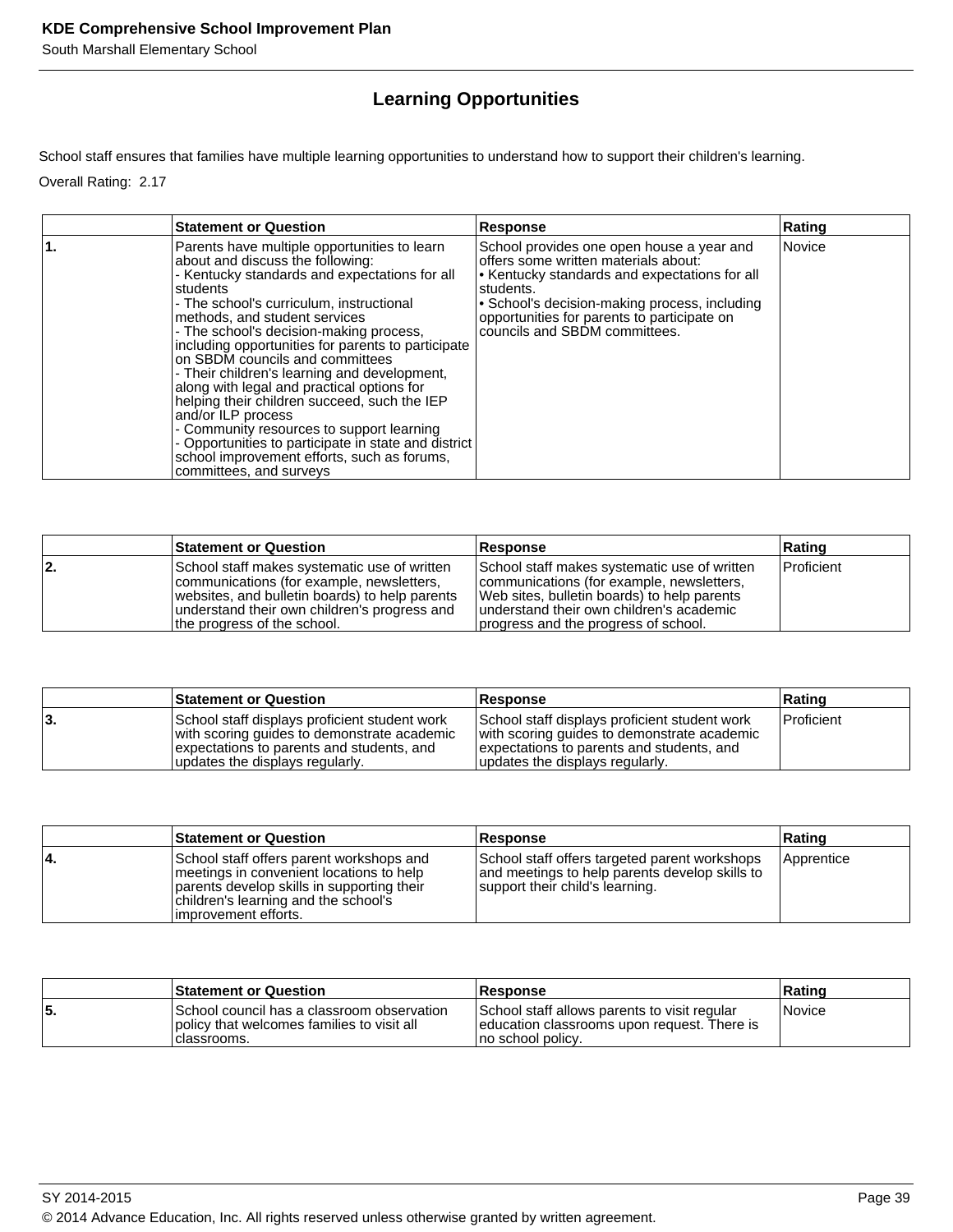|     | <b>Statement or Question</b>                                                                                                                           | <b>Response</b>                                                                                                                                        | Rating            |
|-----|--------------------------------------------------------------------------------------------------------------------------------------------------------|--------------------------------------------------------------------------------------------------------------------------------------------------------|-------------------|
| 16. | School staff develops parent leaders who<br>contribute regularly to other parents'<br>understanding and who help meet other parent<br>Ilearning needs. | School staff develops parent leaders who<br>contribute regularly to other parents'<br>understanding and who help meet other parent<br>Ilearning needs. | <b>Proficient</b> |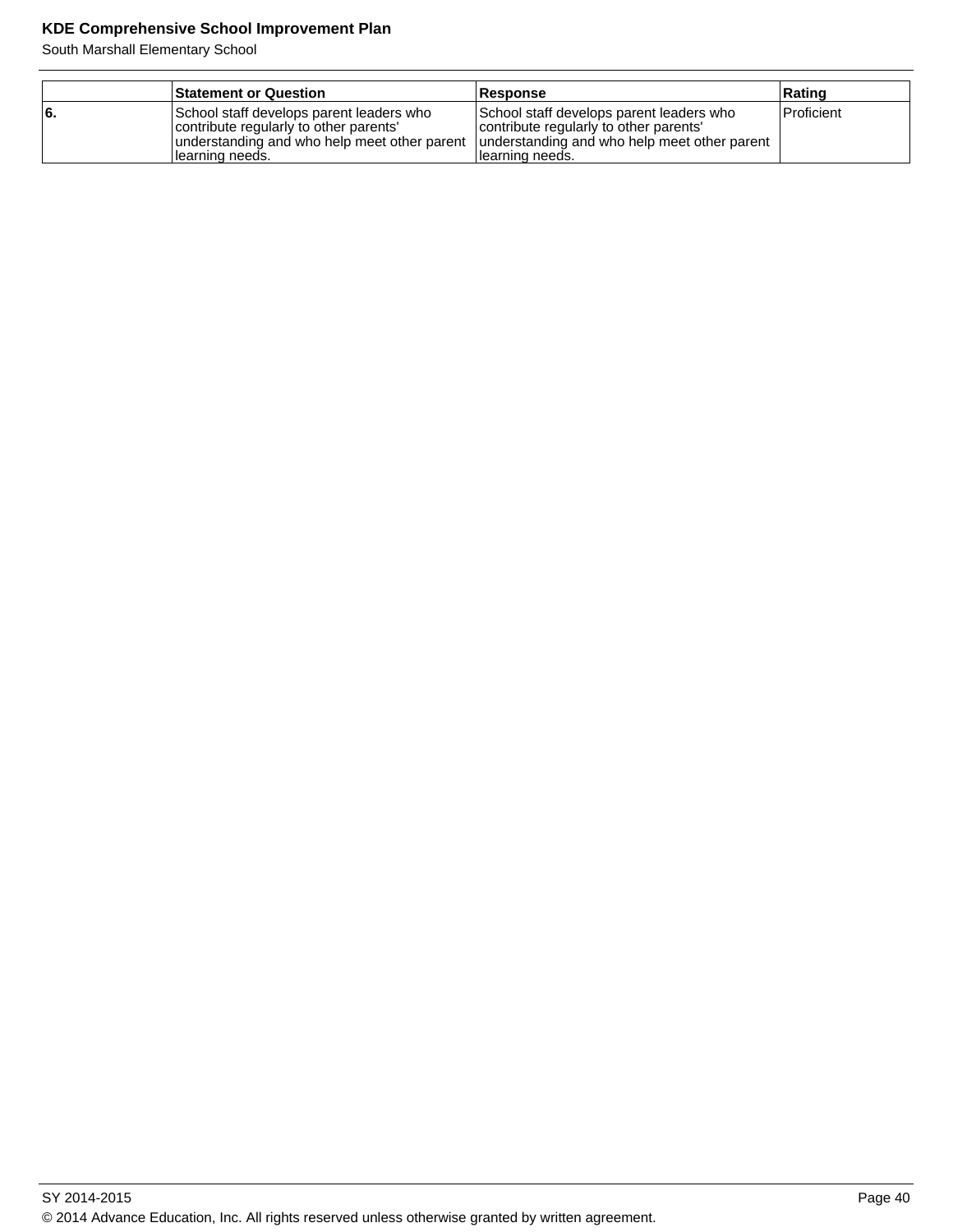# **Community Partnerships**

School staff engages and partners with community members to plan and implement substantive work to improve student achievement.

Overall Rating: 2.5

| <b>Statement or Question</b>                                                                                                                                                                                                                                                                             | <b>Response</b> | ∣Ratinq |
|----------------------------------------------------------------------------------------------------------------------------------------------------------------------------------------------------------------------------------------------------------------------------------------------------------|-----------------|---------|
| School leadership regularly shares information School leadership informs the community once Novice<br>on student achievement and involves business a year about student achievement. (For<br>and community leaders in school improvement   example, letters to editor or newspaper article).<br>efforts. |                 |         |

|    | <b>Statement or Question</b>                                                                                                 | <b>Response</b>                                                                                                                                                                                                                 | ∣Ratinɑ            |
|----|------------------------------------------------------------------------------------------------------------------------------|---------------------------------------------------------------------------------------------------------------------------------------------------------------------------------------------------------------------------------|--------------------|
| 2. | School leadership develops partnerships with<br>several businesses, organizations, and<br>Imentors for students and parents. | School leadership develops partnerships with<br>several businesses, organizations, and<br>agencies to support student learning and create agencies to support student learning and create<br>Imentors for students and parents. | <b>IProficient</b> |

|    | <b>Statement or Question</b>                                                                                                | <b>Response</b>                                                                                                                 | ∣Ratinɑ |
|----|-----------------------------------------------------------------------------------------------------------------------------|---------------------------------------------------------------------------------------------------------------------------------|---------|
| ა. | to support parent and volunteer participation in Ito support parent and volunteer participation in<br>Istudents' education. | School leadership collaborates with employers School leadership collaborates with employers Proficient<br>Istudents' education. |         |

|     | <b>Statement or Question</b>                                                                                                                                   | <b>Response</b>                                                                                                                                                 | Rating            |
|-----|----------------------------------------------------------------------------------------------------------------------------------------------------------------|-----------------------------------------------------------------------------------------------------------------------------------------------------------------|-------------------|
| ١4. | School staff collaborates with businesses,<br>organizations, and agencies to address<br>individual student needs and shares that<br>linformation with parents. | School staff collaborates with businesses,<br>organizations, and agencies to address<br>lindividual student needs and shares that<br>linformation with parents. | <b>Proficient</b> |

|     | <b>Statement or Question</b>                                                                                                                                                                                                                                                                                                                                     | <b>Response</b>                                                                                                                                                                                                                                            | Rating            |
|-----|------------------------------------------------------------------------------------------------------------------------------------------------------------------------------------------------------------------------------------------------------------------------------------------------------------------------------------------------------------------|------------------------------------------------------------------------------------------------------------------------------------------------------------------------------------------------------------------------------------------------------------|-------------------|
| 15. | lParents make active use of the school's<br>resources and community resources and report  community resources and report that they<br>that they provide meaningful help to resolve<br>family challenges that could interfere with<br>student learning. (For example, FRYSC or Title<br>I coordinators connect family with community<br>resources and follow up.) | Parents make active use of school and<br>provide meaningful help to resolve family<br>challenges that could interfere with student<br> learning. (For example, FRYSC or Title 1<br>coordinators connect family with community<br>resources and follow up.) | <b>Proficient</b> |

|     | <b>Statement or Question</b>                                                                                                                                                                              | <b>Response</b>                                                                                                                                   | Rating |
|-----|-----------------------------------------------------------------------------------------------------------------------------------------------------------------------------------------------------------|---------------------------------------------------------------------------------------------------------------------------------------------------|--------|
| l6. | School staff offers and publicizes community-<br>based learning activities aligned with the<br>curriculum, such as tutoring linked to the<br>curriculum and internships, for all students and<br>parents. | School staff maintains a resource directory on   Apprentice<br>  some agencies, programs and services that will<br>provide services for students. |        |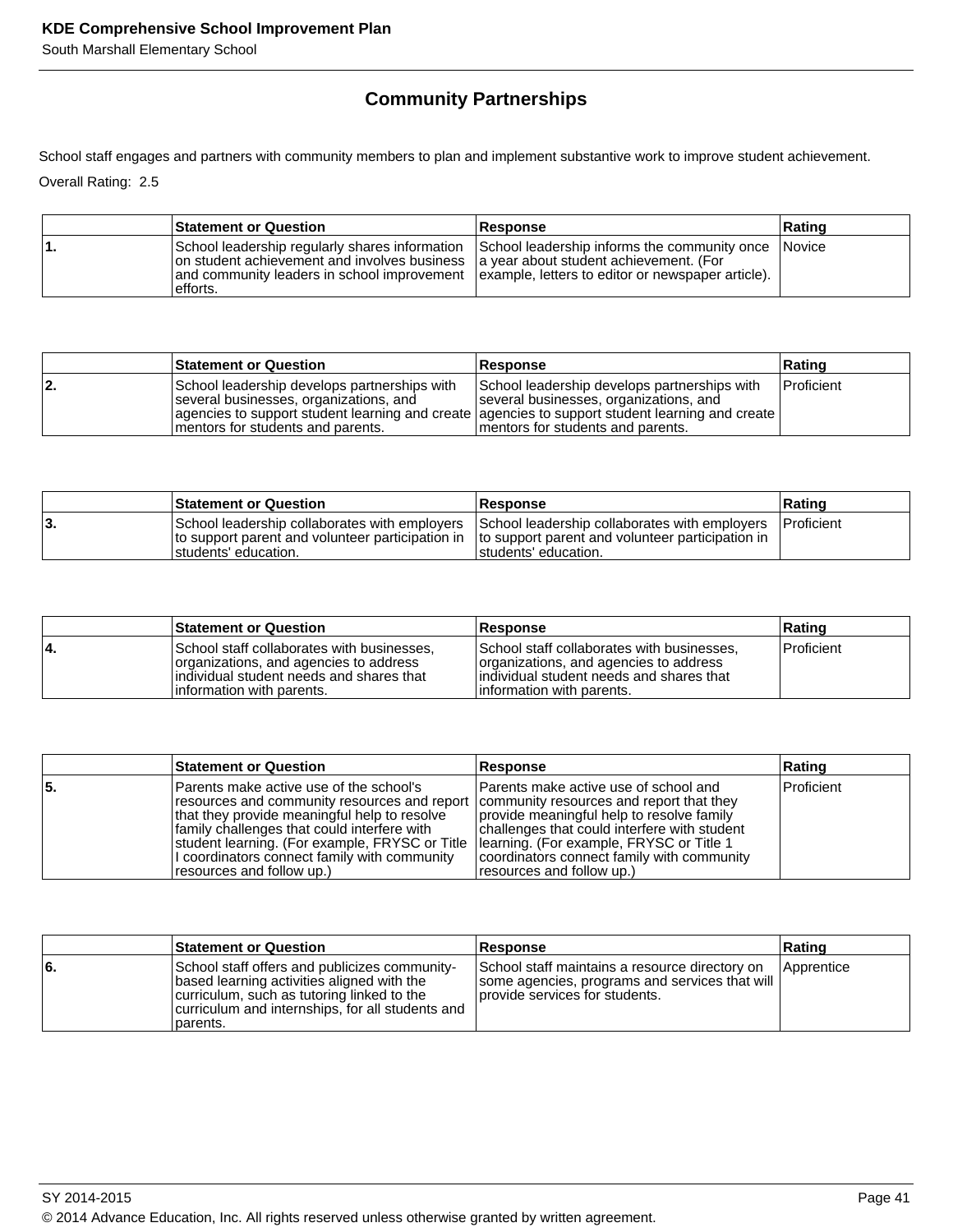## **Reflection**

Reflect upon your responses to each of the Missing Piece objectives.

## **Reflect upon your responses to each of the Missing Piece objectives.**

Areas of strength are: Relationship Building and Learning Opportunities. Areas for improvement are: Decision Making and Community Partnership. SMES has an interim principal and assistant principal who are working on a continuous improvement plan.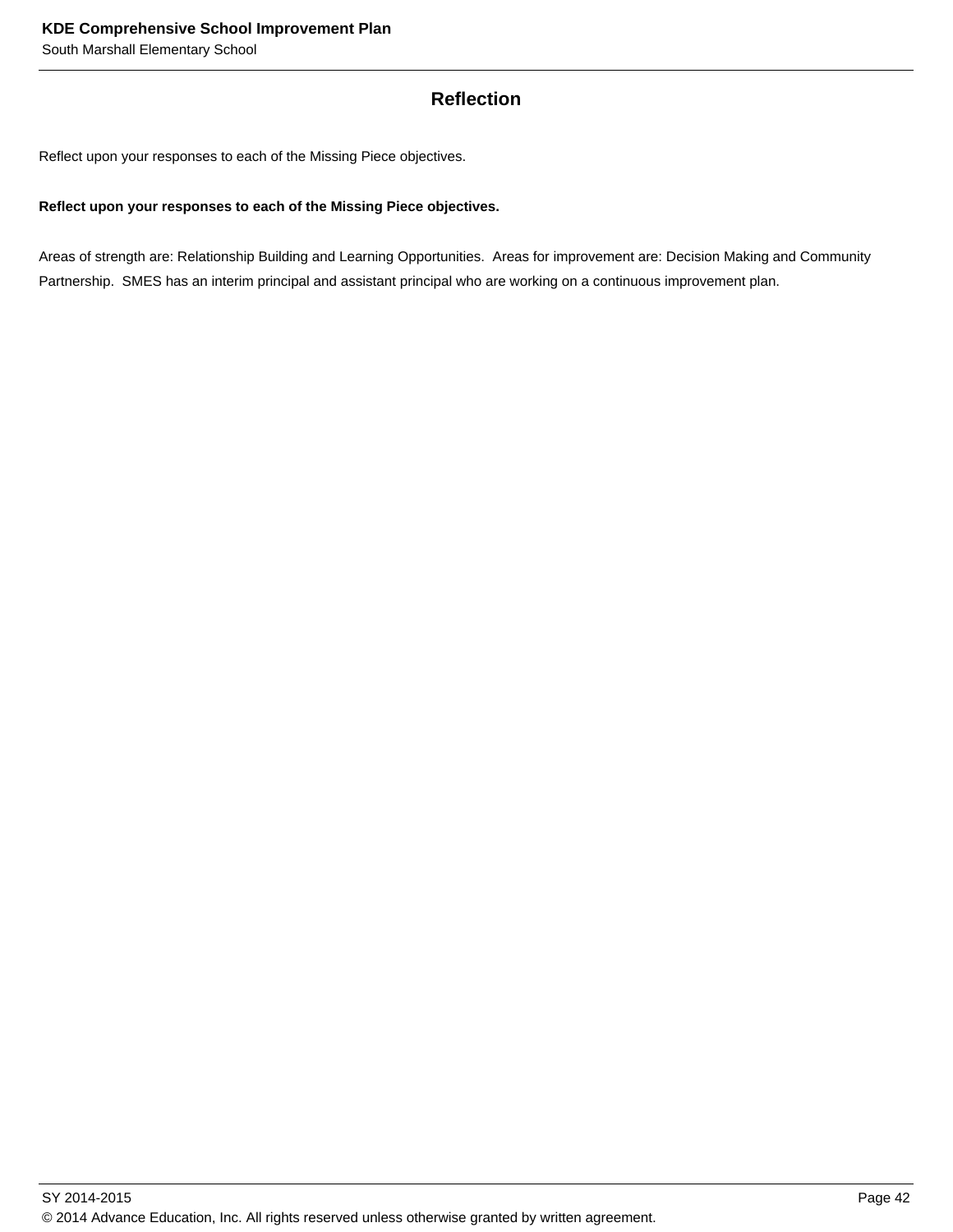# **Report Summary**



**Scores By Section**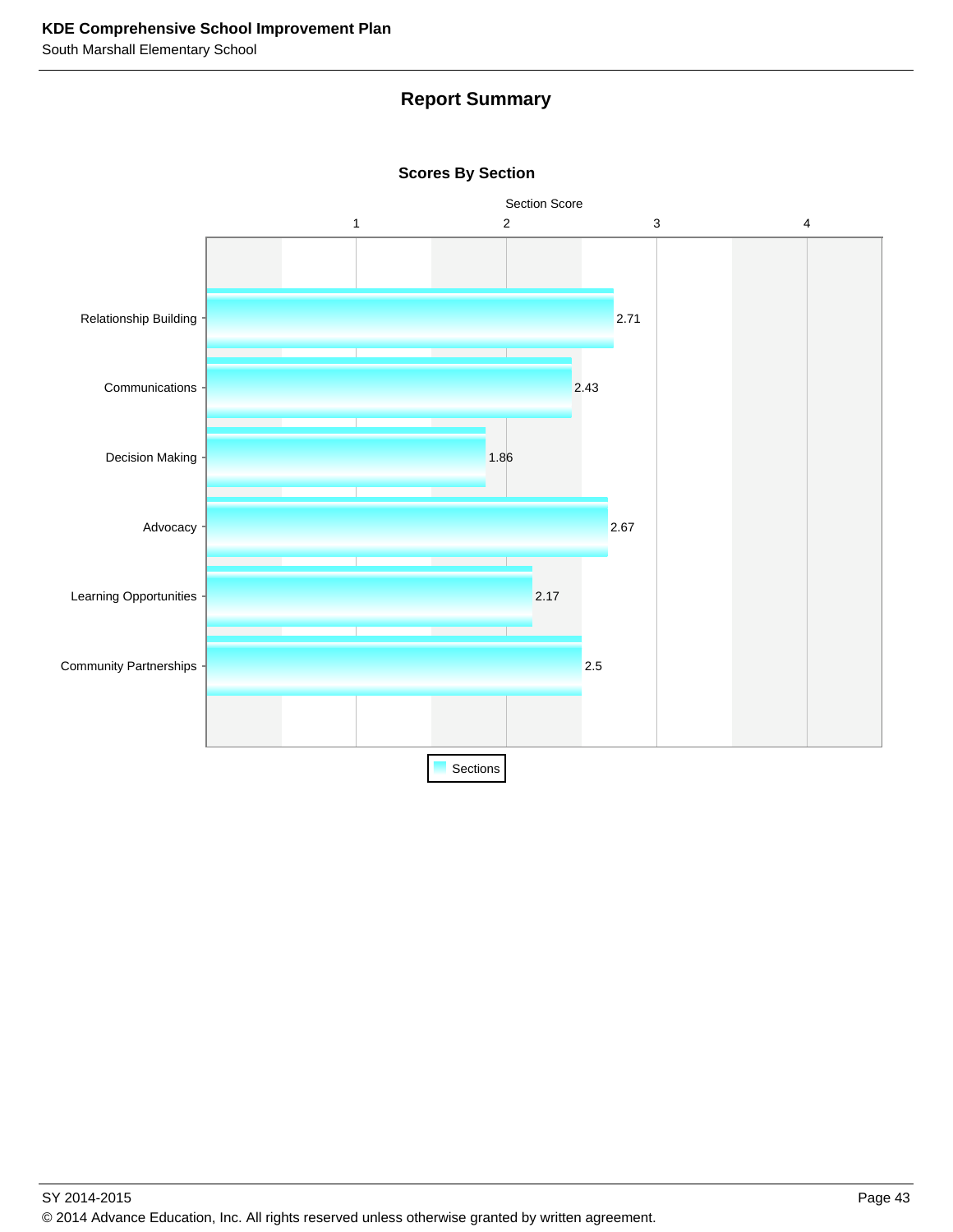# **Improvement Plan Stakeholder Involvement**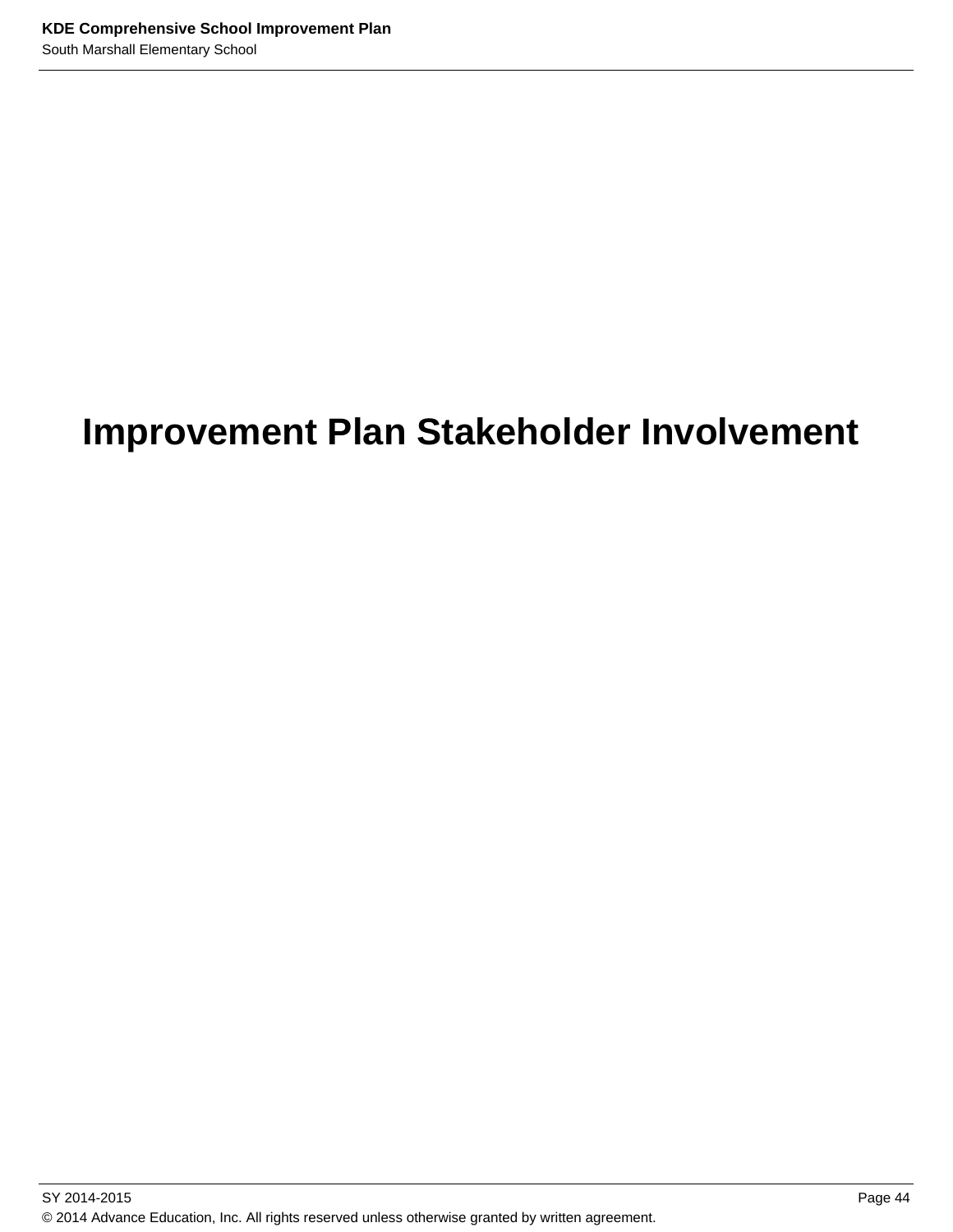# **Introduction**

The responses should be brief, descriptive, and appropriate for the specific section. It is recommended that the responses are written offline and then transferred into the sections below.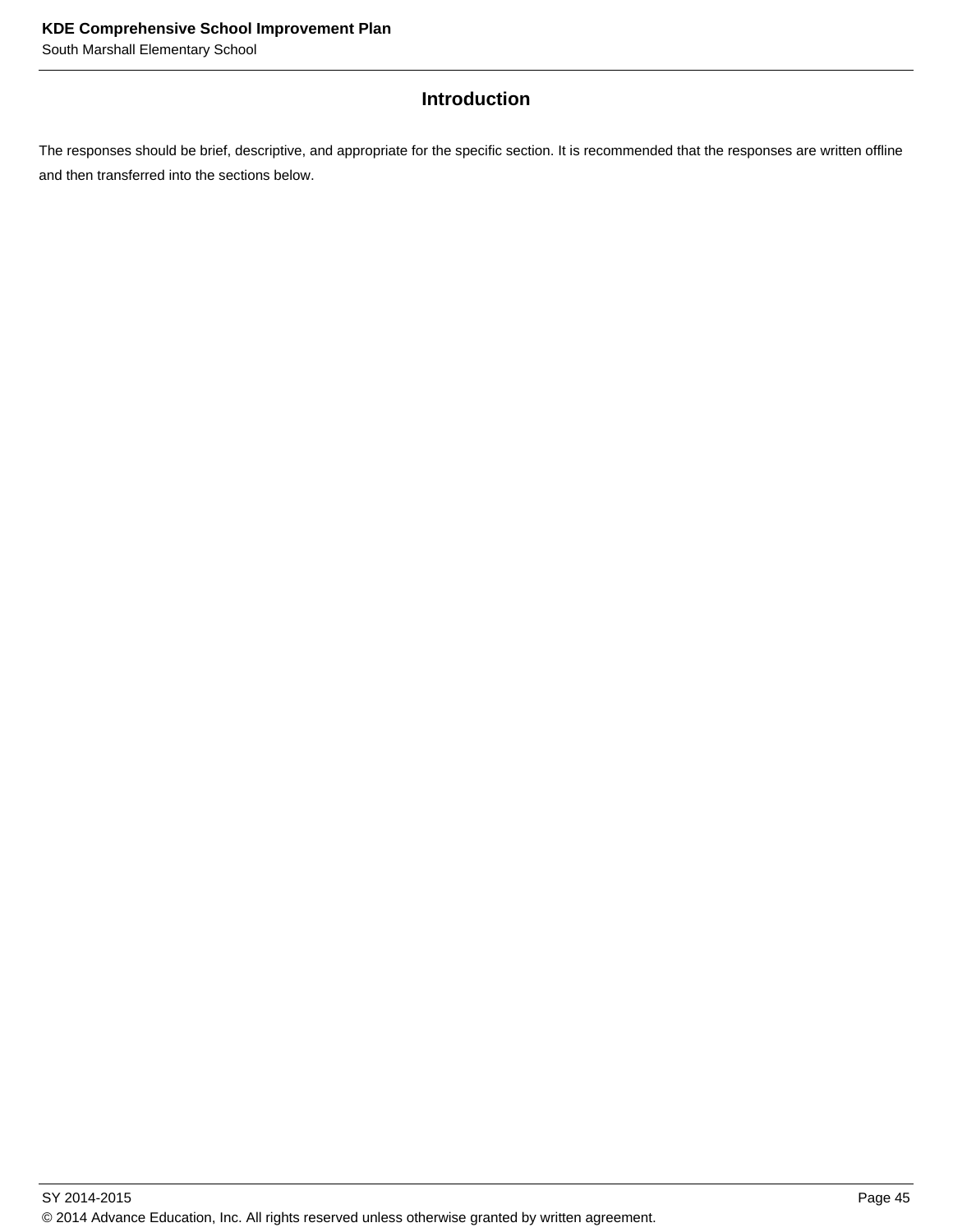## **Improvement Planning Process**

Improvement Planning Process

**Describe the process used to engage a variety of stakeholders in the development of the institution's improvement plan. Include information on how stakeholders were selected and informed of their roles, and how meetings were scheduled to accommodate them.** 

Information was gathered through data analysis done by certified staff, surveys to the parents, students, and the TELL survey and monthly RtI and SBDM meetings. Parents and community members are asked by teachers and administrators to serve on committees with the meeting scheduled after school and items of improvement are discussed and implemented according to strong needs.

## **Describe the representations from stakeholder groups that participated in the development of the improvement plan and their responsibilities in this process.**

Stakeholders on the SBDM represent a homemaker, disabled veteran and current educators. They have served in developing and implementing policies and plans on various standing committees.

## **Explain how the final improvement plan was communicated to all stakeholders, and the method and frequency in which stakeholders receive information on its progress.**

It will be presented at a PTO meeting and the approval process takes place at an open meeting of the SBDM council for discussion and approval and it is reviewed for implementation 3 times a year.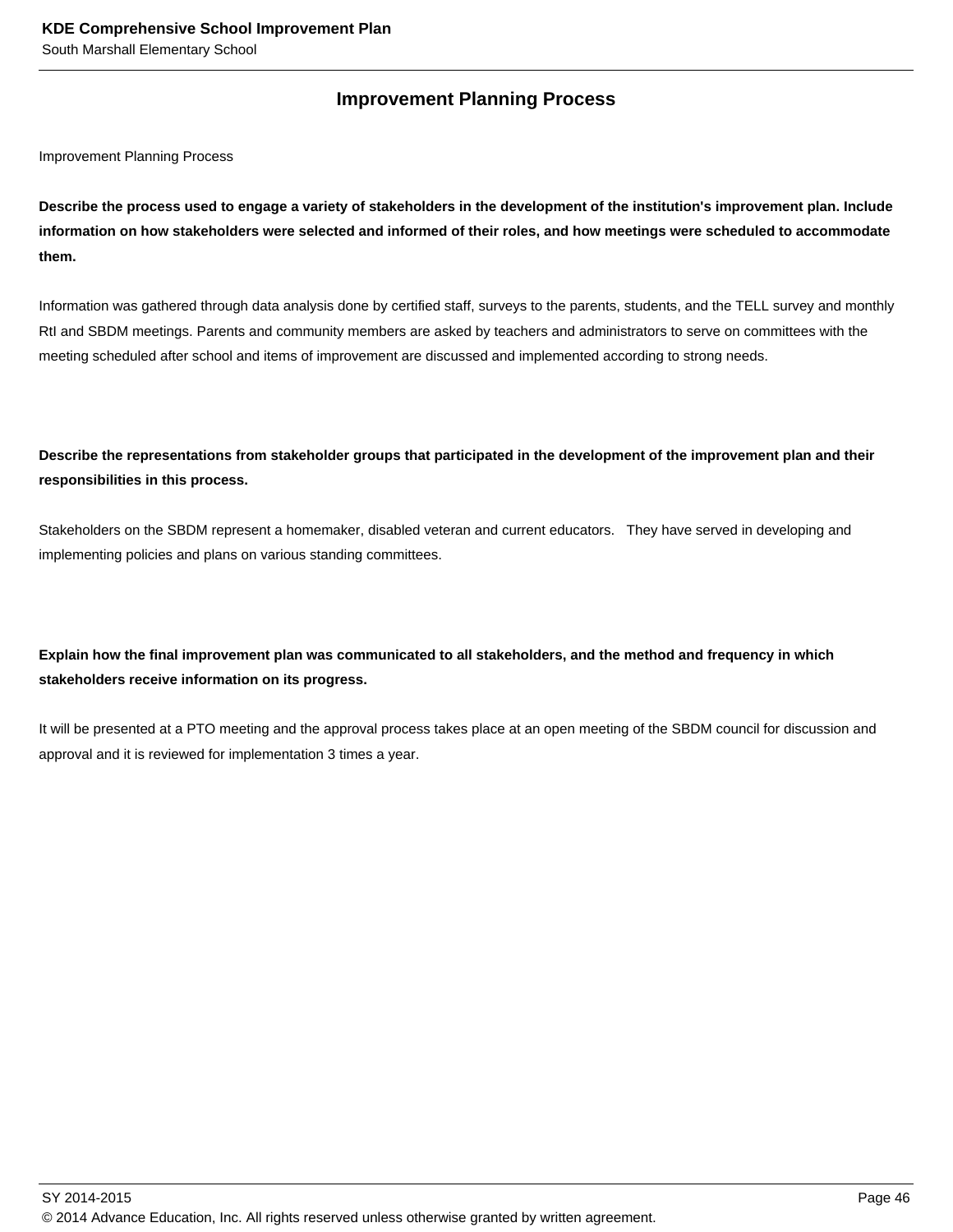# **KDE Assurances - School**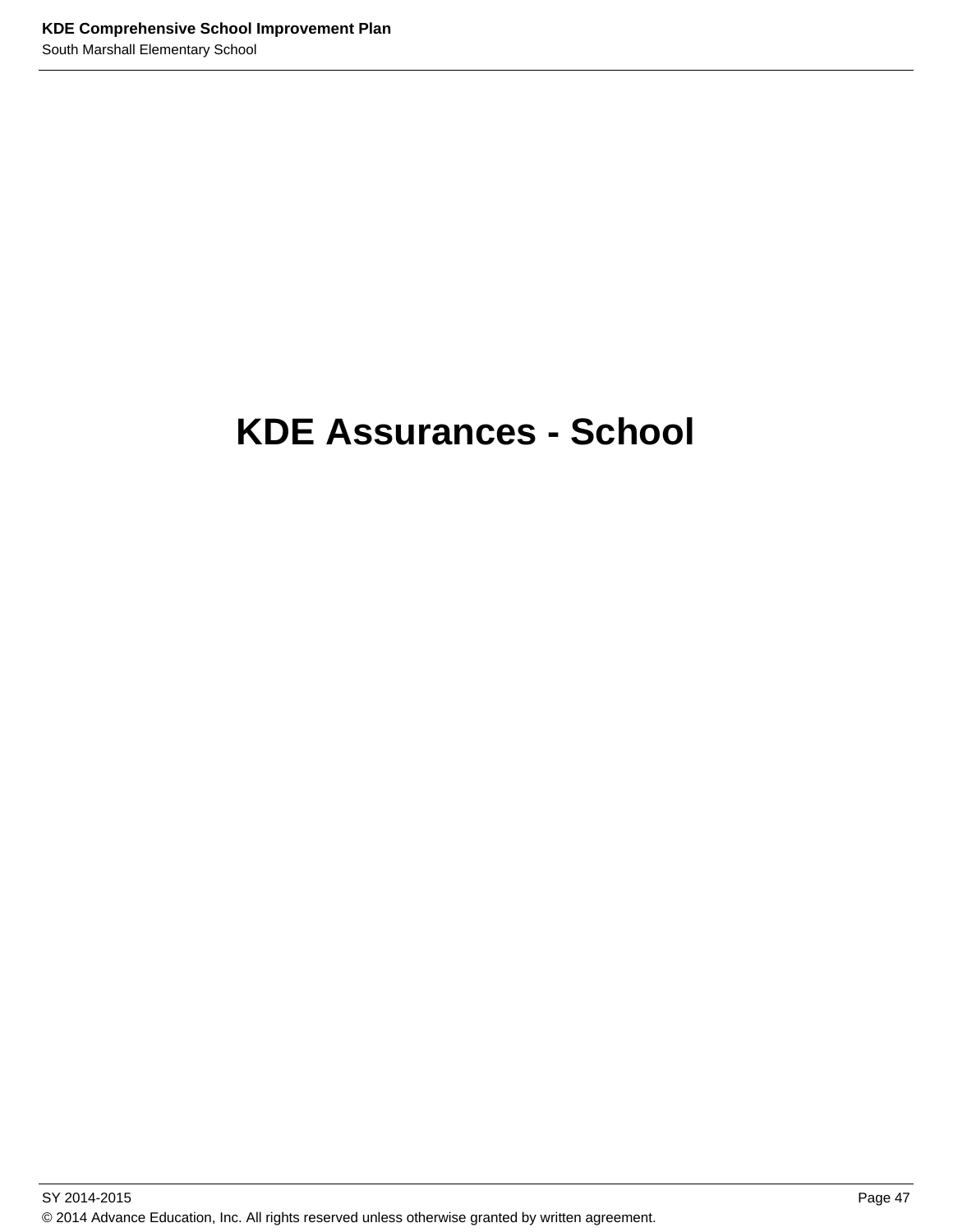# **Introduction**

KDE Assurances - School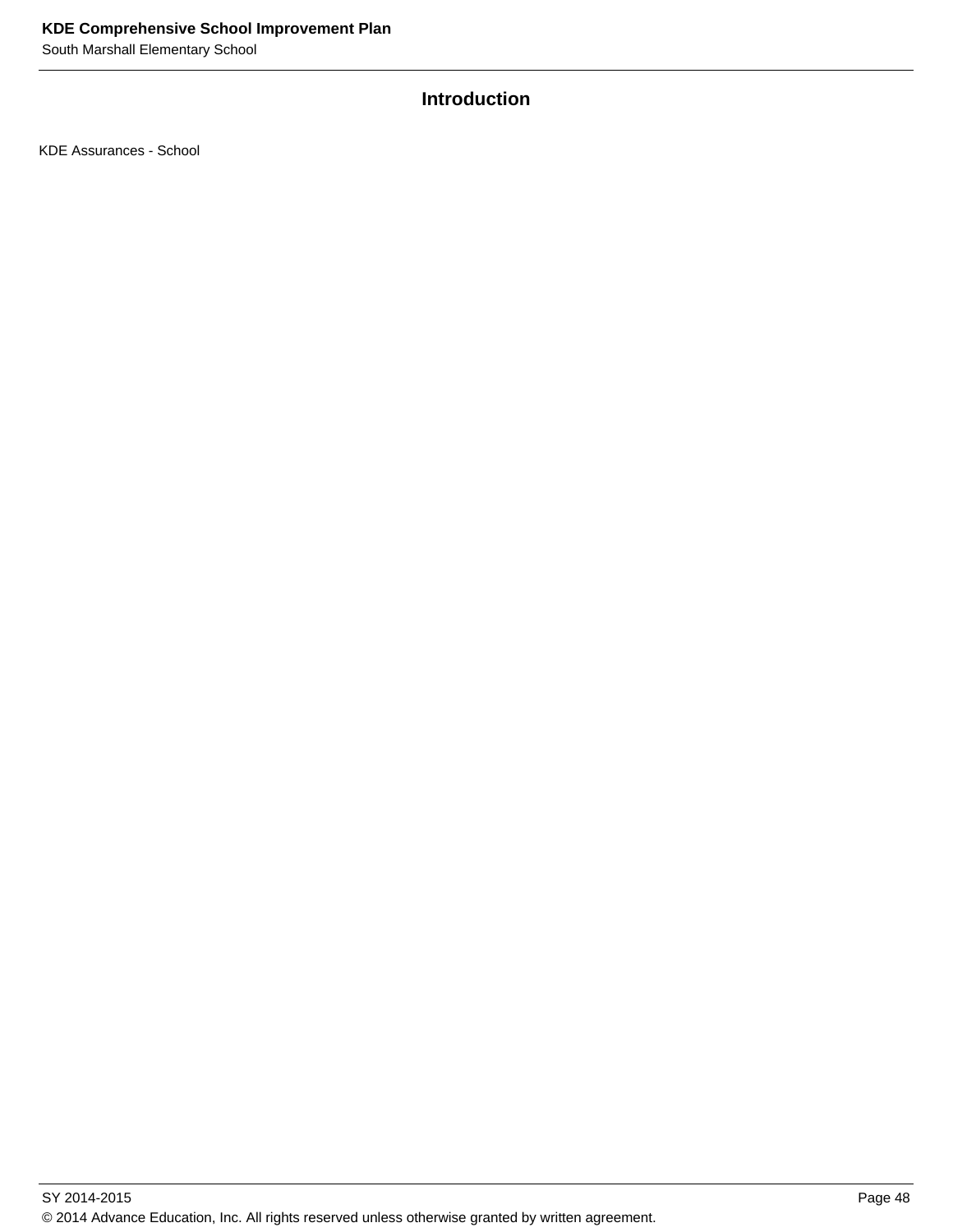## **Assurances**

| <b>Label</b>    | <b>Assurance</b>                                                                                                                                                                                                                                           | <b>Response</b> | <b>Comment</b>                                                                                                                                                                                                                             | <b>Attachment</b> |
|-----------------|------------------------------------------------------------------------------------------------------------------------------------------------------------------------------------------------------------------------------------------------------------|-----------------|--------------------------------------------------------------------------------------------------------------------------------------------------------------------------------------------------------------------------------------------|-------------------|
| l Comprehensive | The school conducted a comprehensive needs<br>Needs Assessment   assessment, which included a review of<br>lacademic achievement data for all students and l<br>assessed the needs of the school relative to<br>each of the schoolwide program components. | <b>Yes</b>      | We conducted a data analysis<br>land identified our schoolwide<br>weakness as being writing. The<br>writing committee developed a<br>plan with strategies for all grades<br>that builds and intensifies through<br>ascending grade levels. |                   |

| Label                       | Assurance                                                                                                                                                                                                                                                 | Response | <b>Comment</b>                                                                                                                                                                                                                                                   | <b>Attachment</b> |
|-----------------------------|-----------------------------------------------------------------------------------------------------------------------------------------------------------------------------------------------------------------------------------------------------------|----------|------------------------------------------------------------------------------------------------------------------------------------------------------------------------------------------------------------------------------------------------------------------|-------------------|
| Core Academic <br> Programs | The school planned and developed Schoolwide   Yes<br>researchbased instructional reform strategies to<br>strengthen the core academic program,<br>increase the amount and quality of learning<br>time, and provide additional support to all<br>students. |          | <b>RTI</b> interventions, master<br>schedule, flex time for each grade<br>llevel, research-based<br>instructional strategies<br>implemented in every core grade<br>Ilevel. Charlotte Danielson<br>professional growth model used<br>to build effective teachers. |                   |

| Label                          | Assurance                                                                             | <b>Response</b> | <b>Comment</b>                                                                                                                                                 | <b>Attachment</b> |
|--------------------------------|---------------------------------------------------------------------------------------|-----------------|----------------------------------------------------------------------------------------------------------------------------------------------------------------|-------------------|
| <b>Preschool</b><br>Transition | The school planned preschool transition<br>strategies and the implementation process. | Yes             | IAII preschool students have a<br>transition meeting with a<br>kindergarten teacher. All<br>Ipreschool students with an IEP<br>have an ARC transition meeting. |                   |

| ∣Label                       | <b>Assurance</b>                                                                                                                                                                                                                                          | <b>Response</b> | <b>Comment</b>                                                                                                                                                                                          | <b>Attachment</b> |
|------------------------------|-----------------------------------------------------------------------------------------------------------------------------------------------------------------------------------------------------------------------------------------------------------|-----------------|---------------------------------------------------------------------------------------------------------------------------------------------------------------------------------------------------------|-------------------|
| Research-based<br>Strategies | The school planned and developed schoolwide<br>researchbased instructional strategies that<br>provide additional instruction for students<br>experiencing the greatest degree of difficulty<br>Imastering the state's academic achievement<br>Istandards. | <b>Yes</b>      | Thoughtful education strategies,<br><b>RTI</b> intervention strategies,<br>comprehension, fluency, math<br>Itoolkits, Charlotte Danielson<br>professional growth plan and<br>Idevelopment for teachers. |                   |

| Label                                | Assurance                                                                         | <b>Response</b> | <b>Comment</b>                                                                                                                   | ∣Attachment |
|--------------------------------------|-----------------------------------------------------------------------------------|-----------------|----------------------------------------------------------------------------------------------------------------------------------|-------------|
| <b>Highly Qualified</b><br>'Teachers | The school planned strategies to recruit and<br>retain highly qualified teachers. | Yes             | All teachers are highly qualified<br>according to the district LEAD<br>report.<br>Label Assurance Response<br>Comment Attachment |             |

| ∣Label           | <b>Assurance</b>                                                                                                                                  | <b>Response</b> | <b>Comment</b>                                                                                                                                 | <b>Attachment</b> |
|------------------|---------------------------------------------------------------------------------------------------------------------------------------------------|-----------------|------------------------------------------------------------------------------------------------------------------------------------------------|-------------------|
| Highly Qualified | The school planned instruction by<br>paraprofessionals who meet the requirements<br>of NCLB and teachers who are Highly Qualified<br>lunder NCLB. | Yes             | Paraprofessionals assist in the<br>core content and special<br>education classroooms to help<br>students meet lesson targets and<br>IEP goals. |                   |

SY 2014-2015 Page 49 © 2014 Advance Education, Inc. All rights reserved unless otherwise granted by written agreement.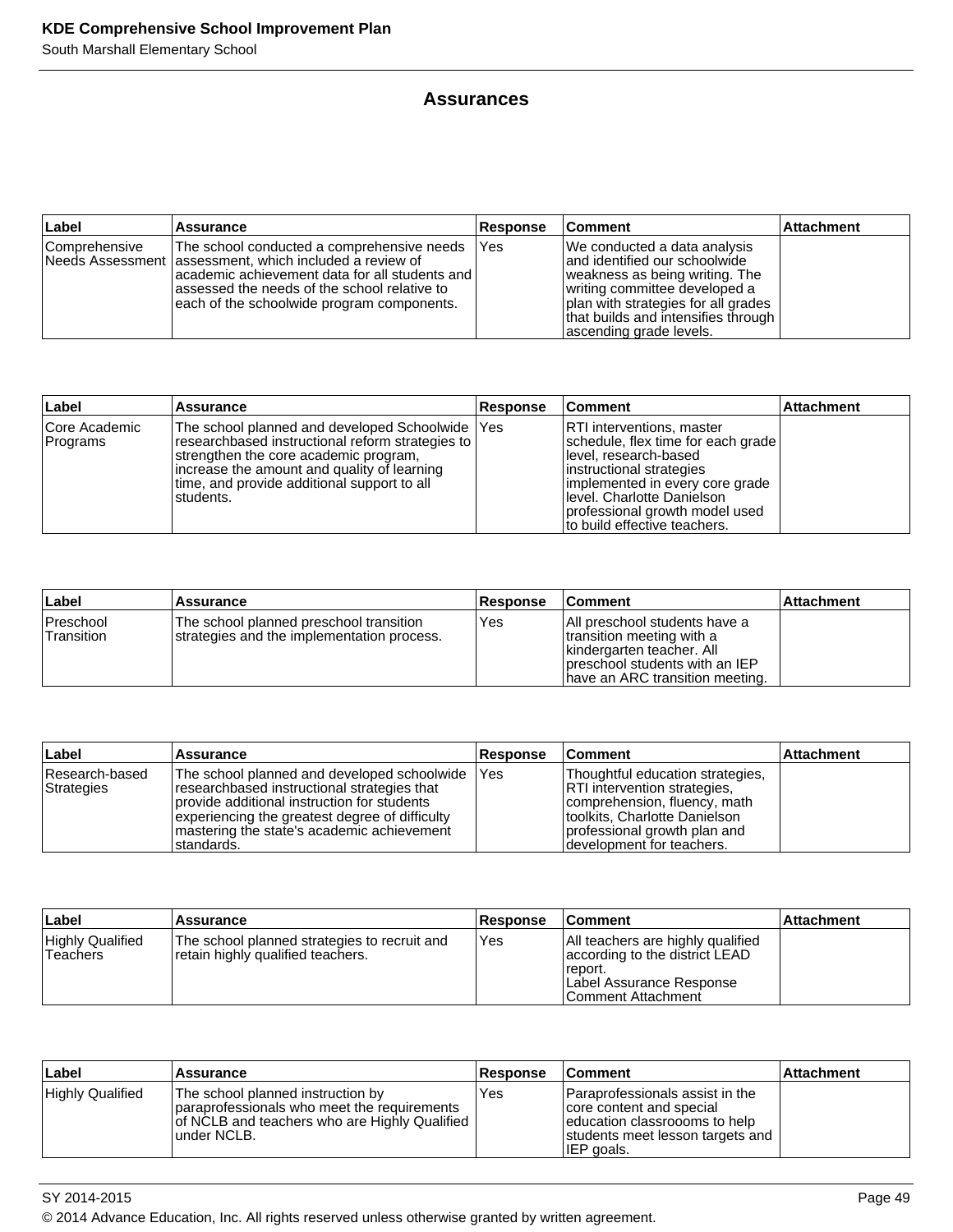| ∣Label                              | Assurance                                                                                                                                                                                                                         | <b>Response</b> | <b>Comment</b>                                                                        | <b>Attachment</b> |
|-------------------------------------|-----------------------------------------------------------------------------------------------------------------------------------------------------------------------------------------------------------------------------------|-----------------|---------------------------------------------------------------------------------------|-------------------|
| Title I. Part A<br>Schoolwide Funds | The school allocated and spent Title I, Part A<br>Schoolwide funds only on allowable programs<br>and activities and maintained appropriate<br>financial records in this regard on its Title I.<br>Part A programs and activities. | lYes            | <b>ISMES allocated Title I funds to</b><br>approrpriate and allowable<br>lactivities. |                   |

| Label                   | Assurance                                                                                                                                                                                                                                                                                                             | Response | <b>Comment</b>                                                                                                                                                        | ∣Attachment |
|-------------------------|-----------------------------------------------------------------------------------------------------------------------------------------------------------------------------------------------------------------------------------------------------------------------------------------------------------------------|----------|-----------------------------------------------------------------------------------------------------------------------------------------------------------------------|-------------|
| Parental<br>Involvement | The school planned or developed strategies to<br>lincrease parental involvement in the design,<br>implementation, evaluation and communication<br>of assessment results of the Schoolwide<br>activities, which included the development and<br>implementation of a Parent Compact and a<br>Parent Involvement Policy. | l Yes    | Parent Involvement is in place,<br>parents invited to monthly SBDM<br>Imeetings, standing committees,<br>parents of RTI students receive<br>monthly progress letters. |             |

| Label                                | Assurance                                                                                                                 | <b>Response</b> | <b>Comment</b> | ⊺Attachment |
|--------------------------------------|---------------------------------------------------------------------------------------------------------------------------|-----------------|----------------|-------------|
| <i><b>Schoolwide</b></i><br>Planning | The school incorporated the ten schoolwide<br>planning criteria into the existing school<br>improvement planning process. | Yes             |                |             |

| ∣Label                             | <b>Assurance</b>                                                                                                                       | <b>Response</b> | <b>Comment</b>                                       | ⊺Attachment |
|------------------------------------|----------------------------------------------------------------------------------------------------------------------------------------|-----------------|------------------------------------------------------|-------------|
| <b>Professional</b><br>Development | The school planned or provided appropriate<br>I professional development activities for staff<br>members who will be serving students. | 'Yes            | <b>PD</b> plan developed and approved I<br>Iby SBDM. |             |

| ∣Label                 | <b>Assurance</b>                                                                                                                                                                  | <b>Response</b> | <b>Comment</b>                                                                                                | <b>Attachment</b> |
|------------------------|-----------------------------------------------------------------------------------------------------------------------------------------------------------------------------------|-----------------|---------------------------------------------------------------------------------------------------------------|-------------------|
| Comprehensive<br> Plan | The school an annual evaluation that addresses lYes<br>the implementation of the comprehensive plan<br>and student achievement results that will inform I<br>changes when needed. |                 | The CSIP and Program Review<br>are evaluated 3 times a year for<br>implementation and progress<br>monitoring. |                   |

| Label           | Assurance                                                                                                                                                                                                                | <b>Response</b> | <b>Comment</b>                                                                                                                                                                                                                                                                                                                                             | Attachment |
|-----------------|--------------------------------------------------------------------------------------------------------------------------------------------------------------------------------------------------------------------------|-----------------|------------------------------------------------------------------------------------------------------------------------------------------------------------------------------------------------------------------------------------------------------------------------------------------------------------------------------------------------------------|------------|
| l Comprehensive | The school conducted a comprehensive needs<br>Needs Assessment lassessment, which included a review of<br>academic achievement data, and established<br>objective criteria for identifying eligible Title I<br>students. | <b>Yes</b>      | Reviewed KPREP results and<br>identified and discussed all<br>individual students in the GAP<br>category. RTI progressmonitoring<br>and RTI monthly meetings to<br>Idiscuss each individual student<br>land establish tier criteria for each<br>student based on district<br>requirements.<br>South Marshall Elementary is a<br>schoolwide Title I school. |            |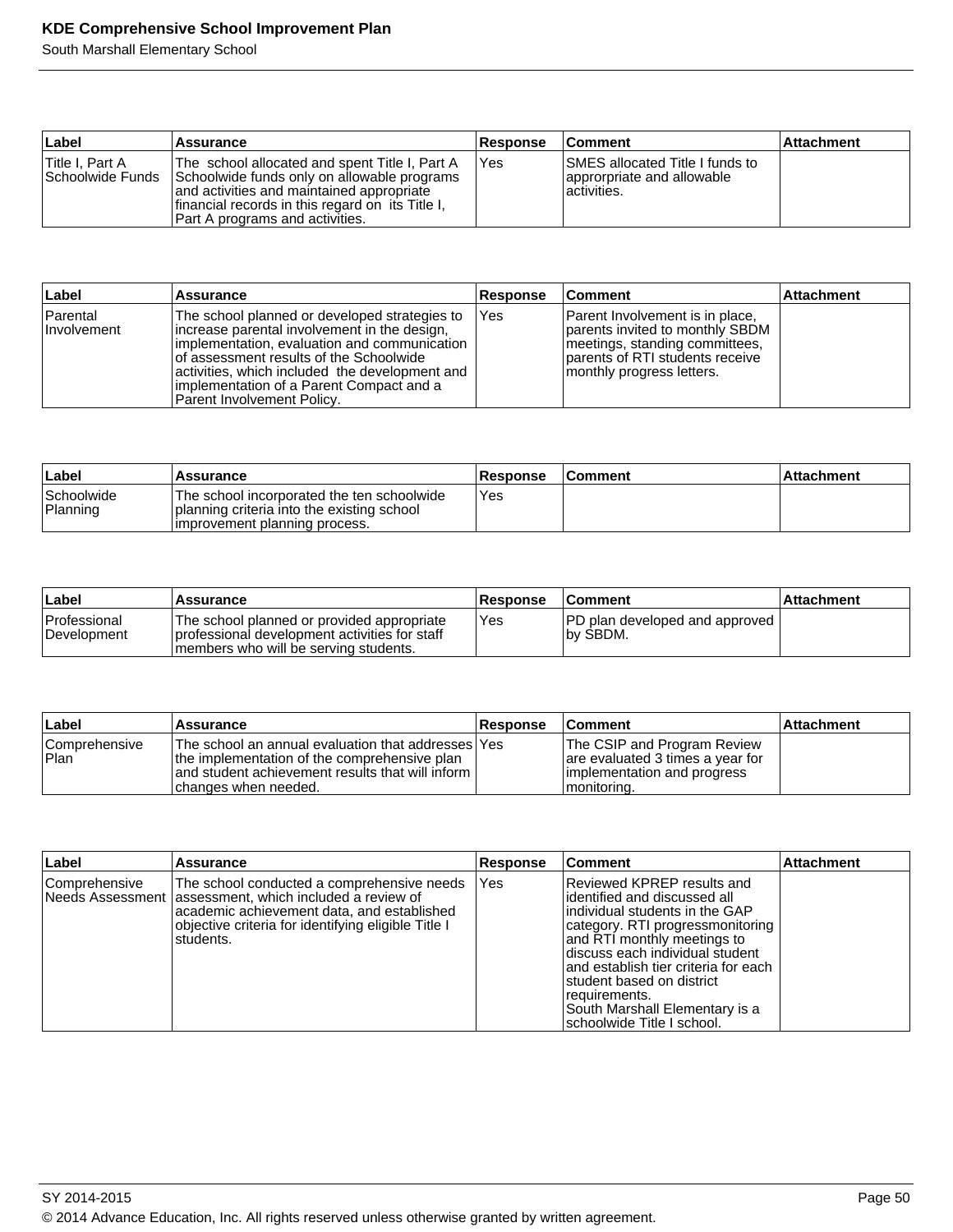| Label                       | Assurance                                                                                                                 | <b>Response</b> | <b>Comment</b>                                                                                                                                                                                                                                                                                        | <b>Attachment</b> |
|-----------------------------|---------------------------------------------------------------------------------------------------------------------------|-----------------|-------------------------------------------------------------------------------------------------------------------------------------------------------------------------------------------------------------------------------------------------------------------------------------------------------|-------------------|
| Instructional<br>Strategies | The school planned and developed research<br>based instructional strategies to support and<br>assist identified students. | Yes             | Thoughtful education<br>strategies, reading and math<br>comprehension and fluency<br>toolkits, RTI interventions and<br>strategies based upon district<br>criteria, Charlotte Danielson<br>model for professional growth<br>land educational instructional<br>strategies. ESS targeted<br>assistance. |                   |

| Label                                | Assurance                                                                                                                                                        | Response | ∣Comment                                                                                                                                                                                                                                                                                                                                                                                       | <b>Attachment</b> |
|--------------------------------------|------------------------------------------------------------------------------------------------------------------------------------------------------------------|----------|------------------------------------------------------------------------------------------------------------------------------------------------------------------------------------------------------------------------------------------------------------------------------------------------------------------------------------------------------------------------------------------------|-------------------|
| Targeted<br>Assistance<br>Activities | The school planned targeted assistance<br>activities for identified students that coordinated<br>and integrate with other federal, state, and local<br>programs. | Yes      | Teachers and administrative staff<br>meet monthly with RTI district<br>consultant to discuss and identify<br>ltier 2 and 3 students and<br>progress monitoring. ESS <br>program helps targeted students.<br>Title I funds are used to assist<br>lidentified students through the<br>hiring of certified personnel in<br>lorder to reduce class size and<br>Ifurther individualize instruction. |                   |

| ∣Label                                             | <b>Assurance</b>                                                                                                                                                                                     | <b>Response</b> | <b>Comment</b>                                                                                                                                                                                       | <b>Attachment</b> |
|----------------------------------------------------|------------------------------------------------------------------------------------------------------------------------------------------------------------------------------------------------------|-----------------|------------------------------------------------------------------------------------------------------------------------------------------------------------------------------------------------------|-------------------|
| Targeted<br><b>Assistance</b><br><b>Activities</b> | The school planned targeted assistance<br>lactivities for identified students that coordinate<br>with and support the regular educational<br>program so identified students have access to<br>'both. | Yes             | <b>IFlex times for all students for all</b><br>grade levels in both Math and<br>Reading at different learning<br>Ilevels to enhance individual<br>needs for all differeing abilities<br>land levels. |                   |

| ∣Label                                 | <b>Assurance</b>                                                                                                    | <b>Response</b> | <b>Comment</b>                                                                                                                                                                                                                                                                        | <b>Attachment</b> |
|----------------------------------------|---------------------------------------------------------------------------------------------------------------------|-----------------|---------------------------------------------------------------------------------------------------------------------------------------------------------------------------------------------------------------------------------------------------------------------------------------|-------------------|
| <b>Schoolwide</b><br><b>Activities</b> | The school planned activities to coordinate and IYes<br>integrate with other federal, state, and local<br>programs. |                 | Flex times for all students for all<br>grade levels in both Math and<br>Reading at different learning<br>llevels to enhance individual<br>  needs for all differing abilities and  <br>levels. Targeted students through<br>this process are identified for Title<br>I, RTI, and ESS. |                   |

| Label                    | <b>Assurance</b>                                                                                      | Response | <b>Comment</b>                                                                                                                                                                                                                                                                                                                                               | <b>Attachment</b> |
|--------------------------|-------------------------------------------------------------------------------------------------------|----------|--------------------------------------------------------------------------------------------------------------------------------------------------------------------------------------------------------------------------------------------------------------------------------------------------------------------------------------------------------------|-------------------|
| Schoolwide<br>Activities | The school planned activities that coordinate<br>with and support the regular educational<br>program. | Yes      | Flex times for all students for all<br>grade levels in both Math and<br>Reading at different learning<br>levels to enhance individual<br>needs for all differeing abilities<br>land levels. Performance<br>assemblies, field trips, quest<br>speakers, schoolwide writing<br>projects, student projects,<br>presentations, and peformances,<br>science fair. |                   |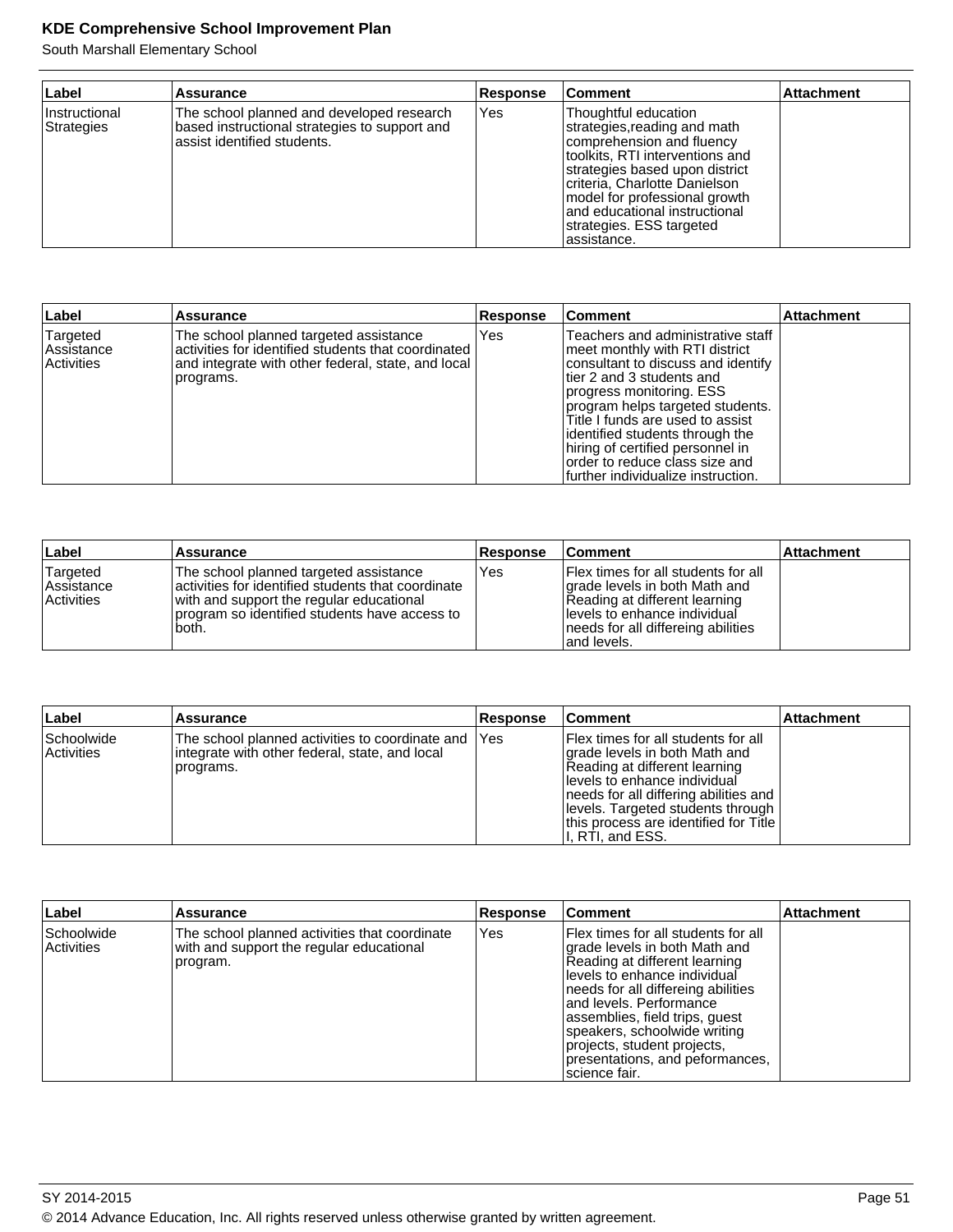| Label                                              | Assurance                                                                                                                                                                                                                                                                                        | <b>Response</b> | <b>Comment</b>                                                | <b>Attachment</b> |
|----------------------------------------------------|--------------------------------------------------------------------------------------------------------------------------------------------------------------------------------------------------------------------------------------------------------------------------------------------------|-----------------|---------------------------------------------------------------|-------------------|
| Targeted<br><b>Assistance</b><br><b>Activities</b> | The school planned or developed strategies to<br>monitor and evaluate the success of targeted<br>assistance activities with the identified students<br>land will use the results of the evaluation to<br>inform and improve instructional strategies and<br>professional development activities. | IYes            | Progress monitoring data, STAR<br>data, RTI monthly meetings. |                   |

| Label            | <b>Assurance</b>                                                                                                                                                 | <b>Response</b> | <b>Comment</b>                                                                                                                                                                    | <b>Attachment</b> |
|------------------|------------------------------------------------------------------------------------------------------------------------------------------------------------------|-----------------|-----------------------------------------------------------------------------------------------------------------------------------------------------------------------------------|-------------------|
| Highly Qualified | The school assigned paraprofessionals who<br>met the requirements of Highly Qualified under<br>ESEA to work with targeted assistance<br>programs and activities. | Yes             | <b>CES</b> staff meet HQ that instruct<br><b>IESS and RTI. Furthermore, all</b><br>aides in the district have to pass<br>a proficiency test or have 2 years<br>of college credit. |                   |

| Label                      | Assurance                                                                                                                                                                                                                                     | <b>Response</b> | <b>Comment</b>                                                                                                                                | <b>Attachment</b> |
|----------------------------|-----------------------------------------------------------------------------------------------------------------------------------------------------------------------------------------------------------------------------------------------|-----------------|-----------------------------------------------------------------------------------------------------------------------------------------------|-------------------|
| Federal Program<br>l Funds | The school allocated and spent federal program   Yes<br>funds only on programs and activities for<br>lidentified eligible students. The school<br>maintained appropriate financial records on its<br>Title I, Part A programs and activities. |                 | All funds allocated from federal<br>programs are kept at district<br>office. South Marshall Elementary<br>lis a<br>schoolwide Title I school. |                   |

| Label                   | <b>Assurance</b>                                                                                                                                                                                                                                                          | <b>Response</b> | <b>Comment</b>                                                                                                                                                    | <b>Attachment</b> |
|-------------------------|---------------------------------------------------------------------------------------------------------------------------------------------------------------------------------------------------------------------------------------------------------------------------|-----------------|-------------------------------------------------------------------------------------------------------------------------------------------------------------------|-------------------|
| Parental<br>Involvement | The school planned or developed strategies to<br>lincrease parental involvement in the design,<br>limplementation, and evaluation of the targeted<br>assistance activities, which included the<br>limplementation of a Parent Compact and a<br>Parent Involvement Policy. | IYes            | Parent Involvement in place,<br>parents invited to monthly SBDM<br>meetings, standing committees,<br>parents of RTI students receive<br>monthly progress letters. |                   |

| ∣Label                             | <b>Assurance</b>                                                                                                                       | Response   | <b>Comment</b> | ∣Attachment |
|------------------------------------|----------------------------------------------------------------------------------------------------------------------------------------|------------|----------------|-------------|
| Targeted<br>Assistance<br>Planning | The school incorporated the eight Targeted<br>Assistance planning components into the<br>existing school improvement planning process. | <b>Yes</b> |                |             |

| ∣Label                             | Assurance                                                                                                                                      | <b>Response</b> | <b>Comment</b> | ∣Attachment |
|------------------------------------|------------------------------------------------------------------------------------------------------------------------------------------------|-----------------|----------------|-------------|
| <b>Professional</b><br>Development | The school planned or provided appropriate<br>professional development activities for staff<br>Imembers who serve identified Title I students. | Yes             |                |             |

| ∣Label                            | <b>Assurance</b>                                                                                                                                                                  | <b>Response</b> | <b>Comment</b>                                                                                                 | <b>Attachment</b> |
|-----------------------------------|-----------------------------------------------------------------------------------------------------------------------------------------------------------------------------------|-----------------|----------------------------------------------------------------------------------------------------------------|-------------------|
| Comprehensive<br>Improvement Plan | The school planned an annual evaluation that<br>laddressed the implementation of the<br>comprehensive plan and student achievement<br>Tresults that informed changes when needed. | Yes             | The CSIP and Program Review<br>are evaluated 3 times a year for<br>limplementation and progress<br>monitoring. |                   |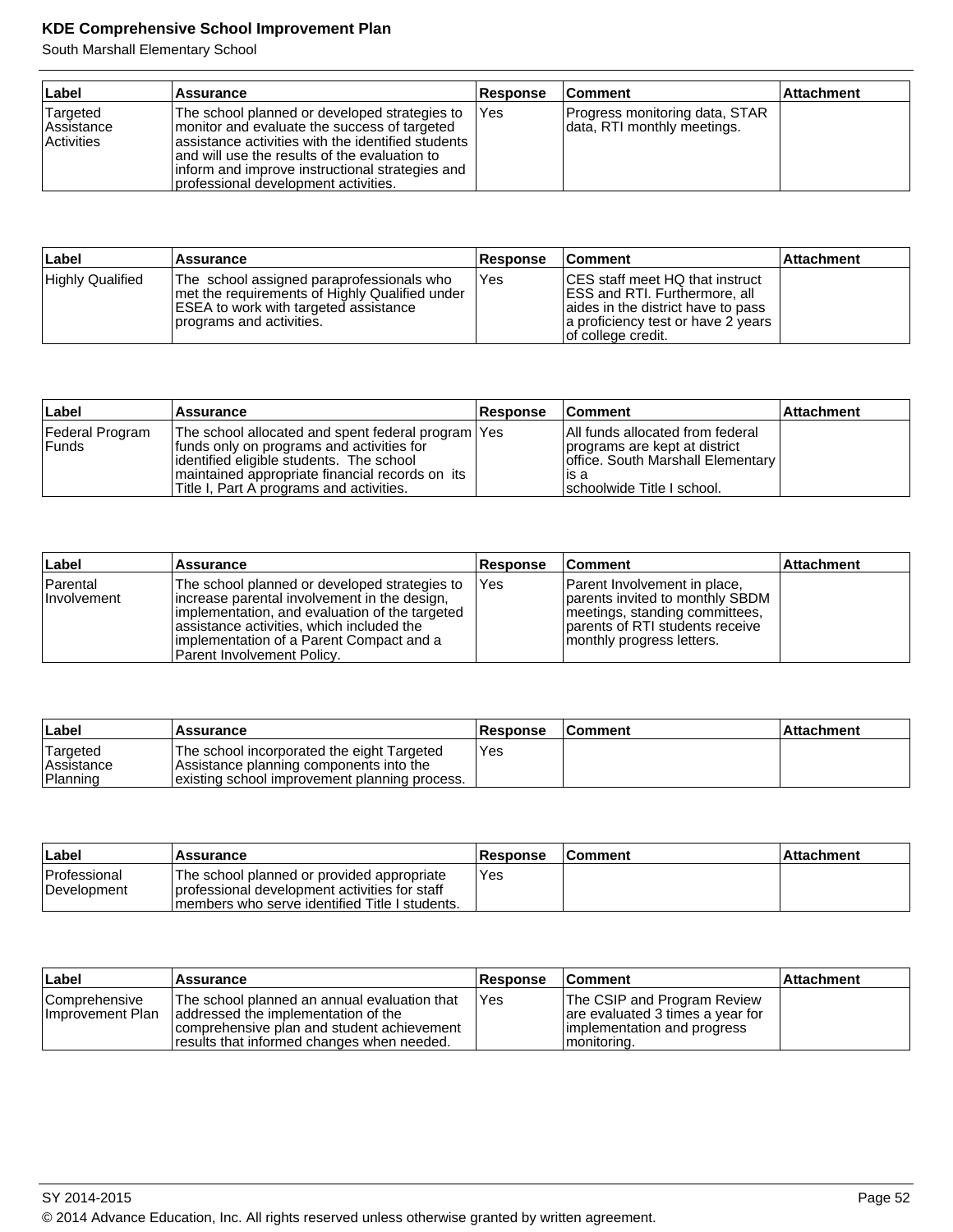| Label        | Assurance                                                                                                                                                                                                                    | <b>Response</b> | <b>Comment</b> | <b>Attachment</b> |
|--------------|------------------------------------------------------------------------------------------------------------------------------------------------------------------------------------------------------------------------------|-----------------|----------------|-------------------|
| Transparency | The current school year Comprehensive School   Yes<br>Improvement Plan (CSIP) is available for<br>Istakeholders to examine on our school website<br>and linked to our district website. (provide the<br>(website link below) |                 |                |                   |

| <b>∟abel</b>    | Assurance                                                                                                                                         | <b>Response</b> | <b>Comment</b>                | <b>Attachment</b> |
|-----------------|---------------------------------------------------------------------------------------------------------------------------------------------------|-----------------|-------------------------------|-------------------|
| Teacher Quality | The school notifies parents when their<br>child(ren) are taught for four or more<br>consecutive weeks by teachers who are not<br>highly qualified | l No            | IALL teachers at SMES are HQ. |                   |

| Label                       | Assurance                                                                                                                                                                                                                                            | <b>Response</b> | <b>Comment</b>                                    | <b>Attachment</b> |
|-----------------------------|------------------------------------------------------------------------------------------------------------------------------------------------------------------------------------------------------------------------------------------------------|-----------------|---------------------------------------------------|-------------------|
| Professional<br>Development | The school provides professional development<br>for staff based on a comprehensive needs<br>lassessment, which included a review of<br>academic achievement data and additional<br>criteria, to ensure all students are college and<br>career ready. | lYes            | <b>PD</b> plan developed and approved<br>Ibv SBDM |                   |

| ∣Label         | <b>Assurance</b>                                                                                                                                                                                                                    | <b>Response</b> | <b>Comment</b>                       | <b>Attachment</b> |
|----------------|-------------------------------------------------------------------------------------------------------------------------------------------------------------------------------------------------------------------------------------|-----------------|--------------------------------------|-------------------|
| Ranking Report | The school ensures that if the Title I Ranking<br>Report lists counselors, nurses, media<br>specialist or "other" staff for the school, there is<br>documentation indicating this need in order to<br>limprove student achievement. | <b>Yes</b>      | Information kept on file at district |                   |

| ∣Label         | <b>Assurance</b>                                                                                                                                                                                                     | <b>Response</b> | <b>Comment</b>                                                                                              | ∣Attachment |
|----------------|----------------------------------------------------------------------------------------------------------------------------------------------------------------------------------------------------------------------|-----------------|-------------------------------------------------------------------------------------------------------------|-------------|
| Para-educators | The school ensures that all para-educators with  Yes<br>instructional duties are under the direct<br>supervision of a highly qualified classroom<br>teacher and providing instruction rather than<br>Iclerical work. |                 | <b>IHQ</b> teachers collaborate with<br>administration to complete yearly<br>evaluations of para-educators. |             |

| ∣Label         | <b>Assurance</b>                                                                                                                                                                                                                                   | <b>Response</b> | <b>Comment</b>                                                                                             | <b>Attachment</b> |
|----------------|----------------------------------------------------------------------------------------------------------------------------------------------------------------------------------------------------------------------------------------------------|-----------------|------------------------------------------------------------------------------------------------------------|-------------------|
| Para-educators | The school ensures that all para-educators with  Yes<br>instructional duties that involve targeted<br>students are under the direct supervision of a<br>highly qualified classroom teacher and<br>providing instruction rather than clerical work. |                 | <b>HQ</b> teachers collaborate with<br>administration to complete yearly<br>evaluations of para-educators. |                   |

| ∣Label | Assurance                                                                                                                                                                                              | <b>Response</b> | <b>Comment</b>                                                                                                        | <b>Attachment</b> |
|--------|--------------------------------------------------------------------------------------------------------------------------------------------------------------------------------------------------------|-----------------|-----------------------------------------------------------------------------------------------------------------------|-------------------|
|        | Para-educator Non- The school ensures that there is a schedule of<br>Instructional Duties Inon-instructional duties for paraeducators<br>demonstrating that the duties are on a limited<br>Ibasis onlv | <b>IYes</b>     | With the exception of lunch duty<br>and break time, all paraeducators<br>schedules consist of instructional<br>Itime. |                   |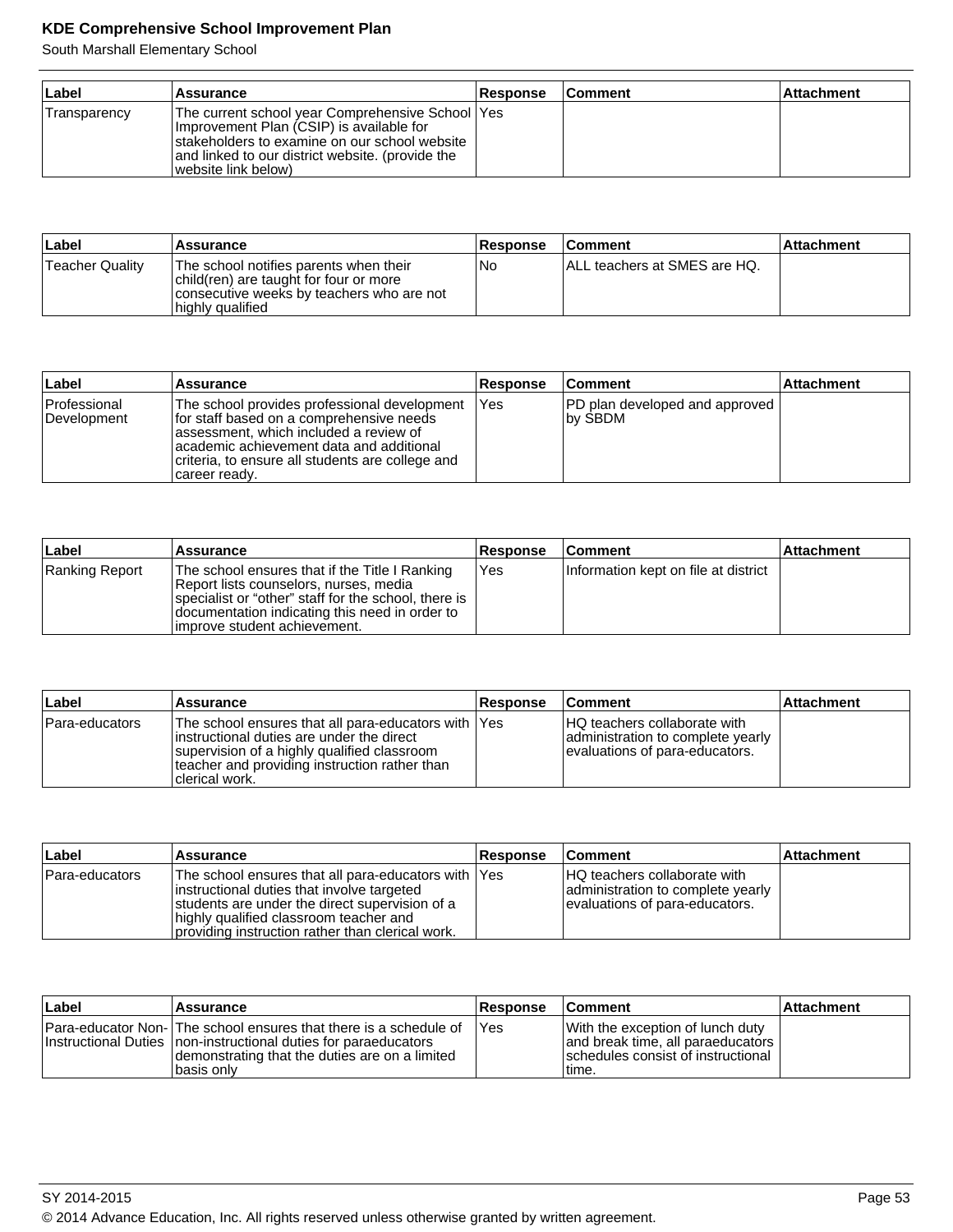| ∣Label | <b>Assurance</b>                                                                                                                                                                                              | <b>Response</b> | <b>Comment</b> | ∣Attachment |
|--------|---------------------------------------------------------------------------------------------------------------------------------------------------------------------------------------------------------------|-----------------|----------------|-------------|
|        | Para-educator Non- The school scheduled non-instructional duties<br>Instructional Duties   for para-educators working with targeted<br>students demonstrating that the duties are on a<br>Ilimited basis only | l Yes           |                |             |

| Labe.                    | <b>Assurance</b>                                                           | <b>Response</b> | ∣Comment | <b>Attachment</b> |
|--------------------------|----------------------------------------------------------------------------|-----------------|----------|-------------------|
| Cap Size<br>Requirements | The school met its cap size requirements<br>I without using Title I funds. | Yes             |          |                   |

| Label                    | Assurance                                                                 | <b>Response</b> | ∣Comment                                                                                                                                         | <b>Attachment</b> |
|--------------------------|---------------------------------------------------------------------------|-----------------|--------------------------------------------------------------------------------------------------------------------------------------------------|-------------------|
| Cap Size<br>Requirements | The school met its cap size requirements<br>without using Title II funds. | 'Yes            | IWe used Title I funds to reduce<br>class size and meet cap<br>requirements. We were not<br>allowed to use Title II fund to<br>Treduce cap size. |                   |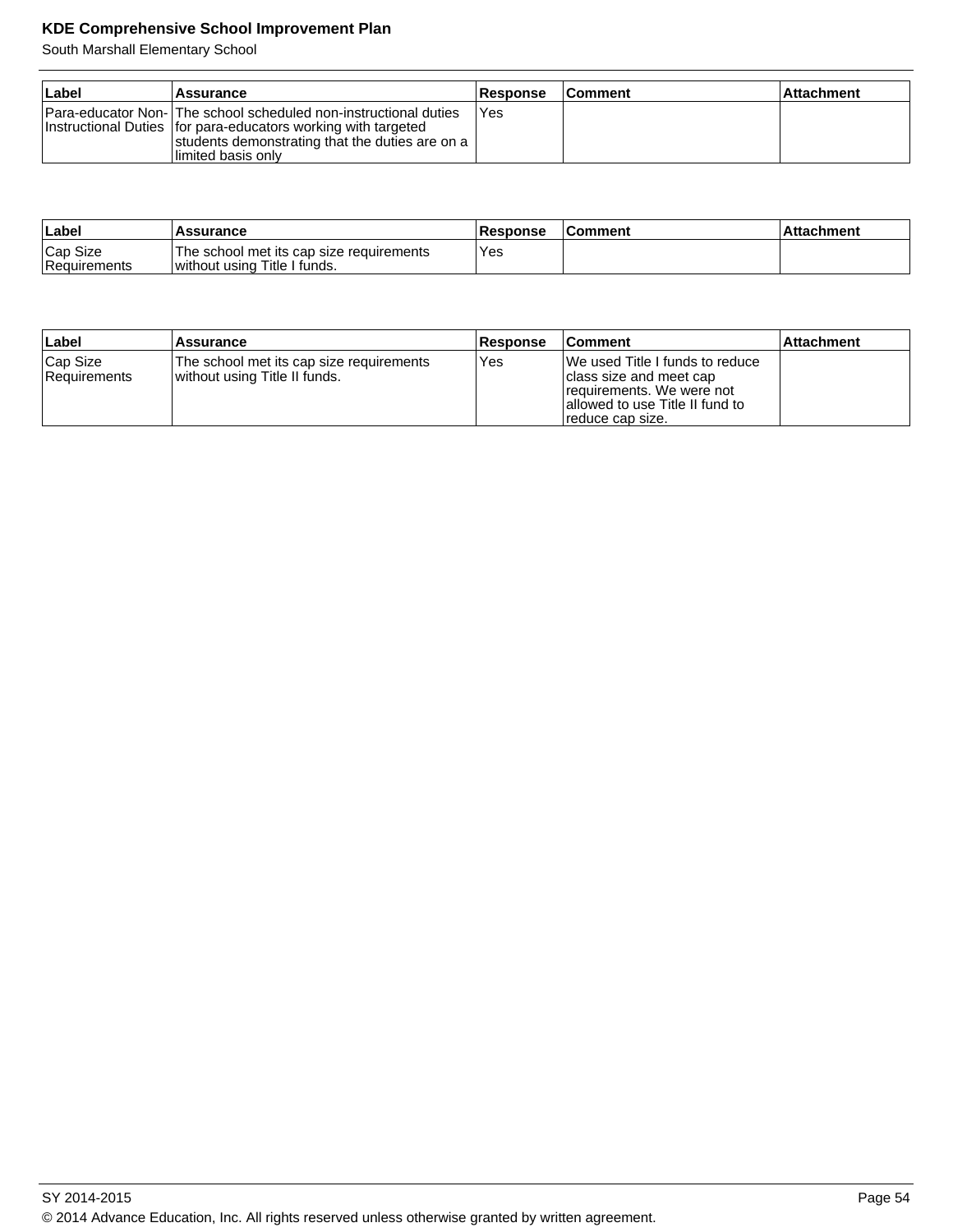# **Compliance and Accountability - Elementary Schools**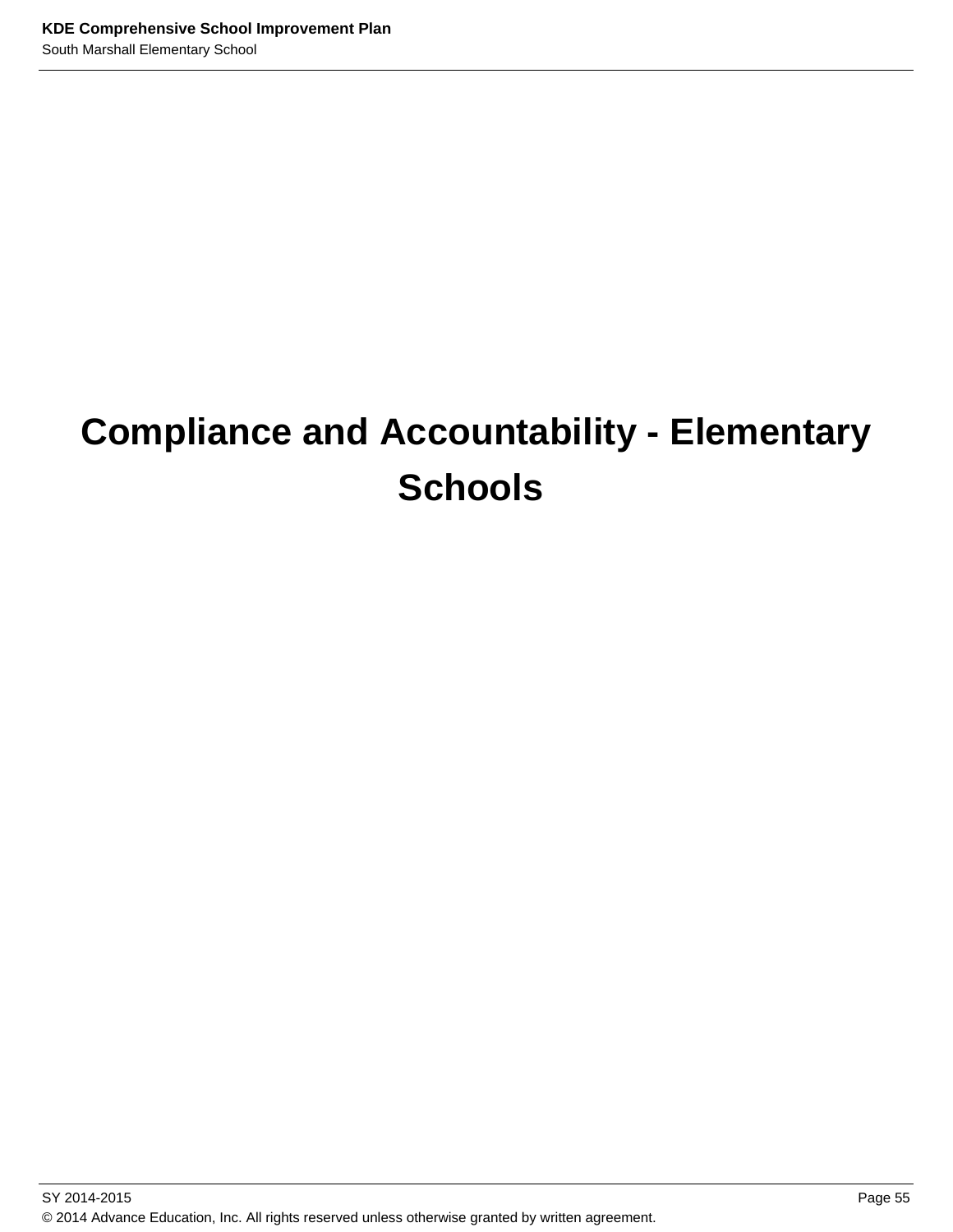## **Introduction**

The process of Improvement Planning in Kentucky is used as the means of determining how schools and districts will plan to ensure that students reach proficiency and beyond by 2015. The process focuses school and district improvement efforts on student needs by bringing together all stakeholders to plan for improvement, by focusing planning efforts on priority needs and closing achievement gaps between subgroups of students, by building upon school and district capacity for high quality planning, and by making connections between the funds that flow into the district and the priority needs in schools.

Your school's plans for improvement must be based on careful and honest analysis of data, address all content areas, and clearly address gaps in student achievement.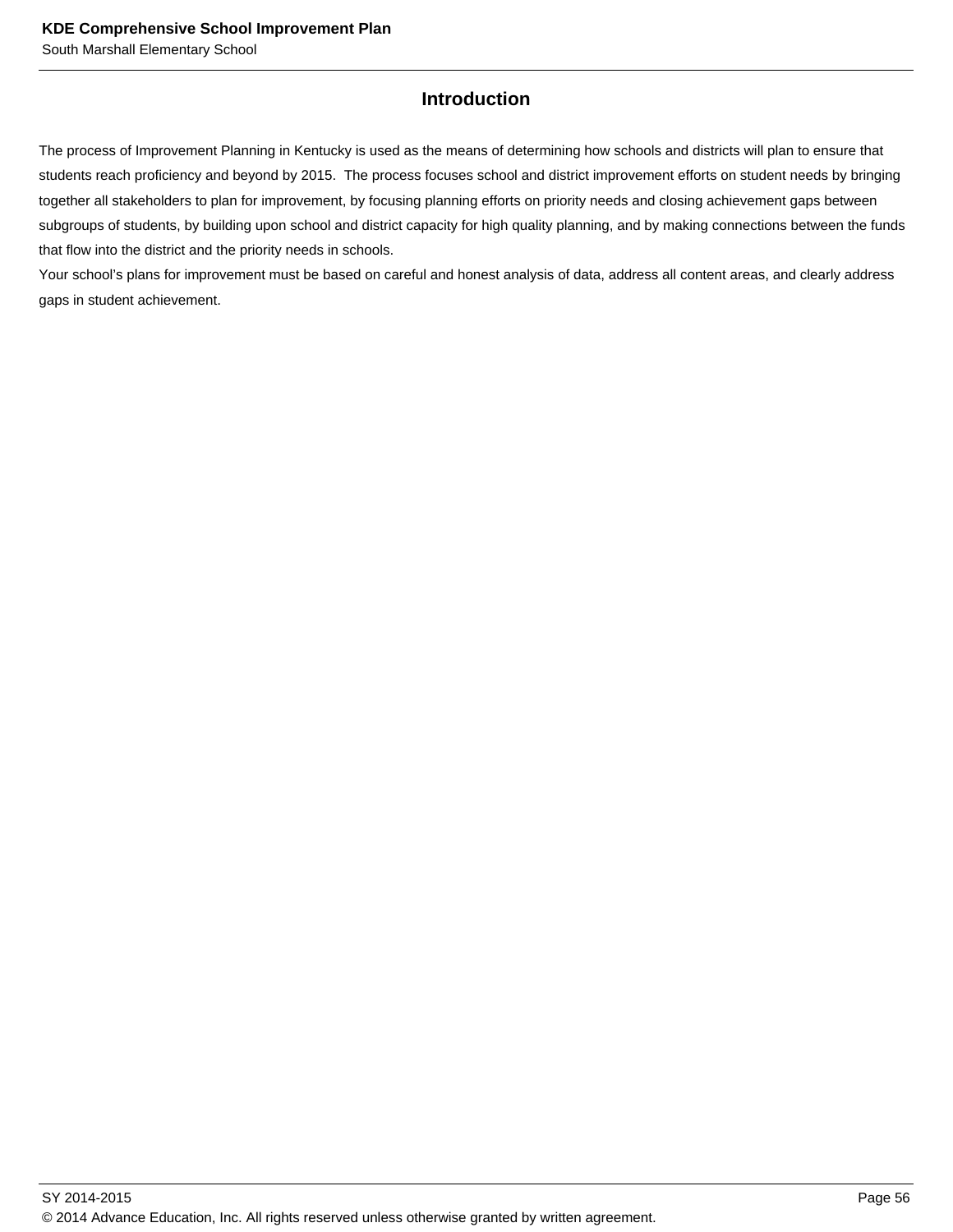# **Planning and Accountability Requirements**

### **The school has identified specific strategies to address areas for improvement identified in the TELL KY Survey results.**

## **Goal 1:**

Increase parent involvement at South Marshall Elementary School.

#### **Measurable Objective 1:**

collaborate to increase parent involvement in PTO, after school programs, children's programs, and volunteering. by 05/17/2013 as measured by attendance at PTO meetings, programs, and festivals. Also by the sign in sheet the office maintains on parent volunteers..

#### **Strategy1:**

Communication - Communication is the key to informing parents/family members that their involvement at school is an integral part of their child's education

Category:

Research Cited:

| <b>Activity - Family events</b>                                                                                                                              | <b>Activity</b><br>Type | <b>Tier</b> | <b>Phase</b> | Begin Date End Date |            | <b>Funding Amount</b><br>8 Source | Staff Responsible                               |
|--------------------------------------------------------------------------------------------------------------------------------------------------------------|-------------------------|-------------|--------------|---------------------|------------|-----------------------------------|-------------------------------------------------|
| All volunteer programs and any<br>opportunity for parents to become Parent<br>involved in their child's school will Involvement<br>the communicated to them. |                         |             |              | 108/06/2012         | 05/17/2013 | S0 - General Fund                 | <b>All teachers and</b><br>administrative staff |

#### **The school identified specific strategies to increase the average combined reading and math K-Prep proficiency scores.**

## **Goal 1:**

Increase the averaged combined reading and math KPREP scores for elementary and middle students from 44% to 72% in 2017..

## **Measurable Objective 1:**

63% of All Students will demonstrate a proficiency in their math scores measured in Mathematics by 05/22/2015 as measured by results of the K-PREP assessment..

## **Strategy1:**

Interventions - Students will receive instruction based on research based programs. One program we will use is Moby Max. A certified teacher will develop lessons used during flex time for tier 2 and tier 3 students. Lessons will be differentiated based on weekly progress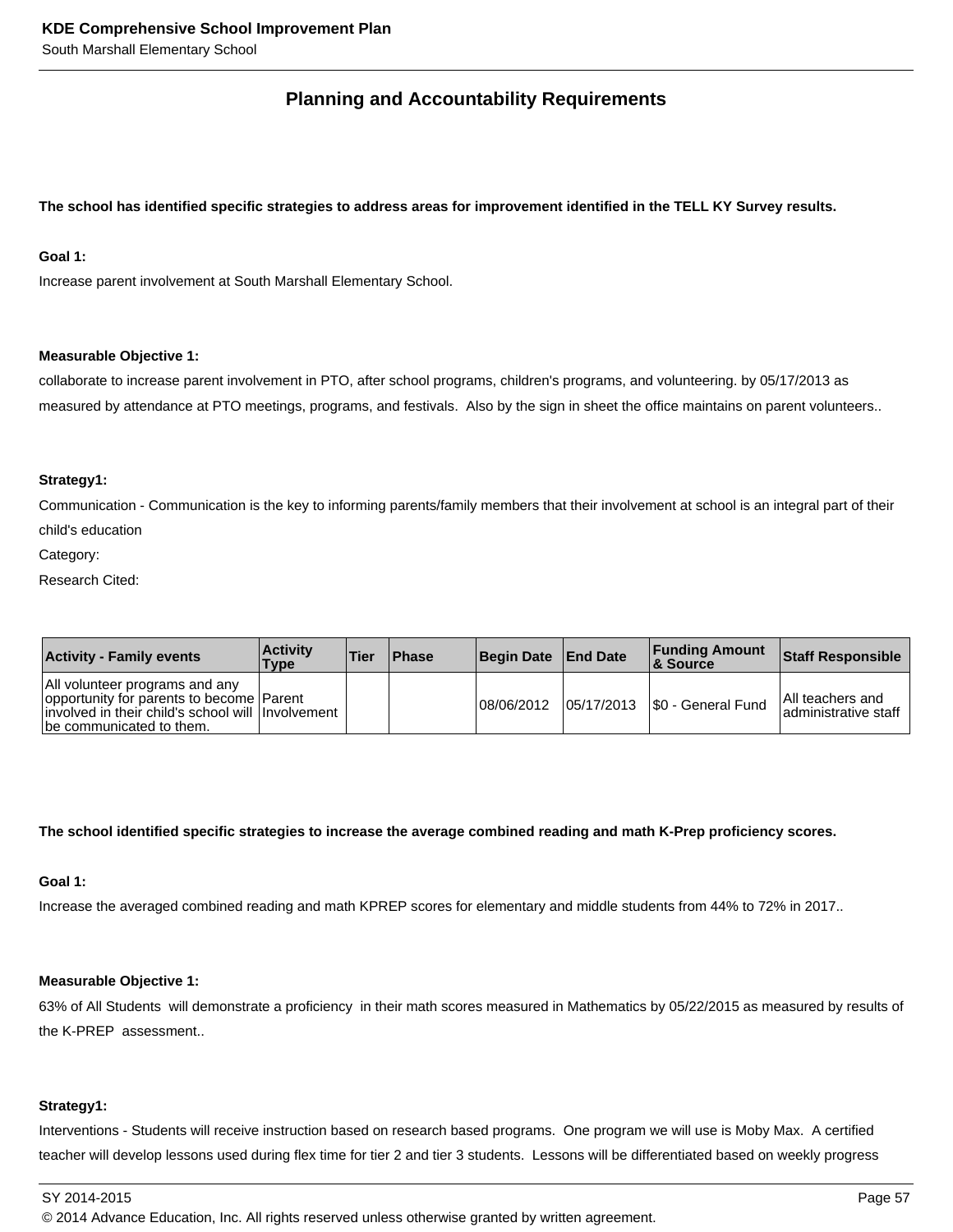South Marshall Elementary School

monitoring.

Category: Continuous Improvement

Research Cited: Moby Max

| <b>Activity - Interventions</b> | <b>Activity</b><br>Type        | <b>Tier</b> | <b>Phase</b> | <b>Begin Date</b> | <b>End Date</b> | <b>Funding Amount</b><br><b>&amp; Source</b> | <b>Staff Responsible</b>        |
|---------------------------------|--------------------------------|-------------|--------------|-------------------|-----------------|----------------------------------------------|---------------------------------|
| Moby Max online program         | Academic<br>Support<br>Program |             |              | 08/11/2014        | 05/22/2015      | S239 - General<br>Fund                       | l Certified<br>linterventionist |

#### **Strategy2:**

Americorp - An Americorps member was hired and placed in our school to assist with remediation during our flex times. She has been trained in research-based strategies and progress monitoring methods. She works with students in small and/or one-on-one skill specific groups 4 days per week. She progress monitors students to determine skills progression one day per week.

Category: Continuous Improvement

Research Cited: Americorp

| <b>Activity - Americorp</b>                                                                                                                                                                                                                                                                                                                                                                               | <b>Activity</b><br>Type        | <b>Tier</b> | <b>Phase</b> | Begin Date | <b>End Date</b> | <b>Funding Amount</b><br>& Source | <b>Staff Responsible</b> |
|-----------------------------------------------------------------------------------------------------------------------------------------------------------------------------------------------------------------------------------------------------------------------------------------------------------------------------------------------------------------------------------------------------------|--------------------------------|-------------|--------------|------------|-----------------|-----------------------------------|--------------------------|
| An Americorps member was<br>hired and placed in our school to<br>assist with remediation during our<br>flex times. She has been trained<br>in research-based strategies and<br>progress monitoring methods.<br>She works with students in small<br>and/or one-on-one skill specific<br>groups 4 days per week. She<br>progress monitors students to<br>determine skills progression one<br> day per week. | l Direct<br><b>Instruction</b> |             |              | 09/04/2014 | 05/22/2015      | \$3000 - School<br>Council Funds  | Principal                |

#### **Strategy3:**

Professional Learning Communities (FLEX) - Teachers will meet together monthly in their professional learning communities to analyze student data and will discuss each student's indvidual progress with the principal and/or counselor. Teachers will use research-based learning tools, STAR resources, and Thoughtful Education learning strategies to facilitate the mastery of common core standards. Category: Professional Learning & Support

Research Cited: Research Cited: Professional Learning Communities, STAR, Thoughtful Education strategies

| <b>Activity - Professional Learning Activity</b><br><b>Communities (FLEX)</b>                                                                                                                                                                                                                                                                                                                     | <b>Type</b>                | Tier | <b>Phase</b> | <b>Begin Date</b> | <b>End Date</b> | <b>Funding Amount</b><br><b>8 Source</b> | <b>Staff Responsible</b>                                                                       |
|---------------------------------------------------------------------------------------------------------------------------------------------------------------------------------------------------------------------------------------------------------------------------------------------------------------------------------------------------------------------------------------------------|----------------------------|------|--------------|-------------------|-----------------|------------------------------------------|------------------------------------------------------------------------------------------------|
| Teachers will meet together<br>monthly in their professional<br>learning communities to analyze<br>student data and will discuss<br>each student's indvidual progress<br>with the principal and/or<br>counselor. Teachers will use<br>research-based learning tools,<br>STAR resources, and Thoughtful<br>Education learning strategies to<br>facilitate the mastery of common<br>core standards. | l Professional<br>Learning |      |              | 09/22/2014        | 05/22/2015      | \$0 - No Funding<br>Required             | Principal, District<br>RTI Coordinator,<br>Guidance<br>Counselor, Certified<br>Interventionist |

SY 2014-2015 Page 58

© 2014 Advance Education, Inc. All rights reserved unless otherwise granted by written agreement.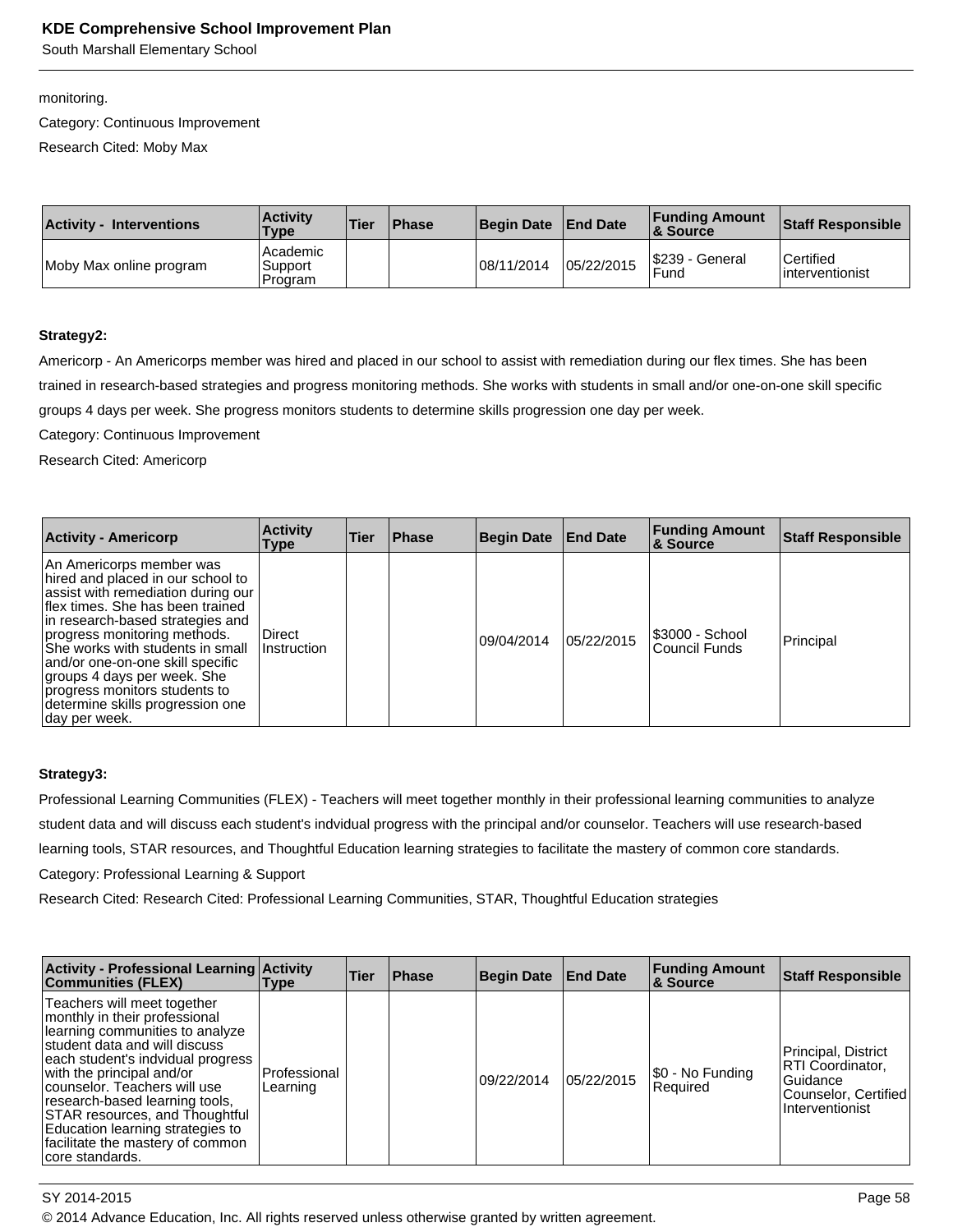| Activity - Curriculum Alignment Activity                                                          |                                  | <b>Tier</b> | <b>Phase</b> | Begin Date End Date |            | <b>Funding Amount</b><br><b>&amp; Source</b> | <b>Staff Responsible</b> |
|---------------------------------------------------------------------------------------------------|----------------------------------|-------------|--------------|---------------------|------------|----------------------------------------------|--------------------------|
| Grade level teachers insured the<br>correct curriculum alignment to<br>eliminate gaps in content. | l Academic<br>Support<br>Program |             |              | 07/21/2014          | 08/06/2014 | S0 - No Funding<br> Reauired                 | Principal, teachers      |

#### **Measurable Objective 2:**

68% of All Students will demonstrate a proficiency on KPREP assessment in Reading by 05/22/2015 as measured by KPREP Scores.

#### **Strategy1:**

Americorp - An Americorps member was hired and placed in our school to assist with remediation during our flex times. She has been trained in research-based strategies and progress monitoring methods. She works with students in small and/or one-on-one skill specific groups 4 days per week. She progress monitors students to determine skills progression one day per week.

Category: Continuous Improvement

Research Cited: Americorp

| <b>Activity - Americorp</b>                                                                                                                                                                                                                                                                                                                                                                               | <b>Activity</b><br>Type | <b>Tier</b> | <b>Phase</b> | <b>Begin Date</b> | <b>End Date</b> | <b>Funding Amount</b><br><b>&amp; Source</b> | <b>Staff Responsible</b> |
|-----------------------------------------------------------------------------------------------------------------------------------------------------------------------------------------------------------------------------------------------------------------------------------------------------------------------------------------------------------------------------------------------------------|-------------------------|-------------|--------------|-------------------|-----------------|----------------------------------------------|--------------------------|
| An Americorps member was<br>hired and placed in our school to<br>assist with remediation during our<br>flex times. She has been trained<br>in research-based strategies and<br>progress monitoring methods.<br>She works with students in small<br>and/or one-on-one skill specific<br>groups 4 days per week. She<br>progress monitors students to<br>determine skills progression one<br> day per week. | Direct<br>Instruction   |             |              | 09/04/2014        | 05/22/2015      | \$3000 - School<br>Council Funds             | Principal                |

#### **Strategy2:**

Interventions - Students will receive instruction based on research based programs. One program we will use is Moby Max. A certified teacher will develop lessons used during flex time for tier 2 and tier 3 students. Lessons will be differentiated based on weekly progress monitoring.

Category: Continuous Improvement

Research Cited: Moby Max

| <b>Activity - Interventions</b> | <b>Activity</b><br><b>Type</b> | <b>Tier</b> | <b>Phase</b> | <b>Begin Date</b> | <b>End Date</b> | <b>Funding Amount</b><br><b>&amp; Source</b> | Staff Responsible                    |
|---------------------------------|--------------------------------|-------------|--------------|-------------------|-----------------|----------------------------------------------|--------------------------------------|
| Moby Max online program         | Academic<br>Support<br>Program |             |              | 108/11/2014       | 05/22/2015      | S239 - General<br>Fund                       | <b>Certified</b><br>linterventionist |

#### **Strategy3:**

Professional Learning Communities (FLEX) - Teachers will meet together monthly in their professional learning communities to analyze student data and will discuss each student's indvidual progress with the principal and/or counselor. Teachers will use research-based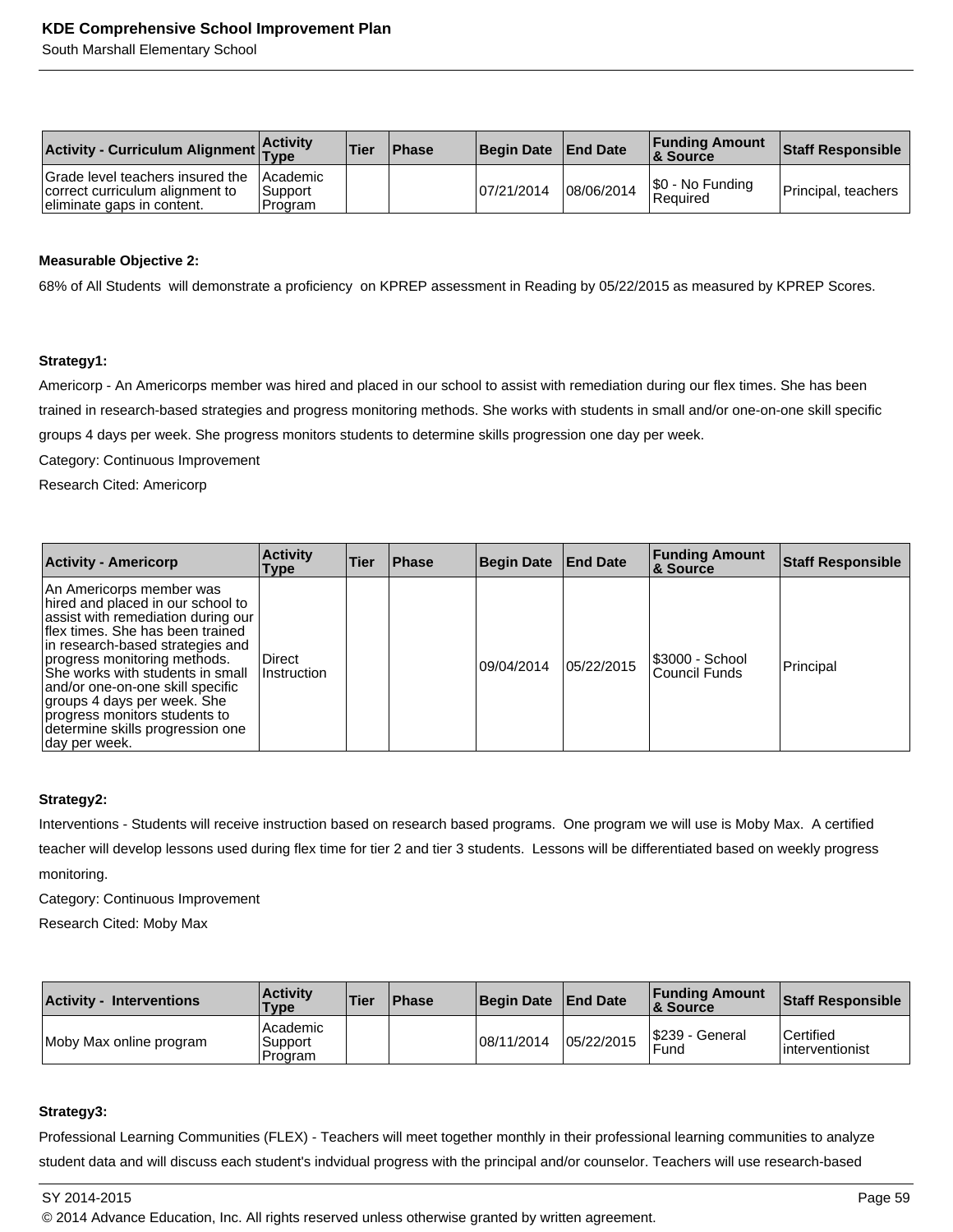South Marshall Elementary School

learning tools, STAR resources, and Thoughtful Education learning strategies to facilitate the mastery of common core standards.

Category: Professional Learning & Support

Research Cited: Research Cited: Professional Learning Communities, STAR, Thoughtful Education strategies

| Activity - Professional Learning Activity<br><b>Communities (FLEX)</b>                                                                                                                                                                                                                                                                                                                            | <b>Type</b>              | Tier | <b>Phase</b> | <b>Begin Date</b> | <b>End Date</b> | <b>Funding Amount</b><br>& Source | <b>Staff Responsible</b>                                                                       |
|---------------------------------------------------------------------------------------------------------------------------------------------------------------------------------------------------------------------------------------------------------------------------------------------------------------------------------------------------------------------------------------------------|--------------------------|------|--------------|-------------------|-----------------|-----------------------------------|------------------------------------------------------------------------------------------------|
| Teachers will meet together<br>monthly in their professional<br>learning communities to analyze<br>student data and will discuss<br>each student's indvidual progress<br>with the principal and/or<br>counselor. Teachers will use<br>research-based learning tools,<br>STAR resources, and Thoughtful<br>Education learning strategies to<br>facilitate the mastery of common<br>core standards. | Professional<br>Learning |      |              | 09/22/2014        | 05/22/2015      | \$0 - No Funding<br>Required      | Principal, District<br>RTI Coordinator,<br>Guidance<br>Counselor, Certified<br>Interventionist |

| Activity - Curriculum Alignment Activity                                                          |                                       | <b>Tier</b> | <b>Phase</b> | Begin Date | <b>End Date</b> | <b>Funding Amount</b><br>8 Source | Staff Responsible   |
|---------------------------------------------------------------------------------------------------|---------------------------------------|-------------|--------------|------------|-----------------|-----------------------------------|---------------------|
| Grade level teachers insured the<br>correct curriculum alignment to<br>eliminate gaps in content. | <b>Academic</b><br>Support<br>Program |             |              | 07/21/2014 | 08/06/2014      | S0 - No Funding<br>Required       | Principal, teachers |

#### **Goal 2:**

Increase the average combined Reading and Math Proficiency ratings for all students in the non-duplicated Gap Group from 33% in 2012 to 66.5% in 2017.

#### **Measurable Objective 1:**

A 2% increase of All Students will demonstrate a proficiency of 62% in Mathematics by 05/22/2015 as measured by KPREP Scores.

#### **Strategy1:**

Professional Development - Professional Development - Teacher representatives will participate in aligned, research-based professional development on strategies and interventions. These teacher representatives will then meet with the rest of the faculty to present these strategies.

Category: Professional Learning & Support

Research Cited: Research based instructional strategies

| Activity - Curriculum Alignment Activity                                                  |                    | Tier | <b>Phase</b> | Begin Date | <b>End Date</b> | <b>Funding Amount</b><br>& Source | Staff Responsible                      |
|-------------------------------------------------------------------------------------------|--------------------|------|--------------|------------|-----------------|-----------------------------------|----------------------------------------|
| Teachers will align the curriculum Academic<br>to ensure there are no gaps in<br>content. | Support<br>Program |      |              | 07/21/2014 | 08/06/2014      | S0 - No Funding<br>Required       | Principal and<br><sup>1</sup> teachers |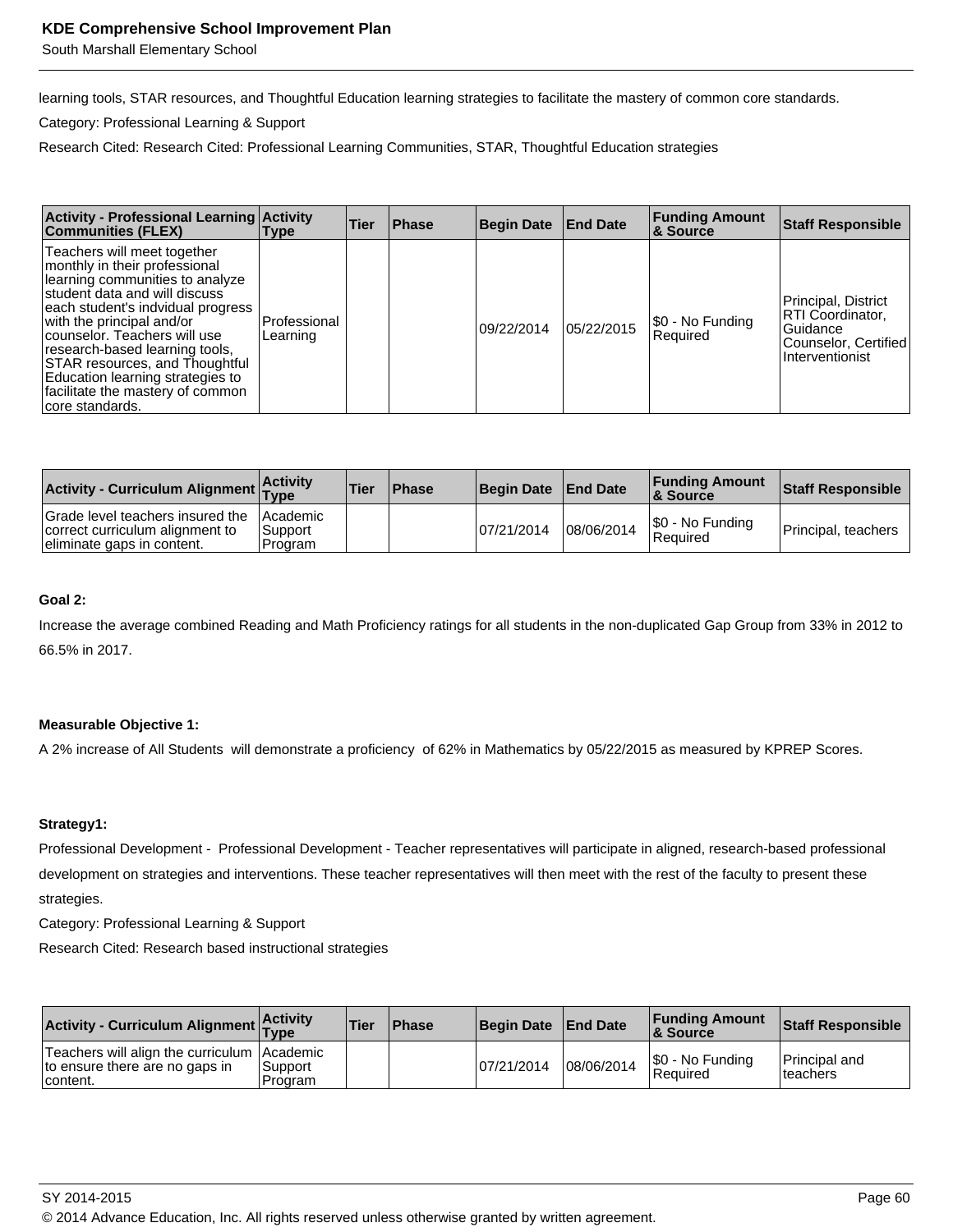South Marshall Elementary School

| <b>Activity - Total Participation</b><br><b>Techniques</b>                                                                                                                                                                                                                                                             | <b>Activity</b><br>Type  | <b>Tier</b> | <b>Phase</b> | Begin Date | <b>End Date</b> | <b>Funding Amount</b><br><b>&amp; Source</b> | <b>Staff Responsible</b>            |
|------------------------------------------------------------------------------------------------------------------------------------------------------------------------------------------------------------------------------------------------------------------------------------------------------------------------|--------------------------|-------------|--------------|------------|-----------------|----------------------------------------------|-------------------------------------|
| Professional Development -<br>Teacher representatives will<br>participate in aligned, research-<br>based student engagement<br>professional development on<br>strategies and interventions.<br>These teacher representatives<br>$ $ will then meet with the rest of the $ $<br>faculty to present these<br>strategies. | Professional<br>Learning |             |              | 07/29/2014 | 07/29/2014      | S500 - General<br>Fund                       | Principal and<br>Certified Teachers |

#### **Strategy2:**

 Intervention groups - Students will be placed in intervention groups based on their K-PREP, STAR scores, progress monitoring. Americorp member participation, ESS with a daytime waiver, flex grouping to meet small group needs. Kindergarten students will be placed according

to their August Brigance ratings

Category: Continuous Improvement

Research Cited: This is a research based use of technology and thoughtful ed strategies to improve student scores.

| <b>Activity - Progress monitoring</b>                                                                               | <b>Activity</b><br><b>Type</b> | <b>Tier</b> | <b>Phase</b> | <b>Begin Date</b> | <b>End Date</b> | <b>Funding Amount</b><br><b>8 Source</b> | Staff Responsible      |
|---------------------------------------------------------------------------------------------------------------------|--------------------------------|-------------|--------------|-------------------|-----------------|------------------------------------------|------------------------|
| Staff will progress monitor<br>students in RtI to check for<br>improvement and effective<br>instruction strategies. | Academic<br>Support<br>Program |             |              | 108/12/2013       | 05/23/2014      | I\$250 - General<br>Fund                 | <b>Chuck Blanchard</b> |

## **Measurable Objective 2:**

A 2% increase of All Students will demonstrate a proficiency of 65% in Reading by 05/23/2014 as measured by K-PREP.

## **Strategy1:**

 Intervention groups - Students will be placed in intervention groups based on their K-PREP, STAR scores, progress monitoring. Americorp member participation, ESS with a daytime waiver, flex grouping to meet small group needs. Kindergarten students will be placed according to their August Brigance ratings

Category: Continuous Improvement

Research Cited: This is a research based use of technology and thoughtful ed strategies to improve student scores.

| <b>Activity - Progress monitoring</b>                                                                               | <b>Activity</b><br><b>Type</b> | <b>Tier</b> | <b>Phase</b> | <b>Begin Date</b> | <b>End Date</b> | <b>Funding Amount</b><br><b>8 Source</b> | Staff Responsible      |
|---------------------------------------------------------------------------------------------------------------------|--------------------------------|-------------|--------------|-------------------|-----------------|------------------------------------------|------------------------|
| Staff will progress monitor<br>students in RtI to check for<br>improvement and effective<br>instruction strategies. | Academic<br>Support<br>Program |             |              | 08/12/2013        | 05/23/2014      | S250 - General<br>Fund                   | <b>Chuck Blanchard</b> |

## **Strategy2:**

RTI Meetings - All teachers will meet one day per month on planning times with the District RtI specialist, principal, and guidance counselor. During this meeting, student benchmark and progress monitoring data will be reviewed. Student academic placement and instructional decisions will be determined based on data review and group discussion. Data will be reviewed from a variety of sources including, but not limited to, STAR Math & Reading, AIMSweb, STAR Renissance and Moby Max.

© 2014 Advance Education, Inc. All rights reserved unless otherwise granted by written agreement.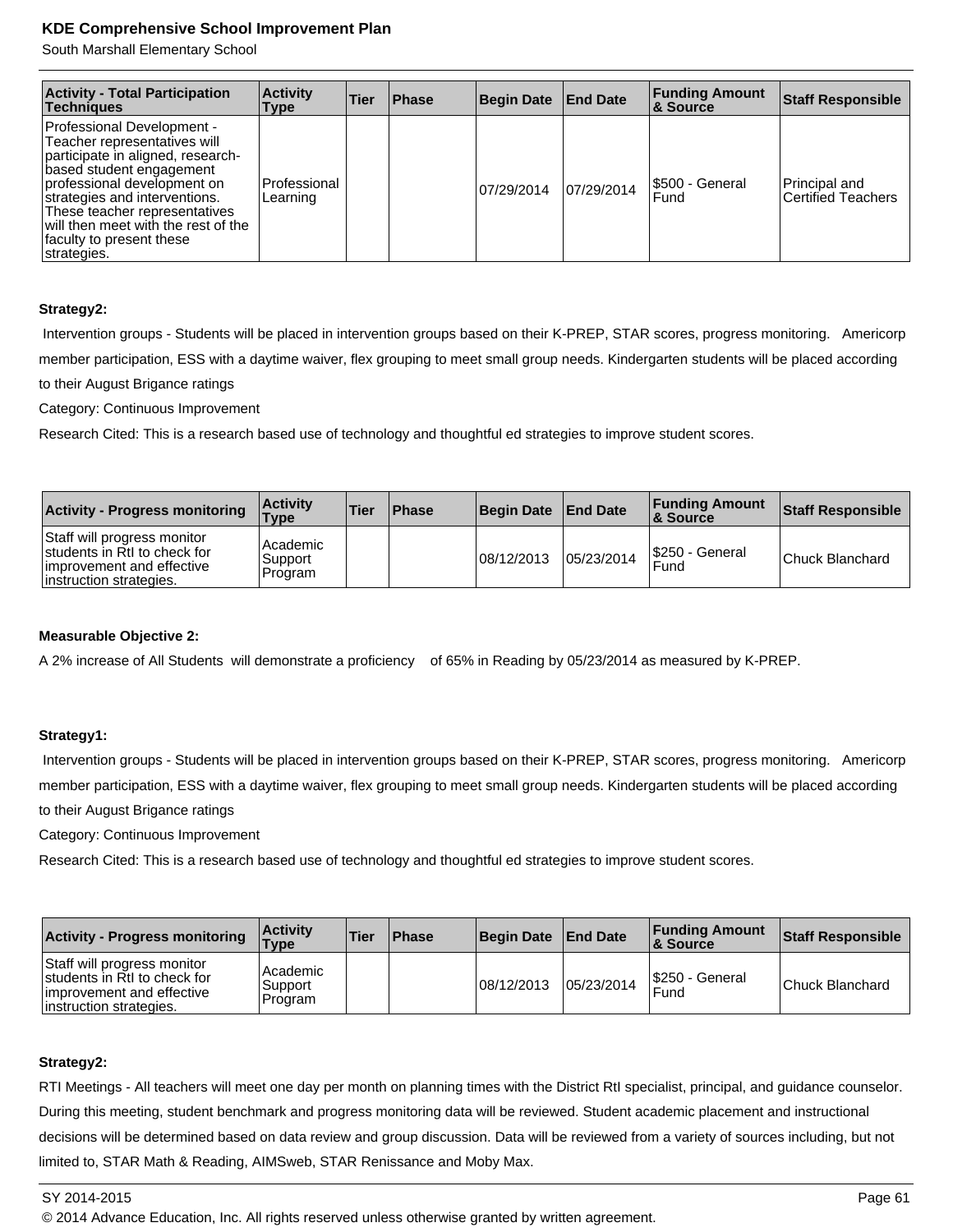#### Category: Professional Learning & Support

Research Cited: Data Review and RtI instructional practices

| <b>Activity - Academic Support</b><br>Program                                                                                                                                                                                                                                                                                                                                                                                                                                                                          | <b>Activity</b><br>Type          | Tier | <b>Phase</b> | <b>Begin Date</b> | <b>End Date</b> | <b>Funding Amount</b><br>& Source | <b>Staff Responsible</b>                                                                      |
|------------------------------------------------------------------------------------------------------------------------------------------------------------------------------------------------------------------------------------------------------------------------------------------------------------------------------------------------------------------------------------------------------------------------------------------------------------------------------------------------------------------------|----------------------------------|------|--------------|-------------------|-----------------|-----------------------------------|-----------------------------------------------------------------------------------------------|
| All teachers will meet one day per<br>month on planning times with the<br>District RtI specialist, principal,<br>and quidance counselor. During<br>this meeting, student benchmark<br>and progress monitoring data will<br>lbe reviewed. Student academic<br>placement and instructional<br>decisions will be determined<br>based on data review and group<br>discussion. Data will be reviewed<br>from a variety of sources<br>including, but not limited to,<br>STAR Math & Reading,<br>AIMSweb, MAP, and Moby Math. | l Academic<br>Support<br>Program |      |              | 09/29/2014        | 05/18/2015      | \$0 - No Funding<br>Required      | Principal, District<br>Rtl Specialist,<br>Guidance<br>Counselor, Certified<br>Interventionist |

#### **Strategy3:**

Professional Development - Professional Development - Teacher representatives will participate in aligned, research-based professional development on strategies and interventions. These teacher representatives will then meet with the rest of the faculty to present these

strategies.

Category: Professional Learning & Support

Research Cited: Research based instructional strategies

| <b>Activity - Total Participation</b><br><b>Techniques</b>                                                                                                                                                                                                                                                     | <b>Activity</b><br>Type  | <b>Tier</b> | <b>Phase</b> | <b>Begin Date</b> | <b>End Date</b> | <b>Funding Amount</b><br><b>&amp; Source</b> | <b>Staff Responsible</b>                   |
|----------------------------------------------------------------------------------------------------------------------------------------------------------------------------------------------------------------------------------------------------------------------------------------------------------------|--------------------------|-------------|--------------|-------------------|-----------------|----------------------------------------------|--------------------------------------------|
| Professional Development -<br>Teacher representatives will<br>participate in aligned, research-<br>based student engagement<br>professional development on<br>strategies and interventions.<br>These teacher representatives<br>will then meet with the rest of the<br>faculty to present these<br>strategies. | Professional<br>Learning |             |              | 07/29/2014        | 07/29/2014      | I\$500 - General<br>Fund                     | Principal and<br><b>Certified Teachers</b> |

| Activity - Curriculum Alignment Activity                                                    |                           | <b>Tier</b> | <b>Phase</b> | Begin Date | <b>End Date</b> | <b>Funding Amount</b><br>& Source | Staff Responsible                 |
|---------------------------------------------------------------------------------------------|---------------------------|-------------|--------------|------------|-----------------|-----------------------------------|-----------------------------------|
| Teachers will align the curriculum   Academic<br>to ensure there are no gaps in<br>content. | <b>Support</b><br>Program |             |              | 07/21/2014 | 08/06/2014      | S0 - No Funding<br>Required       | <b>Principal and</b><br>Iteachers |

## **Goal 3:**

South Marshall Elementary will ensure that all teachers and principals receive training and are provided support and guidance of the Professional Growth and Effectiveness System (PGES.)

#### **Measurable Objective 1:**

collaborate to ensure that every student is taught by an effective teacher by 05/20/2016 as measured by the Professional Growth and SY 2014-2015 Page 62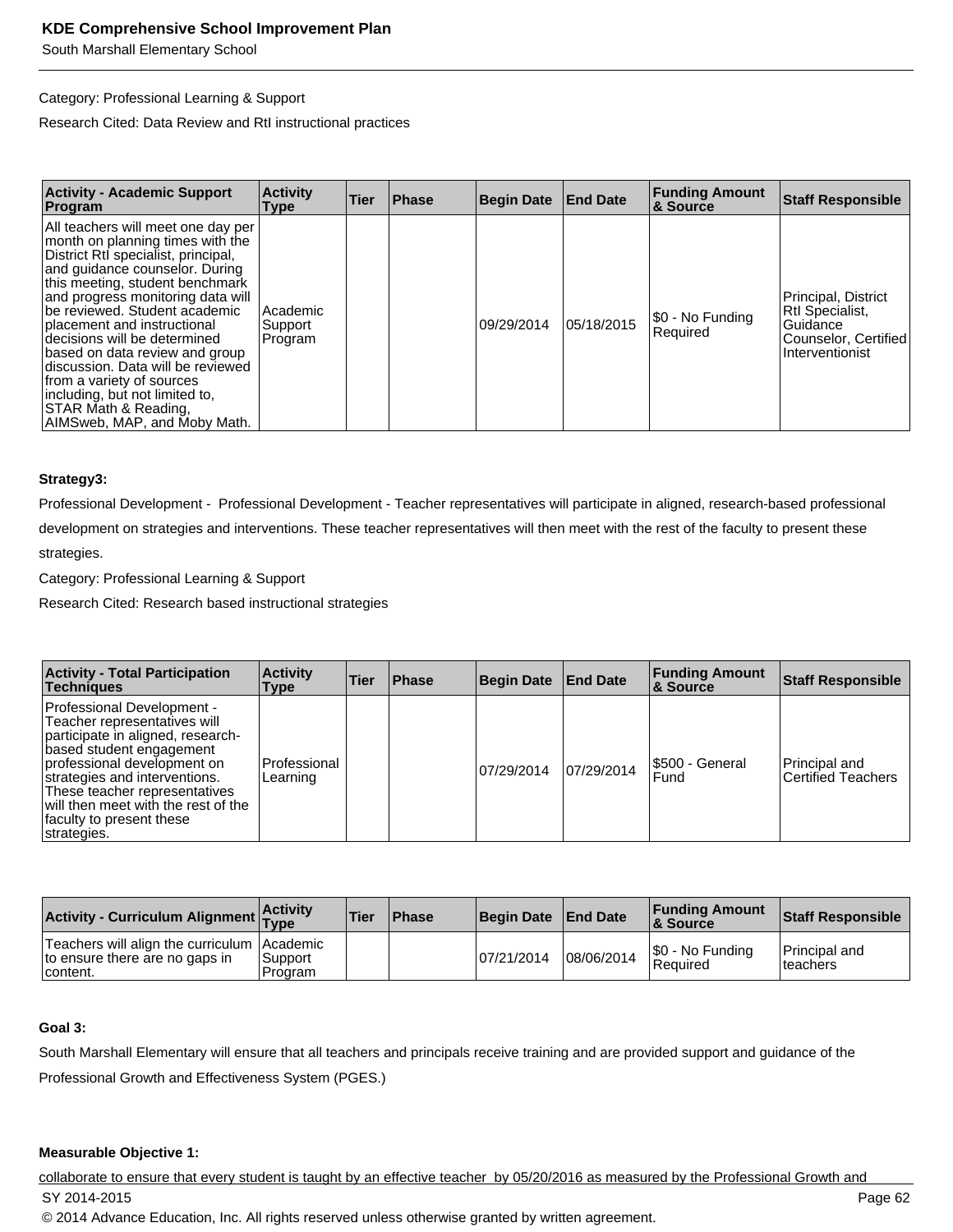Effectiveness System..

#### **Strategy1:**

Effective Teacher Training - Teachers will be immersed into the Charlotte Danielson Framework through many various activities and training opportunities.

Category: Professional Learning & Support

Research Cited: Charlotte Danielson Framework and PGES

| <b>Activity - Learning Walks</b>                                                                                                                                                                             | <b>Activity</b><br>Type   | <b>Tier</b> | <b>Phase</b> | <b>Begin Date</b> | <b>End Date</b> | <b>Funding Amount</b><br>∣& Source | <b>Staff Responsible</b>                                             |
|--------------------------------------------------------------------------------------------------------------------------------------------------------------------------------------------------------------|---------------------------|-------------|--------------|-------------------|-----------------|------------------------------------|----------------------------------------------------------------------|
| Teachers will have the<br>opportunity to visit other<br>I classrooms within the school and<br>classrooms in other schools to<br>Imeasure their effectiveness as it<br>relates to the Danielson<br>Framework. | IProfessional<br>Learning |             |              | 11/05/2014        | 05/22/2015      | S600 - General<br>Fund             | Principal, District<br><b>IElementarv</b><br>Supervisor.<br>Teachers |

| <b>Activity - Peer Reviewer</b><br>Training                                                                                                                        | <b>Activity</b><br>Type  | <b>Tier</b> | <b>Phase</b> | <b>Begin Date</b> | <b>End Date</b> | <b>Funding Amount</b><br>∣& Source | Staff Responsible                                            |
|--------------------------------------------------------------------------------------------------------------------------------------------------------------------|--------------------------|-------------|--------------|-------------------|-----------------|------------------------------------|--------------------------------------------------------------|
| Selected teachers will be trained<br>in effective coaching strategies<br>that will be utilized during their<br>Peer Review conferences with<br>certified teachers. | Professional<br>Learning |             |              | 09/04/2014        | 09/04/2014      | \$0 - No Funding<br>l Reauired     | <b>District</b><br>ladministrators and<br>certified teachers |

| <b>Activity - Student and</b><br><b>Professional Growth Planning</b>                                                                       | <b>Activity</b><br><b>Type</b> | <b>Tier</b> | <b>Phase</b> | <b>Begin Date</b> | <b>End Date</b> | <b>Funding Amount</b><br>∣& Source | <b>Staff Responsible</b>          |
|--------------------------------------------------------------------------------------------------------------------------------------------|--------------------------------|-------------|--------------|-------------------|-----------------|------------------------------------|-----------------------------------|
| Teachers will be provided<br>instruction on writing effective<br>and measurable Student Growth<br>Goals and Professional Growth<br>'Plans. | Professional<br>Learning       |             |              | 08/06/2014        | 05/22/2015      | \$0 - No Funding<br>l Reauired     | Principal, certified<br>Iteachers |

## **Strategy2:**

Highly Qualified Teachers - Only teachers who are highly qualified are hired at South Marshall Elementary School.

Category: Professional Learning & Support

Research Cited: PGES and Danielson Framework

| <b>Activity - Highly Qualified</b><br>Teacher                                              | <b>Activity</b><br>Type | Tier | <b>Phase</b> | <b>Begin Date</b> | <b>End Date</b> | <b>Funding Amount</b><br>8 Source | <b>Staff Responsible</b> |
|--------------------------------------------------------------------------------------------|-------------------------|------|--------------|-------------------|-----------------|-----------------------------------|--------------------------|
| Only highly qualified teachers are Recruitment<br>I hired at South Marshall<br>Elementary. | land<br>Retention       |      |              | 07/01/2014        | 106/30/2015     | I\$0 - District<br><b>Funding</b> | Principal, SBDM,         |

## **Measurable Objective 2:**

collaborate to ensure that the school is lead by an effective leader by 05/20/2016 as measured by the Principal Professional Growth and Effectiveness System (PPGES.).

© 2014 Advance Education, Inc. All rights reserved unless otherwise granted by written agreement.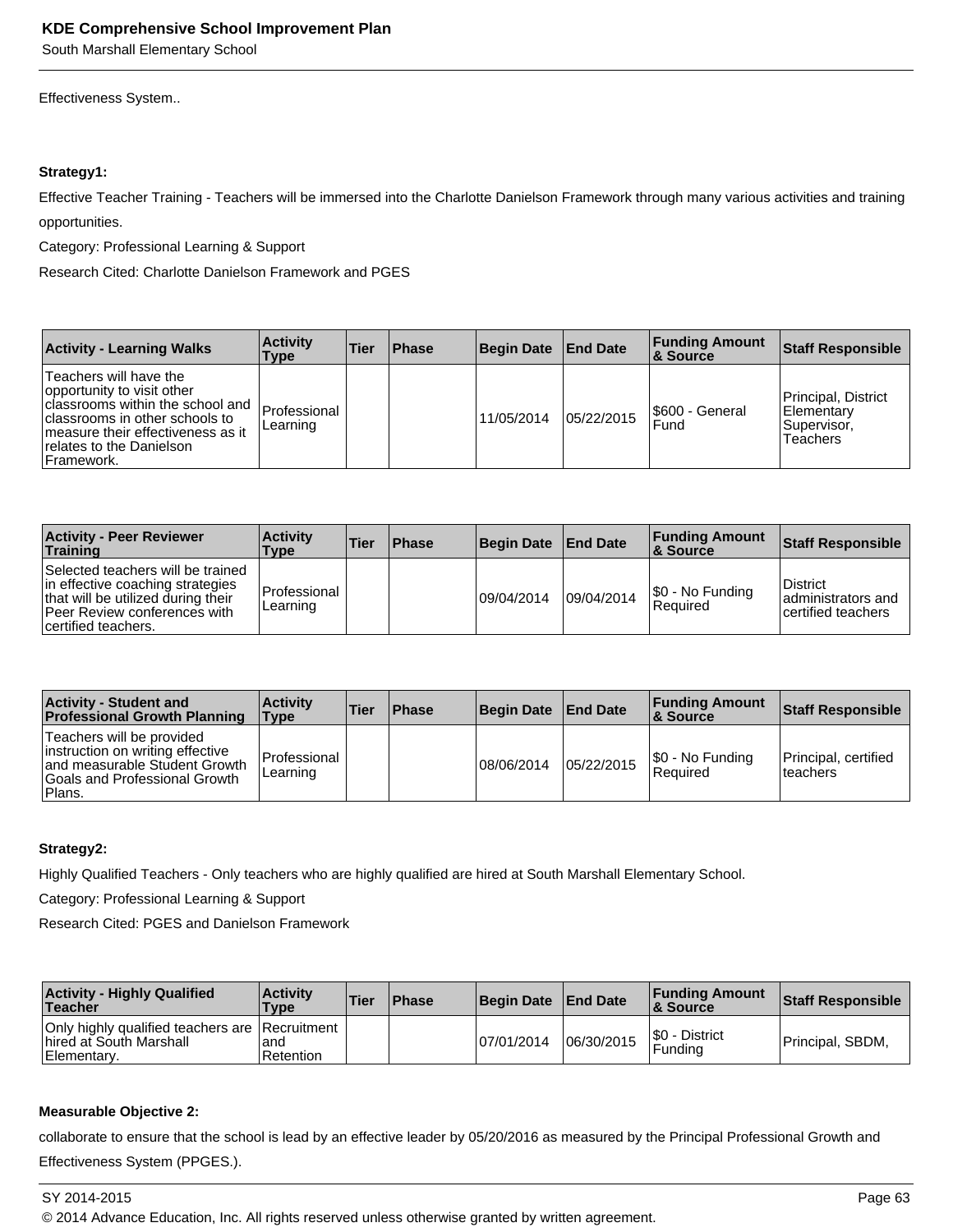#### **Strategy1:**

Effective Leader Training - Principals will participate in Professional Development that will increase their knowledge of TPGES.

Category: Professional Learning & Support

Research Cited: TPGES and PPGES, Danielson Framework

| <b>Activity - Effective Coaching</b><br>Strategies                                                                                                                 | <b>Activity</b><br>Type    | <b>Tier</b> | <b>Phase</b> | Begin Date End Date |            | <b>Funding Amount</b><br>8 Source | Staff Responsible                                    |
|--------------------------------------------------------------------------------------------------------------------------------------------------------------------|----------------------------|-------------|--------------|---------------------|------------|-----------------------------------|------------------------------------------------------|
| Administrators will attend a three<br>Iday Effective Coaching seminar<br>to improve their knowledge of<br>coaching teachers and overall<br>teaching effectiveness. | l Professional<br>Learning |             |              | 07/21/2014          | 07/23/2014 | S2000 - District<br>Funding       | <b>District</b><br>ladministration and<br>Iprincipal |

| <b>Activity - Learning Walks</b>                                                                                                                                | <b>Activity</b><br><b>Type</b> | <b>Tier</b> | <b>Phase</b> | Begin Date End Date |            | <b>Funding Amount</b><br>8. Source | Staff Responsible                                  |
|-----------------------------------------------------------------------------------------------------------------------------------------------------------------|--------------------------------|-------------|--------------|---------------------|------------|------------------------------------|----------------------------------------------------|
| Principals will facilitate learning<br>walks for teachers. Teachers will<br>observe classroom instruction<br>and self reflect using the<br>Danielson Framework. | Professional<br>Learning       |             |              | 11/05/2014          | 05/22/2015 | \$0 - No Funding<br> Reauired      | Principal and<br>District Elementary<br>Supervisor |

| <b>Activity - Calibration in</b><br>Teachscape               | <b>Activity</b><br><b>Type</b>          | <b>Tier</b> | <b>Phase</b> | <b>Begin Date</b> | <b>End Date</b> | <b>Funding Amount</b><br>∣& Source | Staff Responsible   |
|--------------------------------------------------------------|-----------------------------------------|-------------|--------------|-------------------|-----------------|------------------------------------|---------------------|
| Successfully complete the<br>Teachscape Calibration process. | <b>IProfessional</b><br><b>Learning</b> |             |              | 11/03/2014        | 11/03/2014      | S150 - District<br>Fundina         | Assistant Principal |

| <b>Activity - Scott Trimble</b><br><b>Assessment and</b><br><b>Accountability Conference</b>                | <b>Activity</b><br>Type          | <b>Tier</b> | <b>Phase</b> | <b>Begin Date</b> | <b>End Date</b> | <b>Funding Amount</b><br>8 Source | <b>Staff Responsible</b> |
|-------------------------------------------------------------------------------------------------------------|----------------------------------|-------------|--------------|-------------------|-----------------|-----------------------------------|--------------------------|
| Attend breakout session of<br>Professional Learning around<br>TPGES and PPGES, and<br>assessment trainings. | <b>IProfessional</b><br>Learning |             |              | 10/20/2014        | 10/21/2014      | S750 - District<br>Fundina        | Principal                |

| <b>Activity - KLA</b>                                                                                                  | <b>Activity</b><br>Type  | <b>Tier</b> | <b>Phase</b> | <b>Begin Date</b> | <b>End Date</b> | <b>Funding Amount</b><br>8. Source | <b>Staff Responsible</b> |
|------------------------------------------------------------------------------------------------------------------------|--------------------------|-------------|--------------|-------------------|-----------------|------------------------------------|--------------------------|
| Principal will attend the Kentucky<br>Leadership Academy (KLA) and<br>the Regional KLA Cadre<br><sup>I</sup> meetings. | Professional<br>Learning |             |              | 08/28/2014        | 02/13/2015      | I\$500 - District<br>Fundina       | Principal                |

#### **Goal 4:**

Increase the percentage of proficient writers at South Marshall Elementary School.

## **Measurable Objective 1:**

50% of All Students will demonstrate a behavior of scoring Proficient and above in Writing by 05/22/2015 as measured by KPREP scores.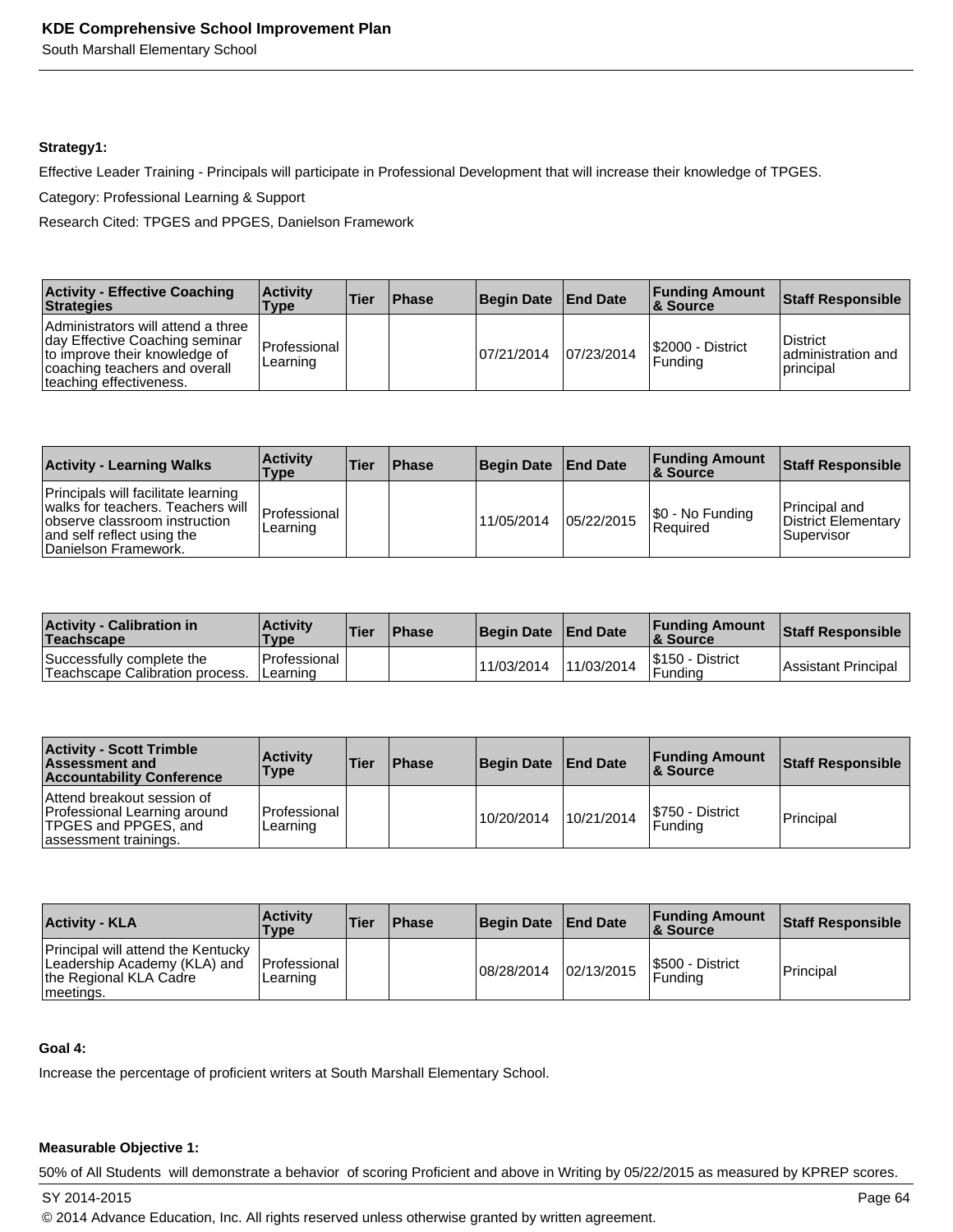South Marshall Elementary School

#### **Strategy1:**

Professional Development - Teachers will receive professional development on the implementation of effective writing techniques.

Category: Professional Learning & Support

Research Cited: Effective Professional Development

| <b>Activity - Development of</b><br><b>School Writing Plan</b>                                                                                                                        | <b>Activity</b><br>Type | <b>Tier</b> | <b>Phase</b> | Begin Date End Date |            | <b>Funding Amount</b><br>8. Source | <b>Staff Responsible</b>          |
|---------------------------------------------------------------------------------------------------------------------------------------------------------------------------------------|-------------------------|-------------|--------------|---------------------|------------|------------------------------------|-----------------------------------|
| Teachers at all grade levels will<br>collaborate to develop a<br>schoolwide Writing Plan to<br>ensure effective and consistant<br>writing instruction is provided to<br>all students. | Policy and<br>l Process |             |              | 08/18/2014          | 05/22/2015 | \$350 - General<br>Fund            | <b>Principal and</b><br>lteachers |

| Activity - Lucy Calkins Training Activity                                                                  |                            | <b>Tier</b> | <b>Phase</b> | <b>Begin Date</b> | <b>End Date</b> | <b>Funding Amount</b><br><b>8 Source</b> | Staff Responsible   |
|------------------------------------------------------------------------------------------------------------|----------------------------|-------------|--------------|-------------------|-----------------|------------------------------------------|---------------------|
| Teachers will attend a 6 hour<br>training on effective writing<br>strategies developed by Lucy<br>Calkins. | l Professional<br>Learning |             |              | 107/31/2014       | 07/31/2014      | S350 - General<br>Fund                   | Principal, teachers |

**All children were screened for kindergarten readiness.**

## **Goal 1:**

All students entering kindergarten will take a screener to determine readiness

## **Measurable Objective 1:**

100% of All Students will demonstrate a proficiency in able to begin kindergarten in English Language Arts by 08/01/2013 as measured by the administering of the district kindergarten screener tool..

## **Strategy1:**

Kinergarten Entry Screener - The strategy will measure students' readines for school in five domains: Adaptive, Cognitive, Motor, Communication, and Social-Emotional.

Category:

Research Cited: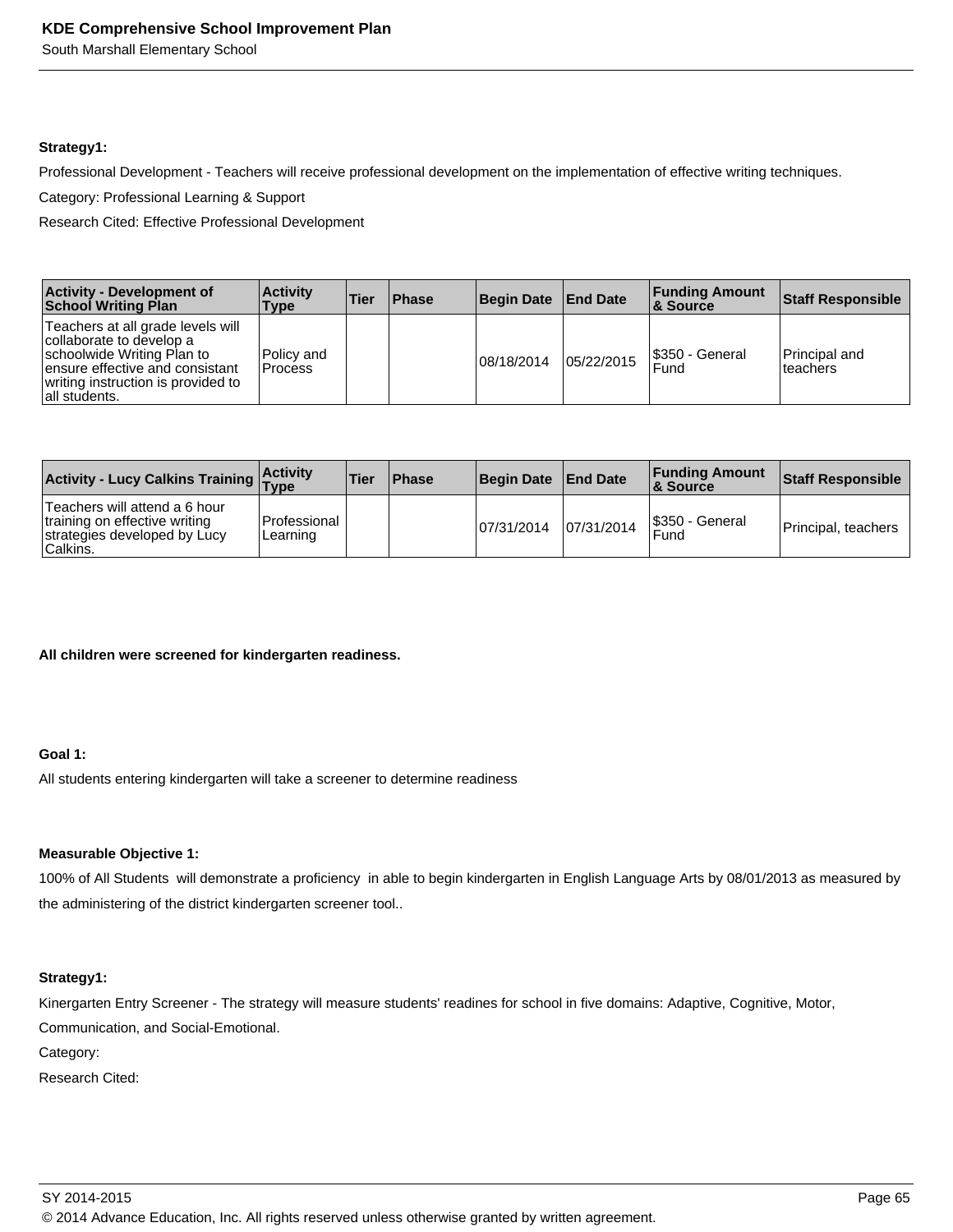South Marshall Elementary School

| <b>Activity - Screening</b>    | <b>Activity</b><br>Type        | Tier | <b>IPhase</b> | Begin Date | <b>End Date</b> | <b>Funding Amount</b><br>& Source       | Staff Responsible |
|--------------------------------|--------------------------------|------|---------------|------------|-----------------|-----------------------------------------|-------------------|
| Determine students' readiness. | Academic<br>Support<br>Program |      |               | 08/01/2013 | 05/16/2014      | \$0 - General Fund   Preschool Director |                   |

#### **The school identified specific strategies to increase the percentage of students who are Kindergarten ready**

#### **Goal 1:**

All students entering kindergarten will take a screener to determine readiness

#### **Measurable Objective 1:**

100% of All Students will demonstrate a proficiency in able to begin kindergarten in English Language Arts by 08/01/2013 as measured by the administering of the district kindergarten screener tool..

#### **Strategy1:**

Kinergarten Entry Screener - The strategy will measure students' readines for school in five domains: Adaptive, Cognitive, Motor, Communication, and Social-Emotional.

Category:

Research Cited:

| <b>Activity - Screening</b>    | <b>Activity</b><br><b>Type</b> | <b>Tier</b> | <b>IPhase</b> | <b>Begin Date</b> | <b>End Date</b> | <b>Funding Amount</b><br>& Source | Staff Responsible         |
|--------------------------------|--------------------------------|-------------|---------------|-------------------|-----------------|-----------------------------------|---------------------------|
| Determine students' readiness. | Academic<br>Support<br>Program |             |               | 08/01/2013        | 05/16/2014      | S0 - General Fund                 | <b>Preschool Director</b> |

**The school identified specific K-3 strategies to increase the average 3rd grade math and reading combined K-Prep proficiency scores.** 

#### **Goal 1:**

Increase the average combined Reading and Math Proficiency ratings for all students in the non-duplicated Gap Group from 33% in 2012 to 66.5% in 2017.

#### **Measurable Objective 1:**

A 2% increase of All Students will demonstrate a proficiency of 65% in Reading by 05/23/2014 as measured by K-PREP.

#### **Strategy1:**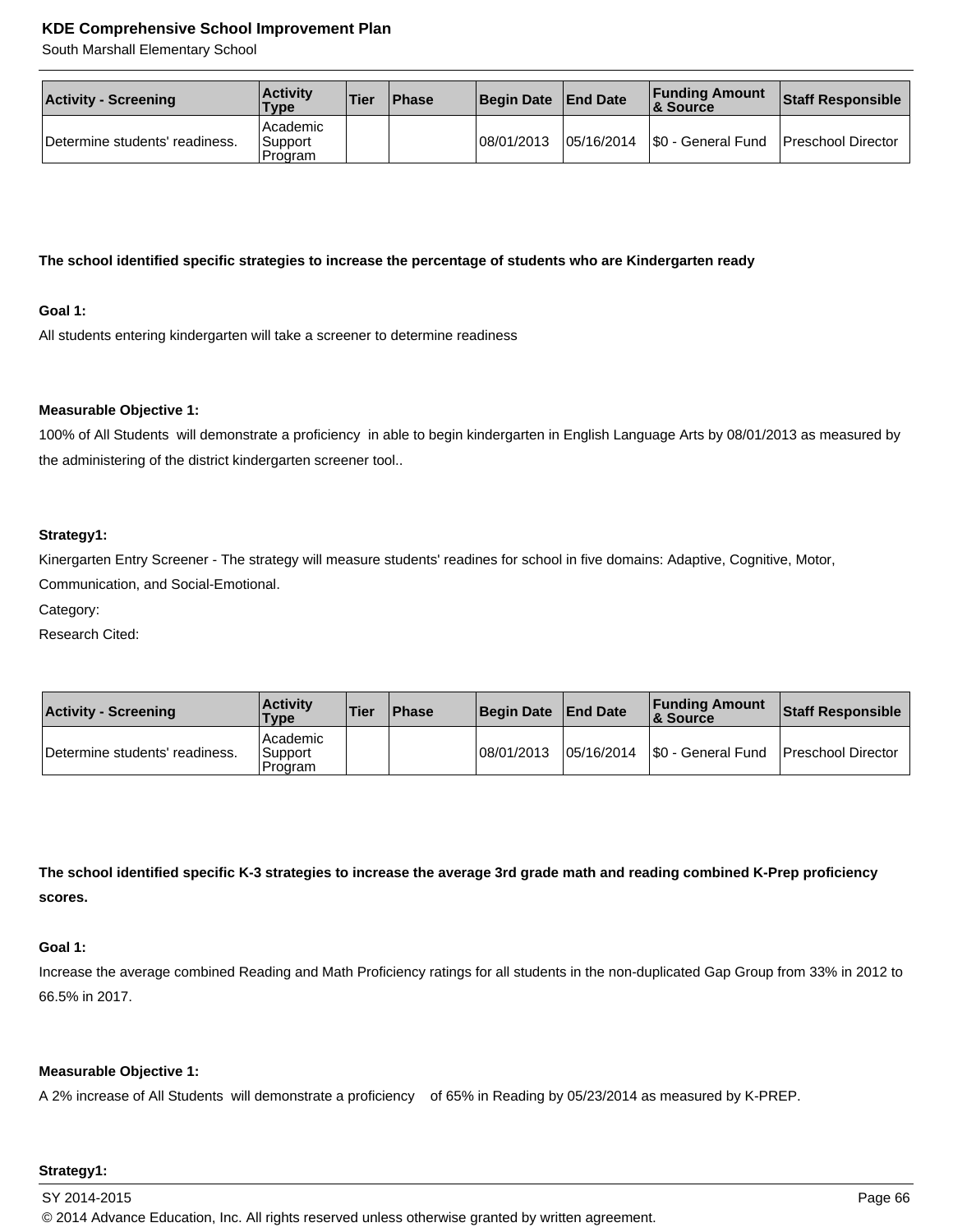South Marshall Elementary School

RTI Meetings - All teachers will meet one day per month on planning times with the District RtI specialist, principal, and guidance counselor. During this meeting, student benchmark and progress monitoring data will be reviewed. Student academic placement and instructional decisions will be determined based on data review and group discussion. Data will be reviewed from a variety of sources including, but not limited to, STAR Math & Reading, AIMSweb, STAR Renissance and Moby Max.

Category: Professional Learning & Support

Research Cited: Data Review and RtI instructional practices

| <b>Activity - Academic Support</b><br>Program                                                                                                                                                                                                                                                                                                                                                                                                                                                                         | <b>Activity</b><br><b>Type</b> | <b>Tier</b> | <b>Phase</b> | <b>Begin Date</b> | <b>End Date</b> | <b>Funding Amount</b><br><b>&amp; Source</b> | <b>Staff Responsible</b>                                                                      |
|-----------------------------------------------------------------------------------------------------------------------------------------------------------------------------------------------------------------------------------------------------------------------------------------------------------------------------------------------------------------------------------------------------------------------------------------------------------------------------------------------------------------------|--------------------------------|-------------|--------------|-------------------|-----------------|----------------------------------------------|-----------------------------------------------------------------------------------------------|
| All teachers will meet one day per<br>month on planning times with the<br>District RtI specialist, principal,<br>and quidance counselor. During<br>this meeting, student benchmark<br>and progress monitoring data will<br>be reviewed. Student academic<br>placement and instructional<br>decisions will be determined<br>based on data review and group<br>discussion. Data will be reviewed<br>from a variety of sources<br>including, but not limited to,<br>STAR Math & Reading,<br>AIMSweb, MAP, and Moby Math. | Academic<br>Support<br>Program |             |              | 09/29/2014        | 05/18/2015      | \$0 - No Funding<br>Required                 | Principal, District<br>Rtl Specialist,<br>Guidance<br>Counselor, Certified<br>Interventionist |

#### **Measurable Objective 2:**

A 2% increase of All Students will demonstrate a proficiency of 62% in Mathematics by 05/22/2015 as measured by KPREP Scores.

#### **Strategy1:**

Professional Development - Professional Development - Teacher representatives will participate in aligned, research-based professional development on strategies and interventions. These teacher representatives will then meet with the rest of the faculty to present these strategies.

Category: Professional Learning & Support

Research Cited: Research based instructional strategies

| <b>Activity - Total Participation</b><br><b>Techniques</b>                                                                                                                                                                                                                                                     | <b>Activity</b><br>Type  | <b>Tier</b> | <b>IPhase</b> | <b>Begin Date</b> | <b>End Date</b> | <b>Funding Amount</b><br><b>&amp; Source</b> | <b>Staff Responsible</b>                   |
|----------------------------------------------------------------------------------------------------------------------------------------------------------------------------------------------------------------------------------------------------------------------------------------------------------------|--------------------------|-------------|---------------|-------------------|-----------------|----------------------------------------------|--------------------------------------------|
| Professional Development -<br>Teacher representatives will<br>participate in aligned, research-<br>based student engagement<br>professional development on<br>strategies and interventions.<br>These teacher representatives<br>will then meet with the rest of the<br>faculty to present these<br>strategies. | Professional<br>Learning |             |               | 07/29/2014        | 07/29/2014      | \$500 - General<br>Fund                      | Principal and<br><b>Certified Teachers</b> |

#### **Goal 2:**

Identified students will receive Extended School Services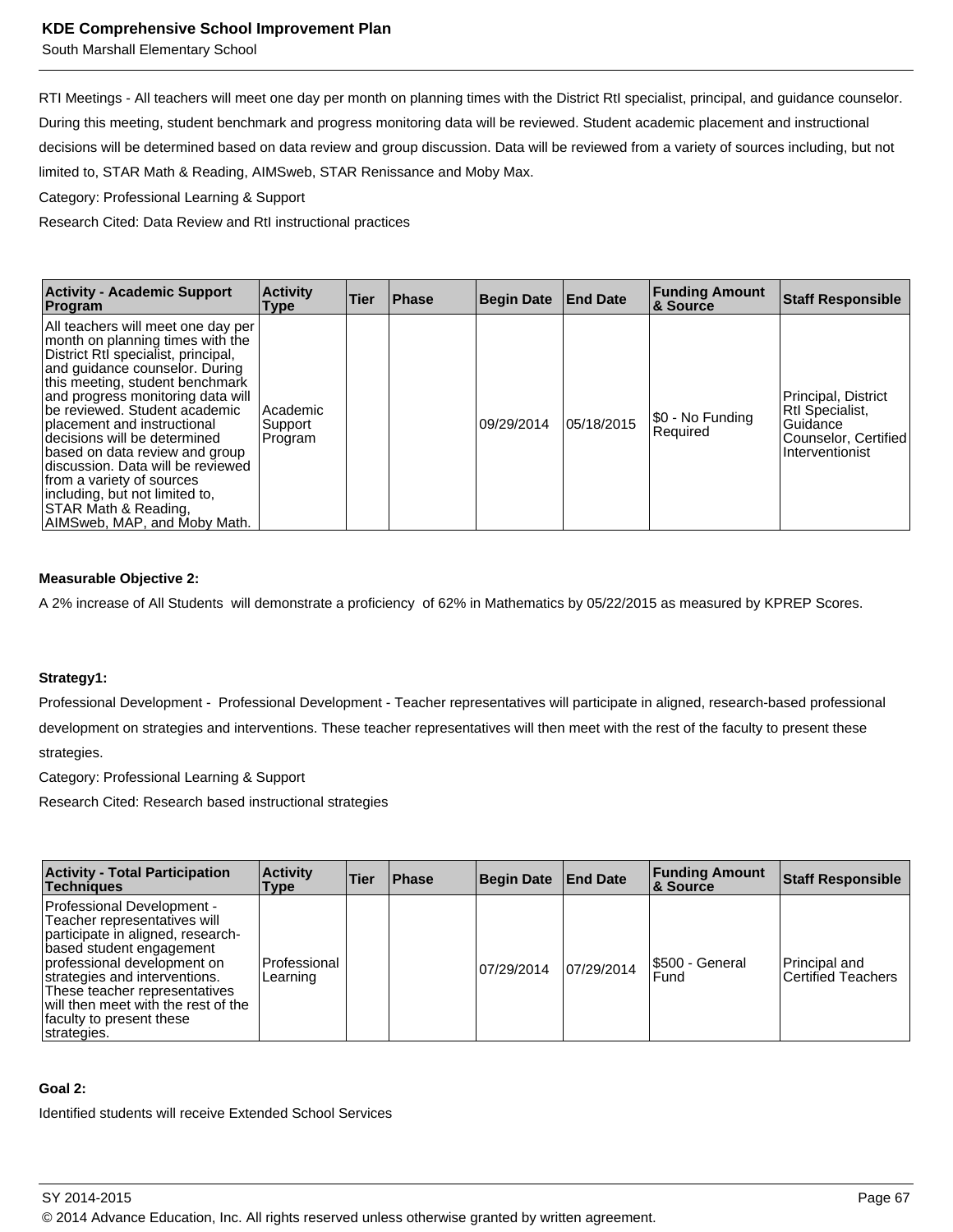South Marshall Elementary School

#### **Measurable Objective 1:**

A 80% increase of All Students will demonstrate a proficiency in mathematics in Mathematics by 05/17/2013 as measured by K-Prep scores from May of 2013.

#### **Strategy1:**

Daytime waiver - Through our daytime waiver, the ESS teacher will work before, during, and after school hours with students identified by K-Prep scores, MAP scores, and other data provided by the classroom teacher.

Category:

Research Cited:

| <b>Activity - ESS</b>                                              | <b>Activity</b><br><b>Type</b>   | 'Tier | <b>IPhase</b> | Begin Date | <b>End Date</b> | <b>Funding Amount</b><br>& Source | <b>Staff Responsible</b>           |
|--------------------------------------------------------------------|----------------------------------|-------|---------------|------------|-----------------|-----------------------------------|------------------------------------|
| Supplemental instruction before,<br>during, and after school hours | l Academic<br>Support<br>Program |       |               | 10/01/2012 | 04/30/2013      |                                   | S4913 - Title II Part Beth Johnson |

**The school identified specific strategies to address subgroup achievement gaps.**

#### **Goal 1:**

Increase the average combined Reading and Math Proficiency ratings for all students in the non-duplicated Gap Group from 33% in 2012 to 66.5% in 2017.

#### **Measurable Objective 1:**

A 2% increase of All Students will demonstrate a proficiency of 65% in Reading by 05/23/2014 as measured by K-PREP.

#### **Strategy1:**

RTI Meetings - All teachers will meet one day per month on planning times with the District RtI specialist, principal, and guidance counselor. During this meeting, student benchmark and progress monitoring data will be reviewed. Student academic placement and instructional decisions will be determined based on data review and group discussion. Data will be reviewed from a variety of sources including, but not limited to, STAR Math & Reading, AIMSweb, STAR Renissance and Moby Max. Category: Professional Learning & Support

Research Cited: Data Review and RtI instructional practices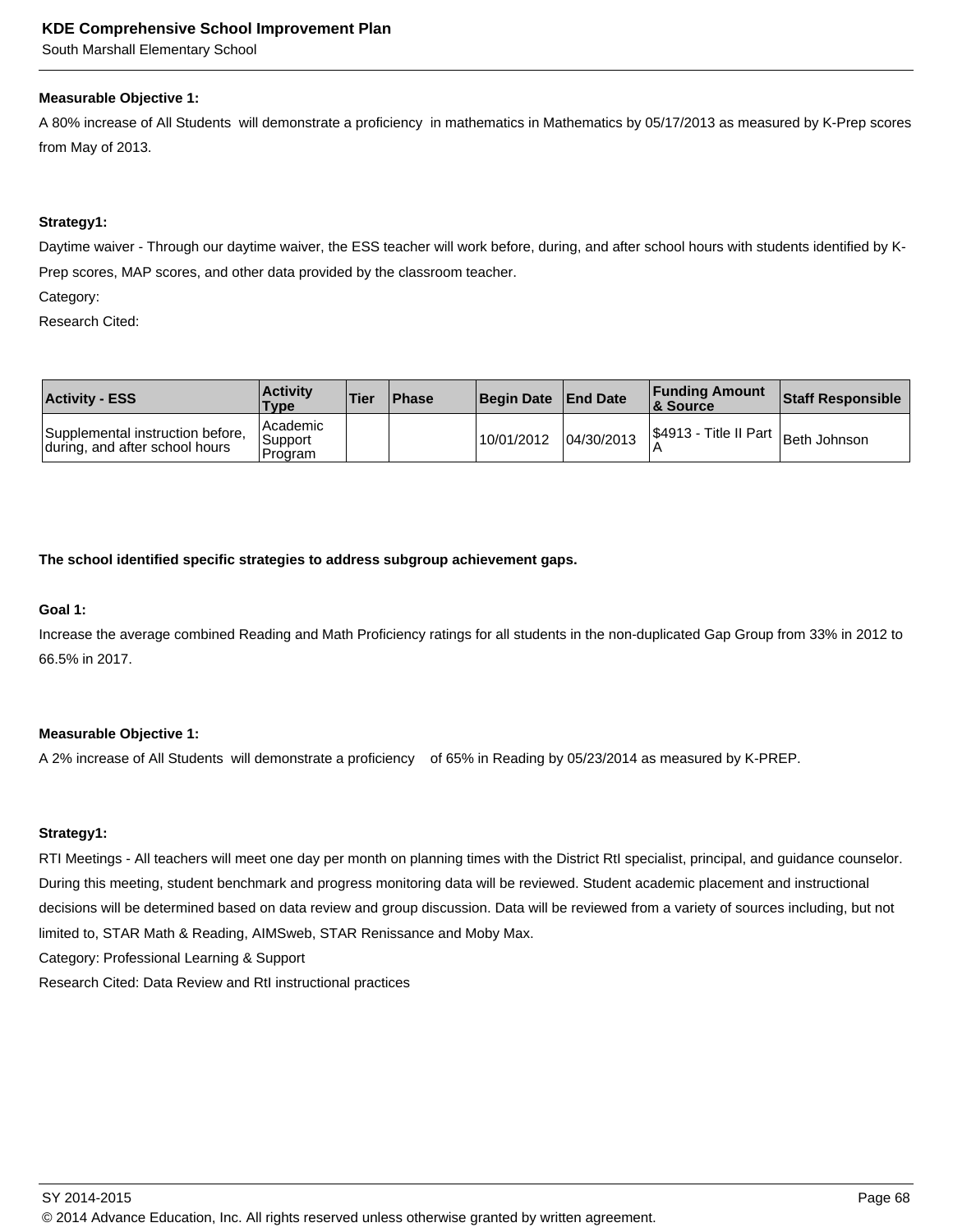## **KDE Comprehensive School Improvement Plan**

South Marshall Elementary School

| <b>Activity - Academic Support</b><br>Program                                                                                                                                                                                                                                                                                                                                                                                                                                                                         | <b>Activity</b><br>Type        | <b>Tier</b> | <b>Phase</b> | <b>Begin Date</b> | <b>End Date</b> | <b>Funding Amount</b><br>∣& Source | <b>Staff Responsible</b>                                                                      |
|-----------------------------------------------------------------------------------------------------------------------------------------------------------------------------------------------------------------------------------------------------------------------------------------------------------------------------------------------------------------------------------------------------------------------------------------------------------------------------------------------------------------------|--------------------------------|-------------|--------------|-------------------|-----------------|------------------------------------|-----------------------------------------------------------------------------------------------|
| All teachers will meet one day per<br>month on planning times with the<br>District Rtl specialist, principal,<br>and quidance counselor. During<br>this meeting, student benchmark<br>and progress monitoring data will<br>be reviewed. Student academic<br>placement and instructional<br>decisions will be determined<br>based on data review and group<br>discussion. Data will be reviewed<br>from a variety of sources<br>including, but not limited to,<br>STAR Math & Reading,<br>AIMSweb, MAP, and Moby Math. | Academic<br>Support<br>Program |             |              | 09/29/2014        | 05/18/2015      | 50 - No Funding<br>Required        | Principal, District<br>Rtl Specialist,<br>Guidance<br>Counselor, Certified<br>Interventionist |

#### **Strategy2:**

 Intervention groups - Students will be placed in intervention groups based on their K-PREP, STAR scores, progress monitoring. Americorp member participation, ESS with a daytime waiver, flex grouping to meet small group needs. Kindergarten students will be placed according to their August Brigance ratings

## Category: Continuous Improvement

Research Cited: This is a research based use of technology and thoughtful ed strategies to improve student scores.

| <b>Activity - Progress monitoring</b>                                                                                | <b>Activity</b><br><b>Type</b> | <b>Tier</b> | <b>Phase</b> | <b>Begin Date</b> | <b>End Date</b> | <b>Funding Amount</b><br>∣& Source | <b>Staff Responsible</b> |
|----------------------------------------------------------------------------------------------------------------------|--------------------------------|-------------|--------------|-------------------|-----------------|------------------------------------|--------------------------|
| Staff will progress monitor<br>students in RtI to check for<br>improvement and effective<br>linstruction strategies. | Academic<br>Support<br>Program |             |              | 08/12/2013        | 05/23/2014      | I\$250 - General<br>Fund           | <b>Chuck Blanchard</b>   |

#### **Strategy3:**

Professional Development - Professional Development - Teacher representatives will participate in aligned, research-based professional development on strategies and interventions. These teacher representatives will then meet with the rest of the faculty to present these strategies.

Category: Professional Learning & Support

Research Cited: Research based instructional strategies

| <b>Activity - Total Participation</b><br>Techniaues                                                                                                                                                                                                                                                            | <b>Activity</b><br>Type  | <b>Tier</b> | Phase | <b>Begin Date</b> | <b>End Date</b> | <b>Funding Amount</b><br>8 Source | <b>Staff Responsible</b>                   |
|----------------------------------------------------------------------------------------------------------------------------------------------------------------------------------------------------------------------------------------------------------------------------------------------------------------|--------------------------|-------------|-------|-------------------|-----------------|-----------------------------------|--------------------------------------------|
| Professional Development -<br>Teacher representatives will<br>participate in aligned, research-<br>based student engagement<br>professional development on<br>strategies and interventions.<br>These teacher representatives<br>will then meet with the rest of the<br>faculty to present these<br>strategies. | Professional<br>Learning |             |       | 07/29/2014        | 07/29/2014      | S500 - General<br>Fund            | Principal and<br><b>Certified Teachers</b> |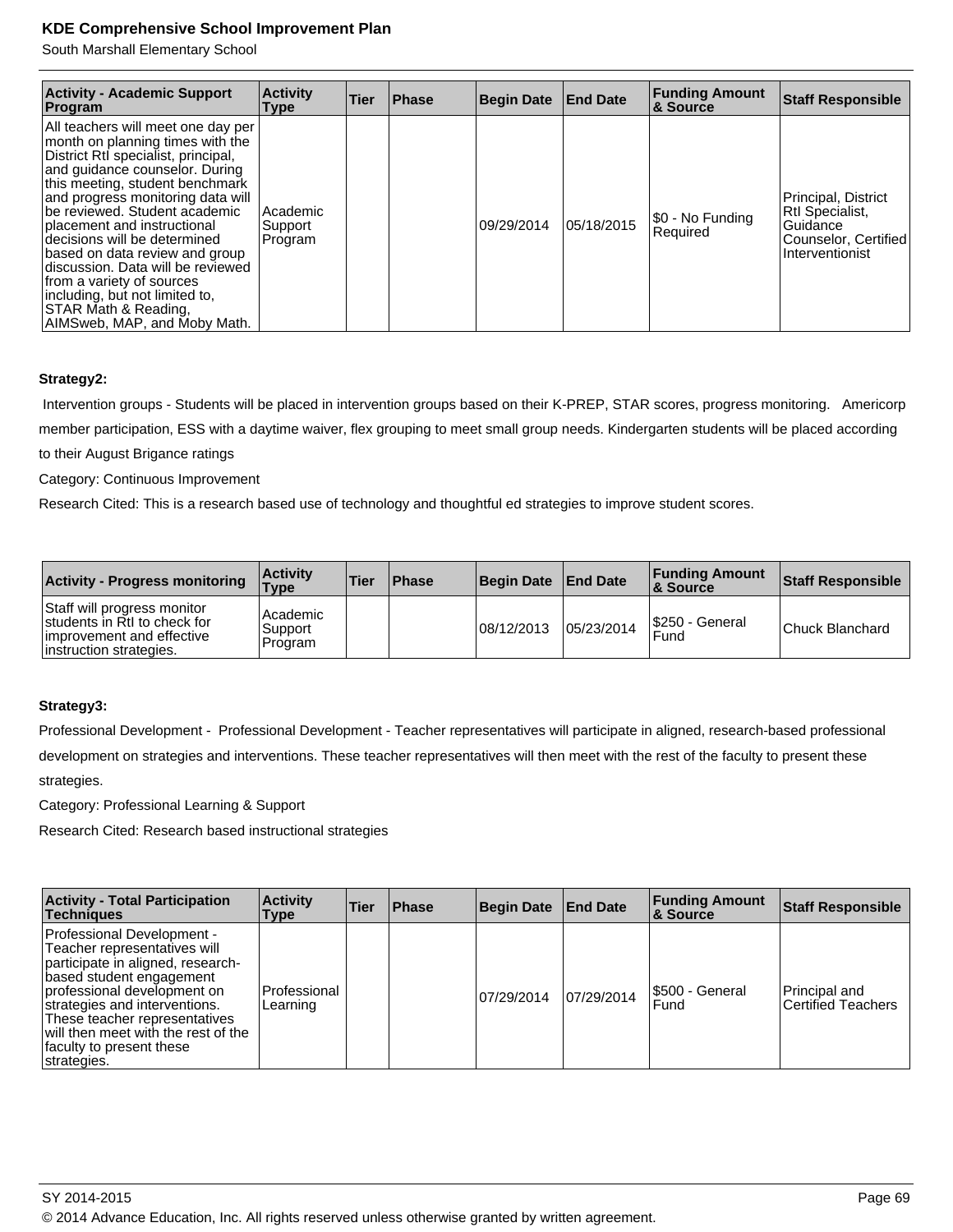## **KDE Comprehensive School Improvement Plan**

South Marshall Elementary School

| Activity - Curriculum Alignment Activity                                                    |                     | <b>Tier</b> | <b>Phase</b> | Begin Date | <b>End Date</b> | <b>Funding Amount</b><br><b>&amp; Source</b> | <b>Staff Responsible</b>   |
|---------------------------------------------------------------------------------------------|---------------------|-------------|--------------|------------|-----------------|----------------------------------------------|----------------------------|
| Teachers will align the curriculum   Academic<br>to ensure there are no gaps in<br>content. | Support <br>Program |             |              | 07/21/2014 | 08/06/2014      | S0 - No Funding<br>l Reauired                | Principal and<br>Iteachers |

#### **Measurable Objective 2:**

A 2% increase of All Students will demonstrate a proficiency of 62% in Mathematics by 05/22/2015 as measured by KPREP Scores.

#### **Strategy1:**

 Intervention groups - Students will be placed in intervention groups based on their K-PREP, STAR scores, progress monitoring. Americorp member participation, ESS with a daytime waiver, flex grouping to meet small group needs. Kindergarten students will be placed according

to their August Brigance ratings

Category: Continuous Improvement

Research Cited: This is a research based use of technology and thoughtful ed strategies to improve student scores.

| <b>Activity - Progress monitoring</b>                                                                               | <b>Activity</b><br><b>Type</b>  | <b>Tier</b> | <b>Phase</b> | Begin Date  | <b>End Date</b> | <b>Funding Amount</b><br>8 Source | Staff Responsible |
|---------------------------------------------------------------------------------------------------------------------|---------------------------------|-------------|--------------|-------------|-----------------|-----------------------------------|-------------------|
| Staff will progress monitor<br>students in RtI to check for<br>improvement and effective<br>instruction strategies. | Academic<br> Support<br>Program |             |              | 108/12/2013 | 05/23/2014      | S250 - General<br>Fund            | Chuck Blanchard   |

#### **Strategy2:**

Professional Development - Professional Development - Teacher representatives will participate in aligned, research-based professional development on strategies and interventions. These teacher representatives will then meet with the rest of the faculty to present these strategies.

Category: Professional Learning & Support

Research Cited: Research based instructional strategies

| <b>Activity - Total Participation</b><br><b>Techniques</b>                                                                                                                                                                                                                                                     | <b>Activity</b><br>Type  | <b>Tier</b> | <b>Phase</b> | <b>Begin Date</b> | <b>End Date</b> | <b>Funding Amount</b><br><b>&amp; Source</b> | <b>Staff Responsible</b>                   |
|----------------------------------------------------------------------------------------------------------------------------------------------------------------------------------------------------------------------------------------------------------------------------------------------------------------|--------------------------|-------------|--------------|-------------------|-----------------|----------------------------------------------|--------------------------------------------|
| Professional Development -<br>Teacher representatives will<br>participate in aligned, research-<br>based student engagement<br>professional development on<br>strategies and interventions.<br>These teacher representatives<br>will then meet with the rest of the<br>faculty to present these<br>strategies. | Professional<br>Learning |             |              | 07/29/2014        | 07/29/2014      | \$500 - General<br>Fund                      | Principal and<br><b>Certified Teachers</b> |

| Activity - Curriculum Alignment Activity                                                    |                    | 'Tier | <b>Phase</b> | <b>Begin Date</b> | <b>End Date</b> | <b>Funding Amount</b><br><b>8 Source</b> | <b>Staff Responsible</b>   |
|---------------------------------------------------------------------------------------------|--------------------|-------|--------------|-------------------|-----------------|------------------------------------------|----------------------------|
| Teachers will align the curriculum   Academic<br>to ensure there are no gaps in<br>content. | Support<br>Program |       |              | 07/21/2014        | 08/06/2014      | S0 - No Funding<br>Required              | Principal and<br>Iteachers |

© 2014 Advance Education, Inc. All rights reserved unless otherwise granted by written agreement.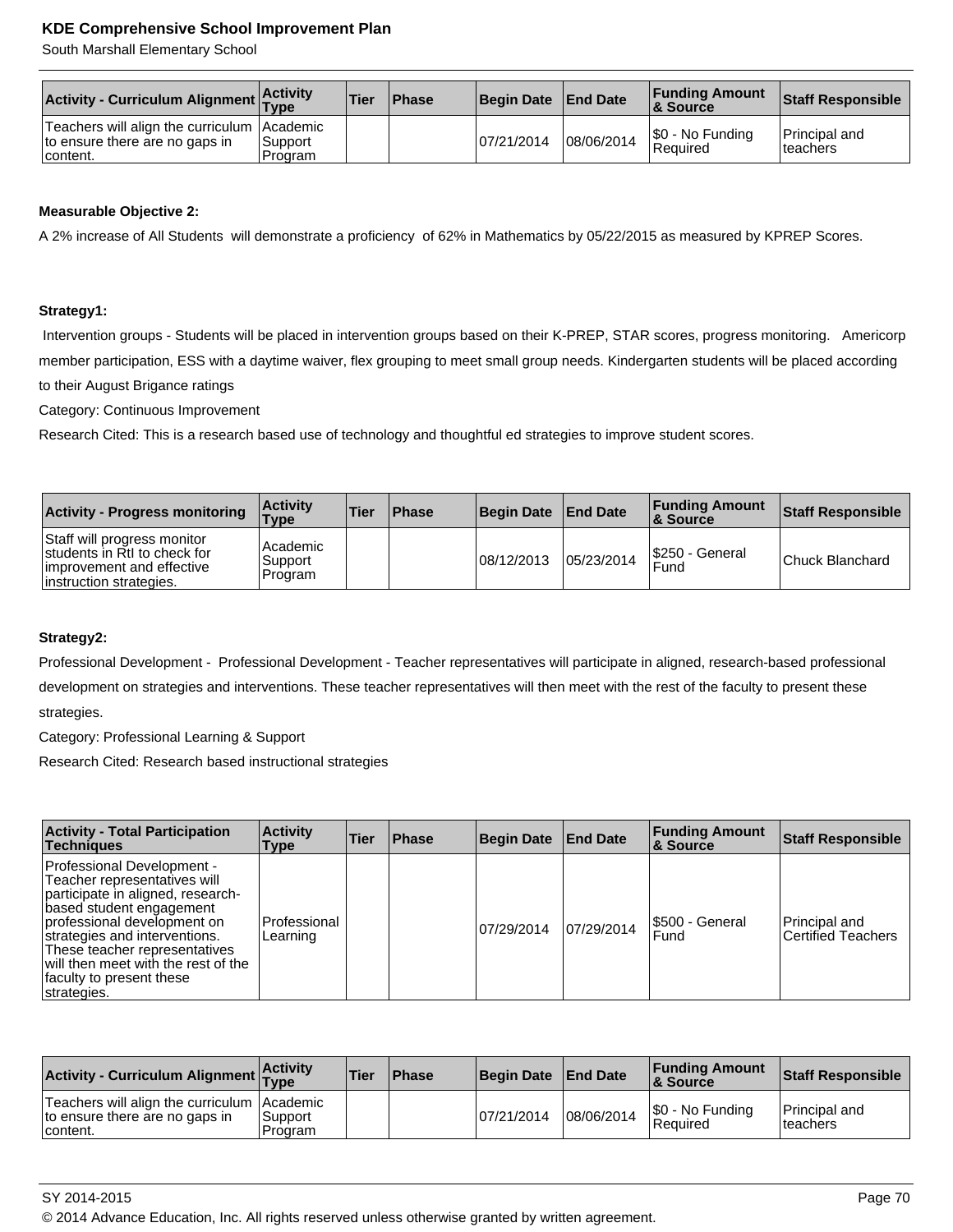**The school identified specific strategies to increase the percentage of distinguished programs in the arts and humanities, PL/CS and writing.**

#### **Goal 1:**

Increase the percentage of proficient writers at South Marshall Elementary School.

#### **Measurable Objective 1:**

50% of All Students will demonstrate a behavior of scoring Proficient and above in Writing by 05/22/2015 as measured by KPREP scores.

#### **Strategy1:**

Professional Development - Teachers will receive professional development on the implementation of effective writing techniques.

Category: Professional Learning & Support

Research Cited: Effective Professional Development

| <b>Activity - Development of</b><br><b>School Writing Plan</b>                                                                                                                        | <b>Activity</b><br>Type       | <b>Tier</b> | <b>Phase</b> | <b>Begin Date</b> | <b>End Date</b> | <b>Funding Amount</b><br>∣& Source | <b>Staff Responsible</b>          |
|---------------------------------------------------------------------------------------------------------------------------------------------------------------------------------------|-------------------------------|-------------|--------------|-------------------|-----------------|------------------------------------|-----------------------------------|
| Teachers at all grade levels will<br>collaborate to develop a<br>schoolwide Writing Plan to<br>ensure effective and consistant<br>writing instruction is provided to<br>all students. | Policy and<br><b>IProcess</b> |             |              | 08/18/2014        | 05/22/2015      | I\$350 - General<br>Fund           | <b>Principal and</b><br>Iteachers |

| <b>Activity - Lucy Calkins Training Activity</b>                                                           |                          | <b>Tier</b> | <b>Phase</b> | <b>Begin Date</b> | <b>End Date</b> | <b>Funding Amount</b><br>∣& Source | Staff Responsible   |
|------------------------------------------------------------------------------------------------------------|--------------------------|-------------|--------------|-------------------|-----------------|------------------------------------|---------------------|
| Teachers will attend a 6 hour<br>training on effective writing<br>strategies developed by Lucy<br>Calkins. | Professional<br>Learning |             |              | 107/31/2014       | 07/31/2014      | <b>S350 - General</b><br>Fund      | Principal, teachers |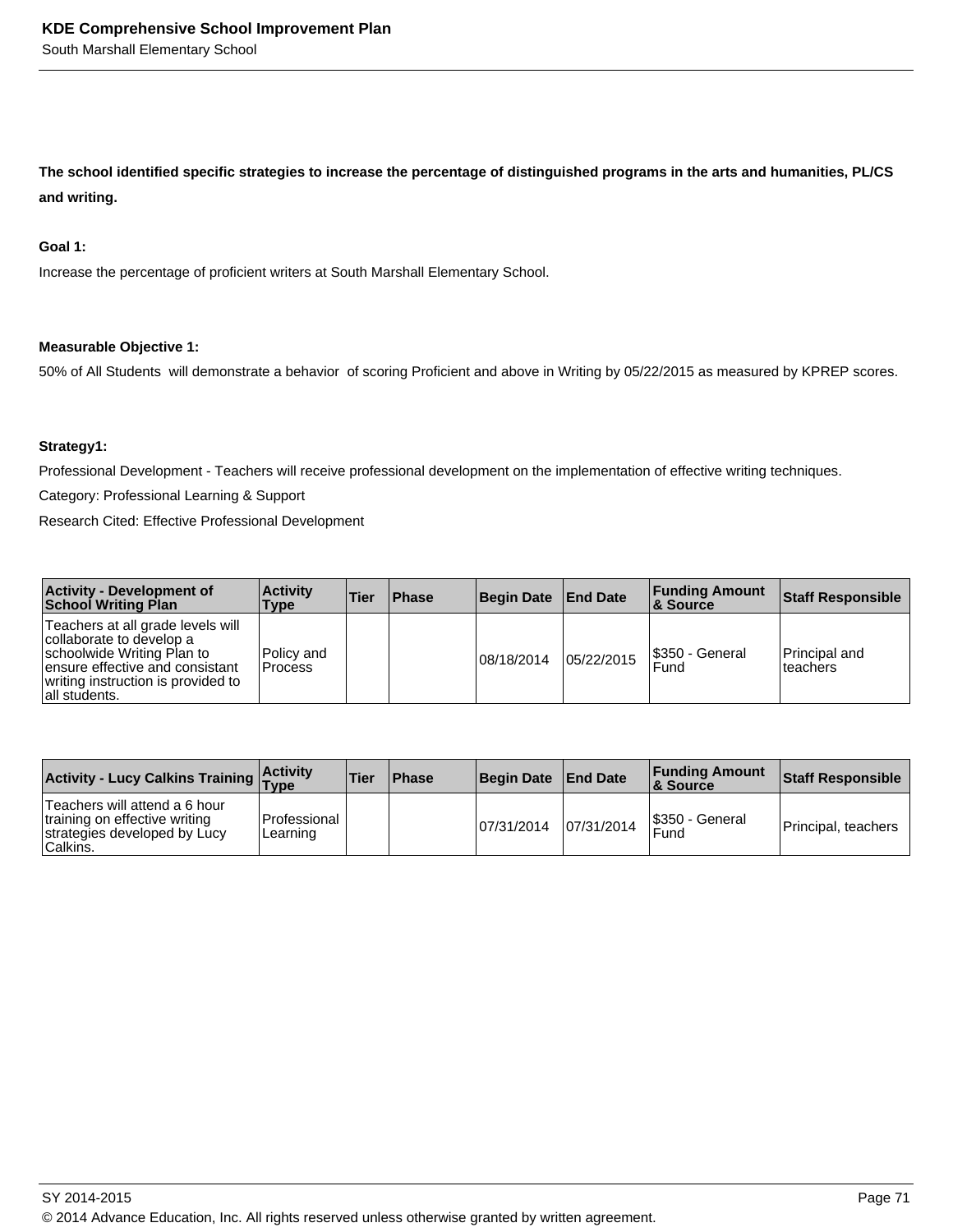# **School Safety Diagnostic**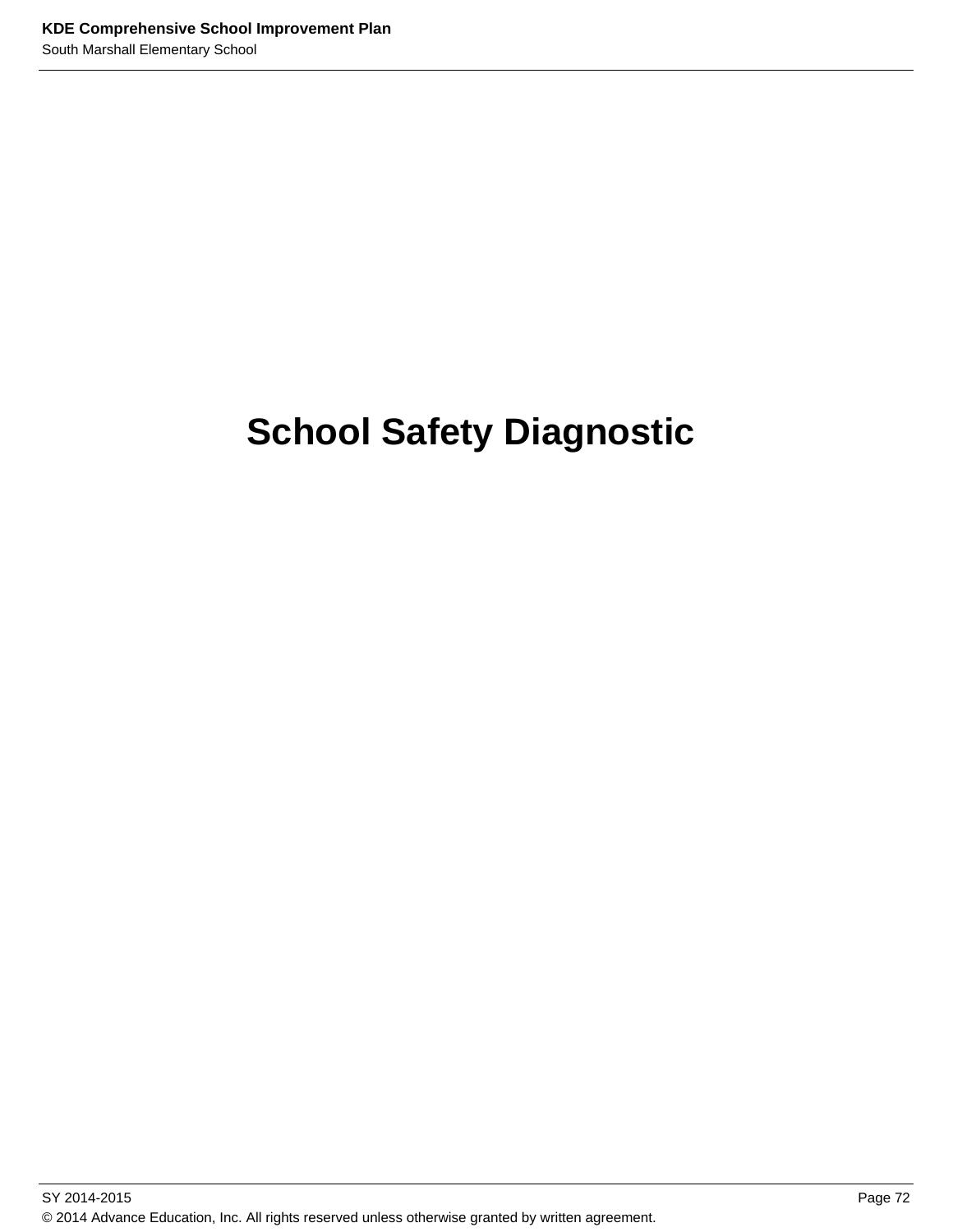# **Introduction**

In response to recent tragic events in our nation's schools, during the 2013 legislative session the Kentucky General Assembly took action, through the passage of Senate Bill 8/House Bill 354, to assure that our schools are safer places for students and staff to work and learn. Among other things, SB8/HB354 required changes to emergency plan requirements, the development of school safety practices, and additional severe weather, lockdown and earthquake drills. The bill also required local school district superintendents to verify to the Kentucky Department of Education that all schools in the district are in compliance with these requirements. This diagnostic is the means by which this reporting is accomplished.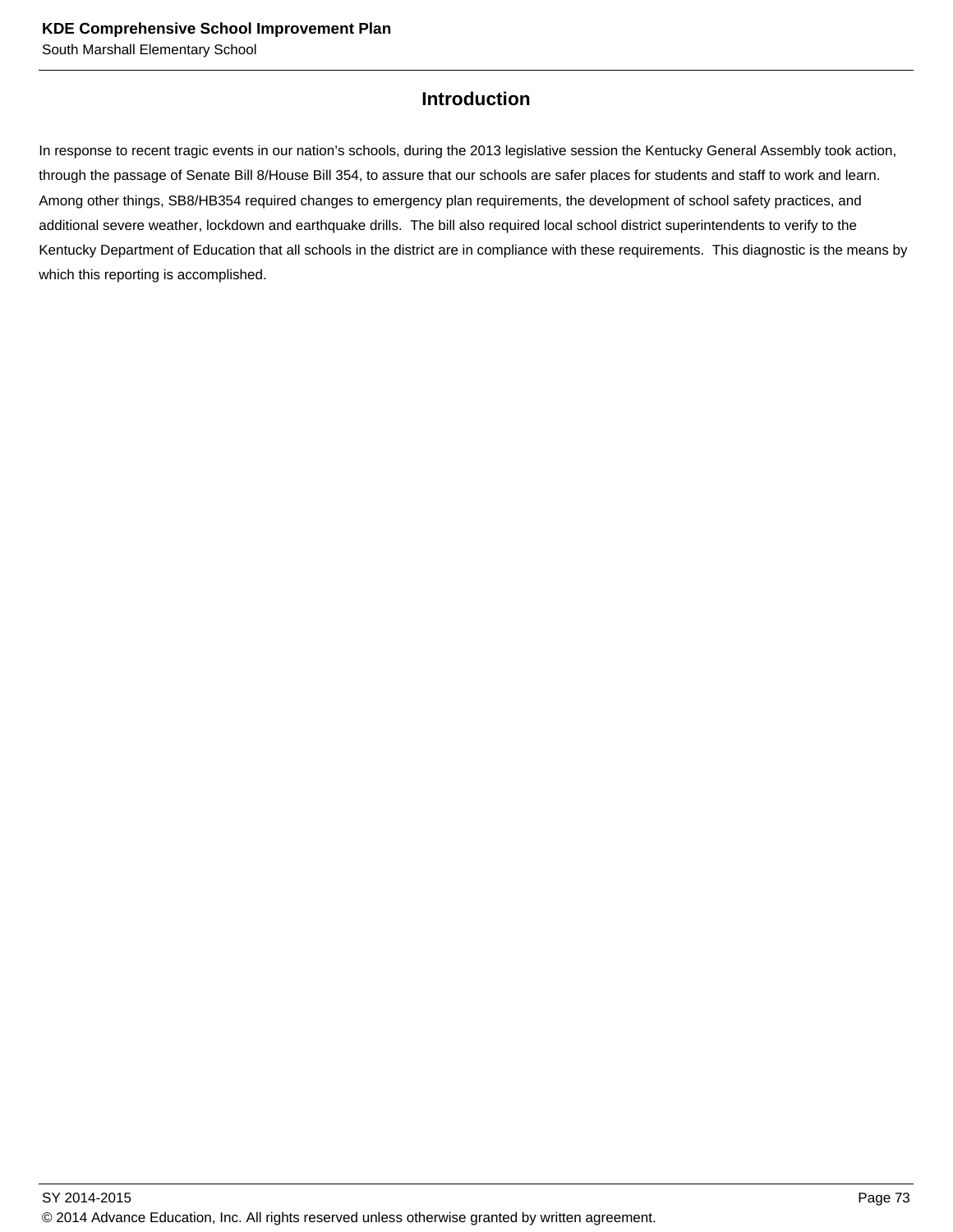# **School Safety Requirements**

| ∣Label | <b>Assurance</b>                                                    | Response | Comment | Attachment |
|--------|---------------------------------------------------------------------|----------|---------|------------|
|        | Does each school have a written Emergency<br>Management Plan (EMP)? | Yes      |         |            |

| ∣Labe | <b>Assurance</b>                                                                         | <b>Response</b> | <b>Comment</b> | Attachment |
|-------|------------------------------------------------------------------------------------------|-----------------|----------------|------------|
| 12.   | Did the SBDM Council adopt a policy requiring<br>the development and adoption of an EMP? | 'Yes            | 09-26-13       |            |

| Labe <sup>l</sup> | <b>issurance</b>                                    | <b>Response</b> | Comment         | ะhment |
|-------------------|-----------------------------------------------------|-----------------|-----------------|--------|
| $\sim$<br>، ت     | Council adopt the EMP?<br><b>SBDM</b><br>the<br>Did | Yes             | $109 - 26 - 13$ |        |

| ∣Label | <b>Assurance</b>                                                                                                                 | <b>Response</b> | <b>Comment</b> | ∣Attachment |
|--------|----------------------------------------------------------------------------------------------------------------------------------|-----------------|----------------|-------------|
| 14.    | Has each school provided the local first<br>responders with a copy of the school's EMP<br>and a copy of the school's floor plan? | Yes             |                |             |

| ∣Label | <b>Assurance</b>                                                                                                              | Response | <b>Comment</b> | ⊥Attachment |
|--------|-------------------------------------------------------------------------------------------------------------------------------|----------|----------------|-------------|
| l5.    | <b>Has the EMP been reviewed and revised as</b><br>needed by the SBDM council, principal, and<br>first responders (annually)? | Yes      | 10-27-14       |             |

| Label | <b>Assurance</b>                                                                                               | <b>Response</b> | <b>Comment</b>                                                                                                                                                         | ∣Attachment |
|-------|----------------------------------------------------------------------------------------------------------------|-----------------|------------------------------------------------------------------------------------------------------------------------------------------------------------------------|-------------|
| 16.   | Was the EMP reviewed with the faculty and<br>staff prior to the first instructional day of the<br>school year? | No.             | The EMP was not reviewed until<br>October 27, 2014. This was due<br>to the fact that the previous<br>principal resigned suddenly and<br>an interim had to be assigned. |             |

| ∣Labe | Assurance                                                                       | <b>Response</b> | <b>Comment</b> | <b>Attachment</b> |
|-------|---------------------------------------------------------------------------------|-----------------|----------------|-------------------|
| . .   | Were local law enforcement and/or fire officials<br>linvited to review the EMP? | l Yes           |                |                   |

| ∣Label | <b>Assurance</b>                                                                                                                  | <b>Response</b> | <b>Comment</b> | Attachment |
|--------|-----------------------------------------------------------------------------------------------------------------------------------|-----------------|----------------|------------|
| l9.    | Are evacuation routes posted in each room at<br>any doorway used for evacuation, with primary<br>land secondary routes indicated? | 'Yes            |                |            |